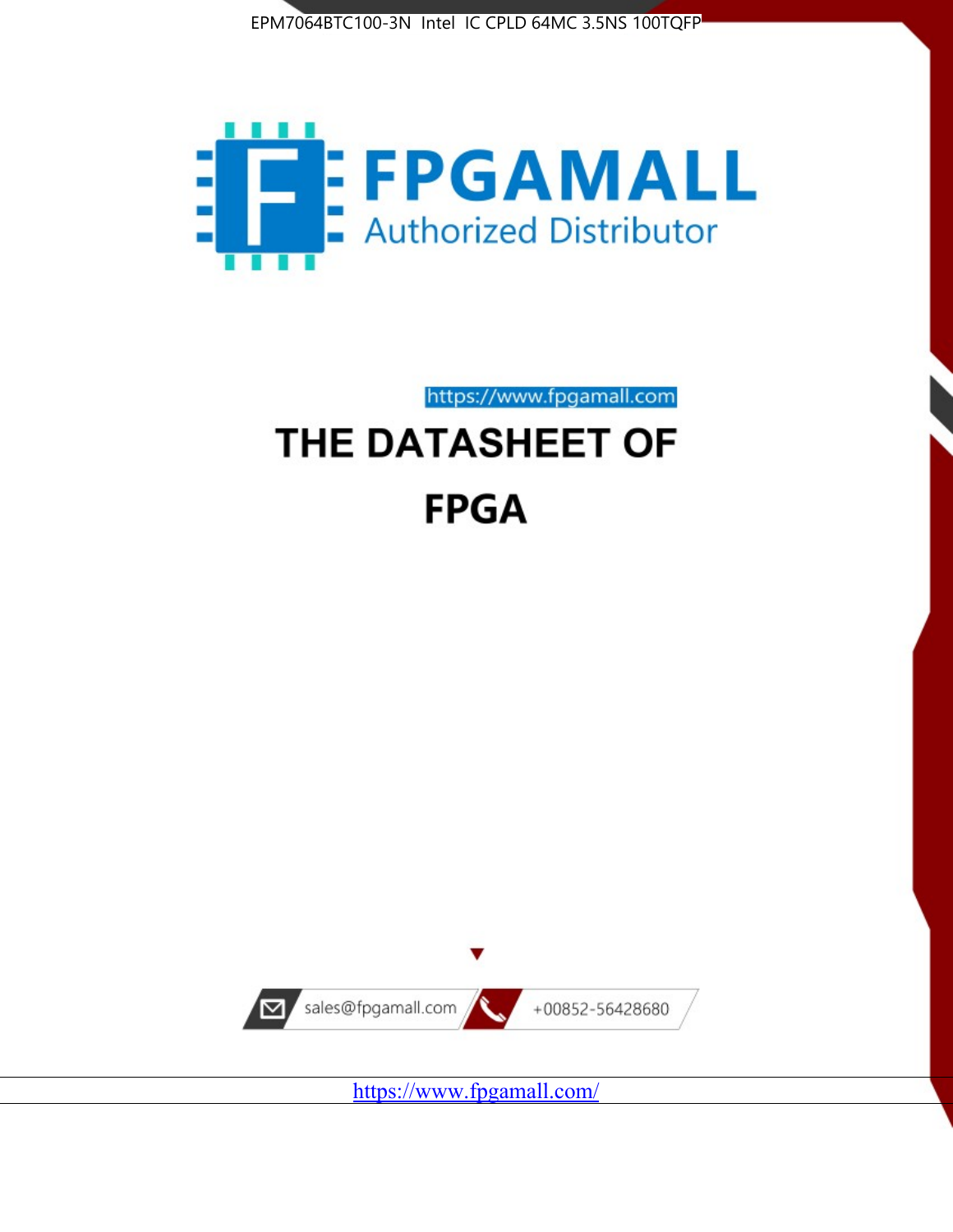

# **MAX 7000B**

# **Programmable Logic Device**

**September 2005, ver. 3.5 Data Sheet** Construction of the Construction of the Construction of the Data Sheet

- **Features...** High-performance 2.5-V CMOS EEPROM-based programmable logic devices (PLDs) built on second-generation Multiple Array MatriX (MAX®) architecture (see Table 1)
	- Pin-compatible with the popular 5.0-V MAX 7000S and 3.3-V MAX 7000A device families
	- High-density PLDs ranging from 600 to 10,000 usable gates
	- 3.5-ns pin-to-pin logic delays with counter frequencies in excess of 303.0 MHz
	- Advanced 2.5-V in-system programmability (ISP)
	- Programs through the built-in IEEE Std. 1149.1 Joint Test Action Group (JTAG) interface with advanced pin-locking capability
	- Enhanced ISP algorithm for faster programming
	- ISP\_Done bit to ensure complete programming
	- Pull-up resistor on I/O pins during in-system programming
	- ISP circuitry compliant with IEEE Std. 1532

For information on in-system programmable 5.0-V MAX 7000S or 3.3-V MAX 7000A devices, see the *MAX 7000 Programmable Logic Device Family Data Sheet* or the *MAX 7000A Programmable Logic Device Family Data Sheet*.

| Table 1. MAX 7000B Device Features |                 |                 |                 |                 |                 |  |  |
|------------------------------------|-----------------|-----------------|-----------------|-----------------|-----------------|--|--|
| <b>Feature</b>                     | <b>EPM7032B</b> | <b>EPM7064B</b> | <b>EPM7128B</b> | <b>EPM7256B</b> | <b>EPM7512B</b> |  |  |
| Usable gates                       | 600             | 1,250           | 2,500           | 5,000           | 10,000          |  |  |
| <b>Macrocells</b>                  | 32              | 64              | 128             | 256             | 512             |  |  |
| Logic array blocks                 | $\overline{2}$  | 4               | 8               | 16              | 32              |  |  |
| Maximum user I/O                   | 36              | 68              | 100             | 164             | 212             |  |  |
| pins                               |                 |                 |                 |                 |                 |  |  |
| $t_{PD}$ (ns)                      | 3.5             | 3.5             | 4.0             | 5.0             | 5.5             |  |  |
| $t_{\text{SU}}$ (ns)               | 2.1             | 2.1             | 2.5             | 3.3             | 3.6             |  |  |
| $t_{\text{FSU}}$ (ns)              | 1.0             | 1.0             | 1.0             | 1.0             | 1.0             |  |  |
| $t_{CO1}$ (ns)                     | 2.4             | 2.4             | 2.8             | 3.3             | 3.7             |  |  |
| f <sub>CNT</sub> (MHz)             | 303.0           | 303.0           | 243.9           | 188.7           | 163.9           |  |  |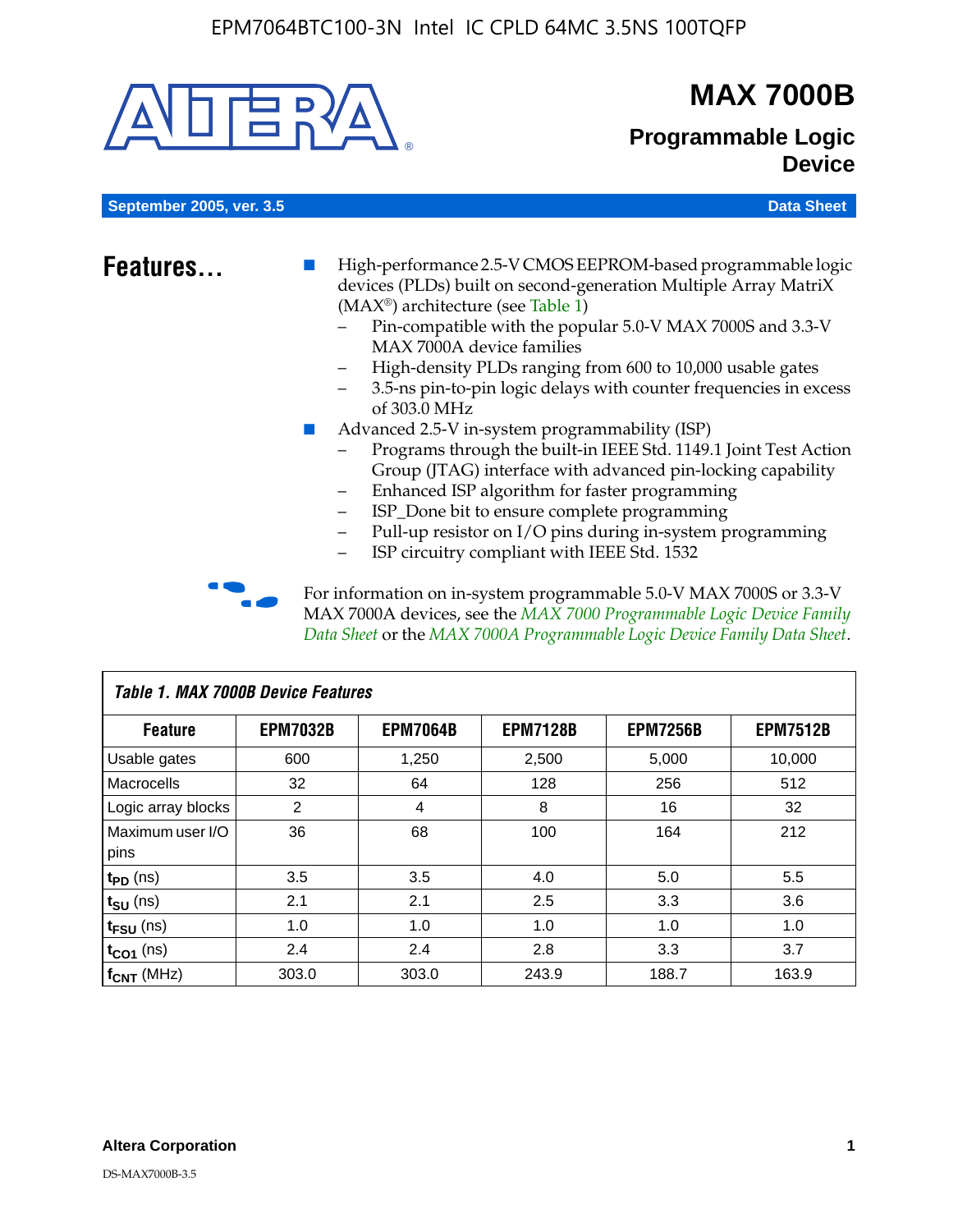| and More<br><b>Features</b> | System-level features<br>$\blacksquare$<br>MultiVolt™ I/O interface enabling device core to run at 2.5 V,<br>while I/O pins are compatible with 3.3-V, 2.5-V, and 1.8-V logic<br>levels<br>Programmable power-saving mode for 50% or greater power<br>-<br>reduction in each macrocell<br>Fast input setup times provided by a dedicated path from I/O<br>pin to macrocell registers<br>Support for advanced I/O standards, including SSTL-2 and<br>SSTL-3, and GTL+<br>Bus-hold option on I/O pins<br>-<br>PCI compatible<br>-<br>Bus-friendly architecture including programmable slew-rate<br>-<br>control<br>Open-drain output option<br>-<br>Programmable security bit for protection of proprietary designs<br>-<br>Built-in boundary-scan test circuitry compliant with<br>$\overline{\phantom{0}}$<br>IEEE Std. 1149.1<br>Supports hot-socketing operation<br>-<br>Programmable ground pins<br>Advanced architecture features<br>$\mathcal{L}_{\mathcal{A}}$<br>Programmable interconnect array (PIA) continuous routing<br>structure for fast, predictable performance<br>Configurable expander product-term distribution, allowing up<br>-<br>to 32 product terms per macrocell<br>Programmable macrocell registers with individual clear, preset,<br>-<br>clock, and clock enable controls<br>Two global clock signals with optional inversion<br>Programmable power-up states for macrocell registers<br>6 to 10 pin- or logic-driven output enable signals<br>Advanced package options<br>$\mathbb{Z}$<br>Pin counts ranging from 44 to 256 in a variety of thin quad flat<br>pack (TQFP), plastic quad flat pack (PQFP), ball-grid array<br>(BGA), space-saving FineLine BGA™, 0.8-mm Ultra |
|-----------------------------|-----------------------------------------------------------------------------------------------------------------------------------------------------------------------------------------------------------------------------------------------------------------------------------------------------------------------------------------------------------------------------------------------------------------------------------------------------------------------------------------------------------------------------------------------------------------------------------------------------------------------------------------------------------------------------------------------------------------------------------------------------------------------------------------------------------------------------------------------------------------------------------------------------------------------------------------------------------------------------------------------------------------------------------------------------------------------------------------------------------------------------------------------------------------------------------------------------------------------------------------------------------------------------------------------------------------------------------------------------------------------------------------------------------------------------------------------------------------------------------------------------------------------------------------------------------------------------------------------------------------------------------------------------------------------------------------------------------|
|                             | FineLine BGA, and plastic J-lead chip carrier (PLCC) packages<br>Pin-compatibility with other MAX 7000B devices in the same<br>package                                                                                                                                                                                                                                                                                                                                                                                                                                                                                                                                                                                                                                                                                                                                                                                                                                                                                                                                                                                                                                                                                                                                                                                                                                                                                                                                                                                                                                                                                                                                                                    |
|                             | Advanced software support<br>ш<br>Software design support and automatic place-and-route<br>provided by Altera's MAX+PLUS® II development system for<br>Windows-based PCs and Sun SPARCstation, and HP 9000<br>Series 700/800 workstations                                                                                                                                                                                                                                                                                                                                                                                                                                                                                                                                                                                                                                                                                                                                                                                                                                                                                                                                                                                                                                                                                                                                                                                                                                                                                                                                                                                                                                                                 |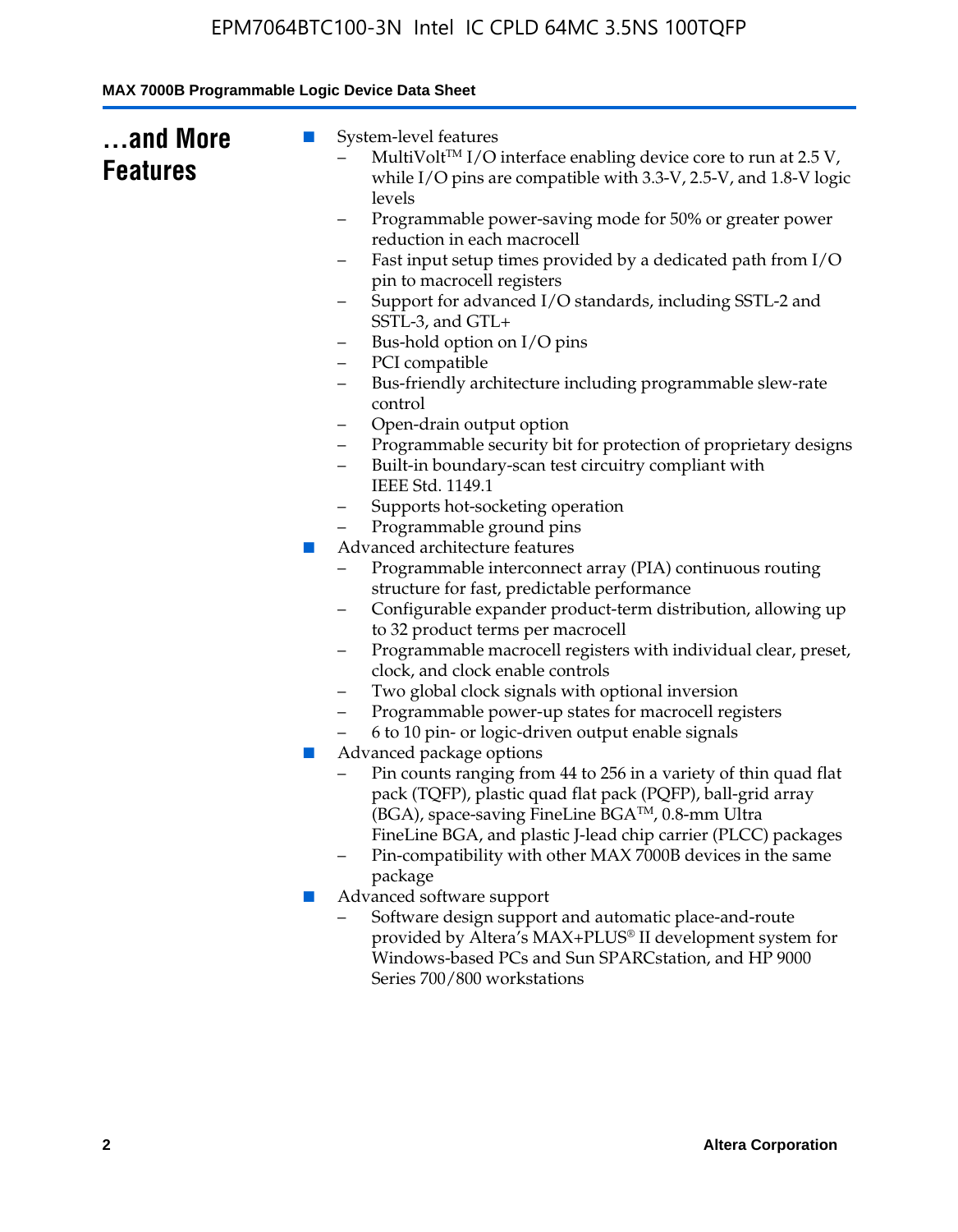#### **MAX 7000B Programmable Logic Device Data Sheet**

- Additional design entry and simulation support provided by EDIF 2 0 0 and 3 0 0 netlist files, library of parameterized modules (LPMs), Verilog HDL, VHDL, and other interfaces to popular EDA tools from manufacturers such as Cadence, Exemplar Logic, Mentor Graphics, OrCAD, Synopsys, Synplicity, and VeriBest
- Programming support with Altera's Master Programming Unit  $(MPU)$ , MasterBlaster<sup>TM</sup> serial/universal serial bus (USB) communications cable, and ByteBlasterMVTM parallel port download cable, as well as programming hardware from thirdparty manufacturers and any JamTM STAPL File (**.jam**), Jam Byte-Code File (**.jbc**), or Serial Vector Format File (**.svf**)-capable incircuit tester

# **General Description**

MAX 7000B devices are high-density, high-performance devices based on Altera's second-generation MAX architecture. Fabricated with advanced CMOS technology, the EEPROM-based MAX 7000B devices operate with a 2.5-V supply voltage and provide 600 to 10,000 usable gates, ISP, pin-to-pin delays as fast as 3.5 ns, and counter speeds up to 303.0 MHz. See Table 2.

| Table 2. MAX 7000B Speed Grades<br>Note $(1)$ |    |                    |    |    |     |  |  |
|-----------------------------------------------|----|--------------------|----|----|-----|--|--|
| <b>Device</b>                                 |    | <b>Speed Grade</b> |    |    |     |  |  |
|                                               | -3 | -4                 | -5 | -7 | -10 |  |  |
| <b>EPM7032B</b>                               |    |                    |    |    |     |  |  |
| <b>EPM7064B</b>                               |    |                    |    |    |     |  |  |
| <b>EPM7128B</b>                               |    |                    |    |    |     |  |  |
| <b>EPM7256B</b>                               |    |                    |    |    |     |  |  |
| <b>EPM7512B</b>                               |    |                    |    |    |     |  |  |

#### *Notes:*

(1) Contact Altera Marketing for up-to-date information on available device speed grades.

The MAX 7000B architecture supports 100% TTL emulation and highdensity integration of SSI, MSI, and LSI logic functions. It easily integrates multiple devices ranging from PALs, GALs, and 22V10s to MACH and pLSI devices. MAX 7000B devices are available in a wide range of packages, including PLCC, BGA, FineLine BGA, 0.8-mm Ultra FineLine BGA, PQFP, TQFP, and TQFP packages. See Table 3.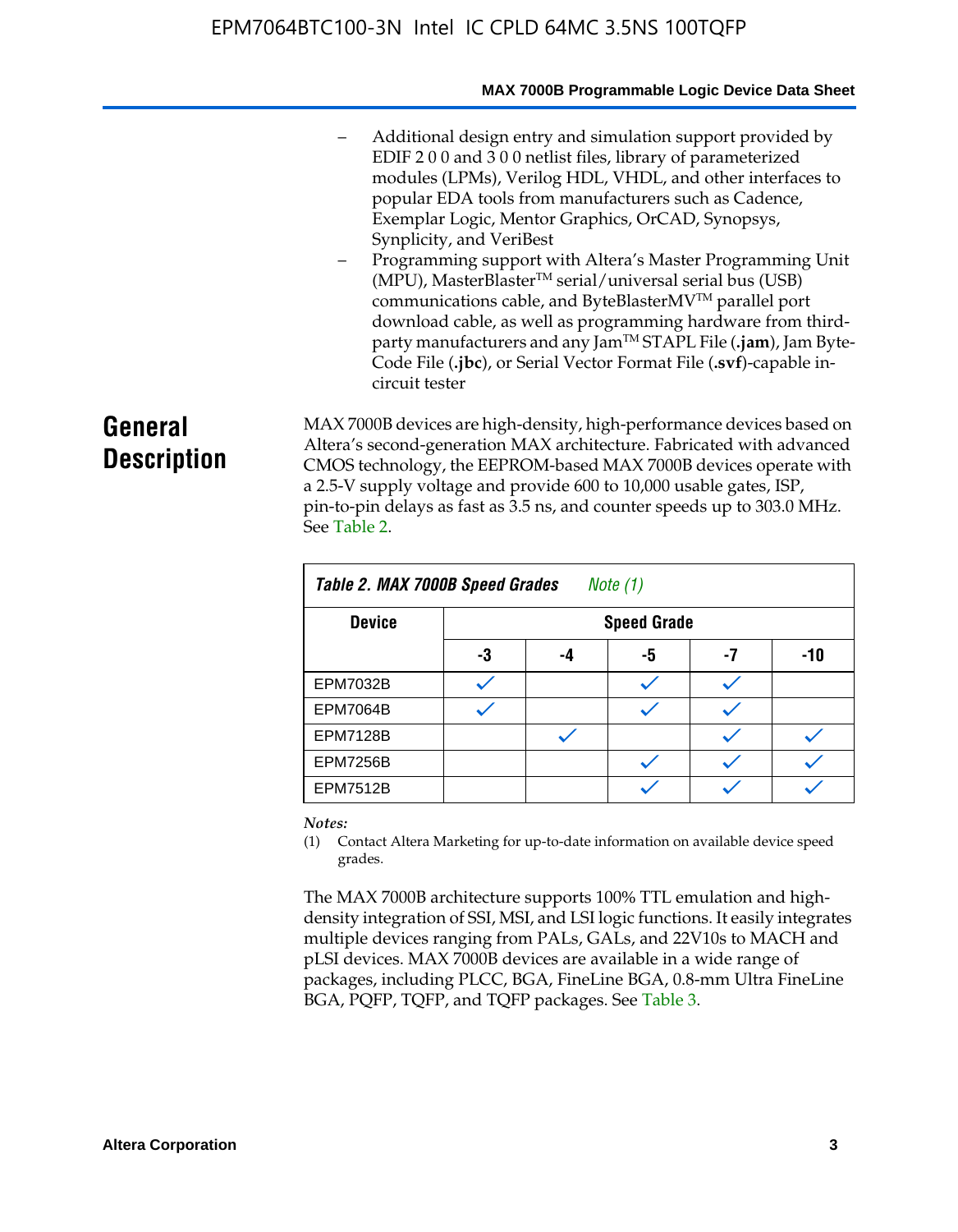#### **MAX 7000B Programmable Logic Device Data Sheet**

| Table 3. MAX 7000B Maximum User I/O Pins<br>Note (1) |                       |                       |                       |                                                            |                               |                                             |                            |                                                                    |                               |                              |                                      |
|------------------------------------------------------|-----------------------|-----------------------|-----------------------|------------------------------------------------------------|-------------------------------|---------------------------------------------|----------------------------|--------------------------------------------------------------------|-------------------------------|------------------------------|--------------------------------------|
| <b>Device</b>                                        | 44-Pin<br><b>PLCC</b> | 44-Pin<br><b>TOFP</b> | 48-Pin<br>T0FP<br>(2) | 49-Pin<br>$0.8 - mm$<br>Ultra<br><b>FineLine</b><br>BGA(3) | $100 -$<br>Pin<br><b>TOFP</b> | <b>100-Pin</b><br><b>FineLine</b><br>BGA(4) | 144-<br>Pin<br><b>TOFP</b> | <b>169-Pin</b><br>$0.8 - mm$<br>Ultra<br><b>FineLine</b><br>BGA(3) | $208 -$<br>Pin<br><b>POFP</b> | $256 -$<br>Pin<br><b>BGA</b> | 256-Pin<br><b>FineLine</b><br>BGA(4) |
| <b>EPM7032B</b>                                      | 36                    | 36                    | 36                    | 36                                                         |                               |                                             |                            |                                                                    |                               |                              |                                      |
| <b>EPM7064B</b>                                      | 36                    | 36                    | 40                    | 41                                                         | 68                            | 68                                          |                            |                                                                    |                               |                              |                                      |
| <b>EPM7128B</b>                                      |                       |                       |                       | 41                                                         | 84                            | 84                                          | 100                        | 100                                                                |                               |                              | 100                                  |
| <b>EPM7256B</b>                                      |                       |                       |                       |                                                            | 84                            |                                             | 120                        | 141                                                                | 164                           |                              | 164                                  |
| <b>EPM7512B</b>                                      |                       |                       |                       |                                                            |                               |                                             | 120                        | 141                                                                | 176                           | 212                          | 212                                  |

*Notes:*

(1) When the IEEE Std. 1149.1 (JTAG) interface is used for in-system programming or boundary-scan testing, four I/O pins become JTAG pins.

(2) Contact Altera for up-to-date information on available device package options.

(3) All 0.8-mm Ultra FineLine BGA packages are footprint-compatible via the SameFrame<sup>TM</sup> pin-out feature. Therefore, designers can design a board to support a variety of devices, providing a flexible migration path across densities and pin counts. Device migration is fully supported by Altera development tools. See "SameFrame Pin-Outs" on page 14 for more details.

(4) All FineLine BGA packages are footprint-compatible via the SameFrame pin-out feature. Therefore, designers can design a board to support a variety of devices, providing a flexible migration path across densities and pin counts. Device migration is fully supported by Altera development tools. See "SameFrame Pin-Outs" on page 14 for more details.

> MAX 7000B devices use CMOS EEPROM cells to implement logic functions. The user-configurable MAX 7000B architecture accommodates a variety of independent combinatorial and sequential logic functions. The devices can be reprogrammed for quick and efficient iterations during design development and debug cycles, and can be programmed and erased up to 100 times.

> MAX 7000B devices contain 32 to 512 macrocells that are combined into groups of 16 macrocells, called logic array blocks (LABs). Each macrocell has a programmable-AND/fixed-OR array and a configurable register with independently programmable clock, clock enable, clear, and preset functions. To build complex logic functions, each macrocell can be supplemented with both shareable expander product terms and highspeed parallel expander product terms to provide up to 32 product terms per macrocell.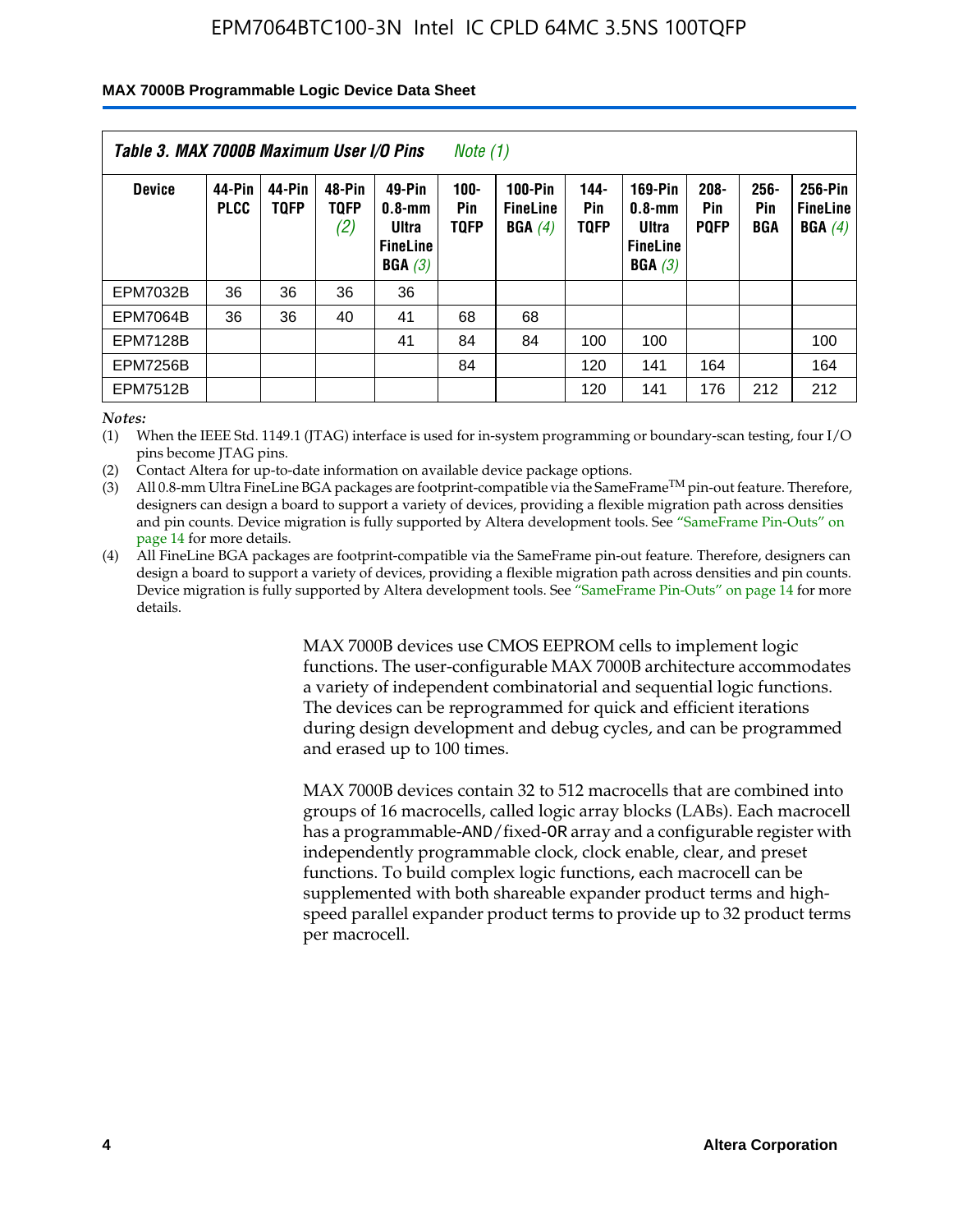#### **MAX 7000B Programmable Logic Device Data Sheet**

MAX 7000B devices provide programmable speed/power optimization. Speed-critical portions of a design can run at high speed/full power, while the remaining portions run at reduced speed/low power. This speed/power optimization feature enables the designer to configure one or more macrocells to operate up to 50% lower power while adding only a nominal timing delay. MAX 7000B devices also provide an option that reduces the slew rate of the output buffers, minimizing noise transients when non-speed-critical signals are switching. The output drivers of all MAX 7000B devices can be set for 3.3 V, 2.5 V, or 1.8 V and all input pins are 3.3-V, 2.5-V, and 1.8-V tolerant, allowing MAX 7000B devices to be used in mixed-voltage systems.

MAX 7000B devices are supported by Altera development systems, which are integrated packages that offer schematic, text—including VHDL, Verilog HDL, and the Altera Hardware Description Language (AHDL) and waveform design entry, compilation and logic synthesis, simulation and timing analysis, and device programming. Altera software provides EDIF 2 0 0 and 3 0 0, LPM, VHDL, Verilog HDL, and other interfaces for additional design entry and simulation support from other industrystandard PC- and UNIX-workstation-based EDA tools. Altera software runs on Windows-based PCs, as well as Sun SPARCstation, and HP 9000 Series 700/800 workstations.



**For more information on development tools, see the** *MAX+PLUS II Programmable Logic Development System & Software Data Sheet* and the *Quartus Programmable Logic Development System & Software Data Sheet*.

# **Functional Description**

- LABs
- Macrocells
- Expander product terms (shareable and parallel)

The MAX 7000B architecture includes the following elements:

- PIA
- I/O control blocks

The MAX 7000B architecture includes four dedicated inputs that can be used as general-purpose inputs or as high-speed, global control signals (clock, clear, and two output enable signals) for each macrocell and I/O pin. Figure 1 shows the architecture of MAX 7000B devices.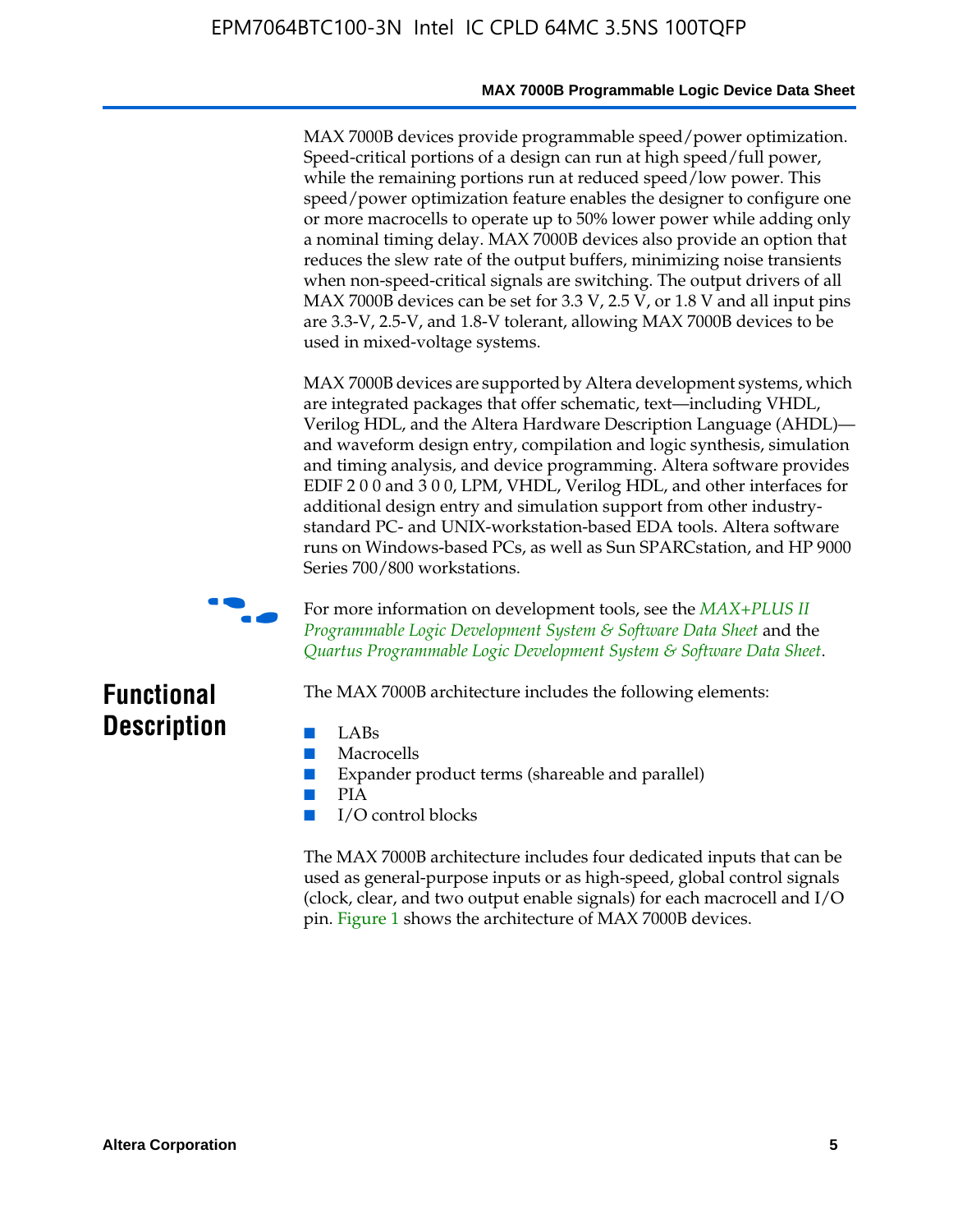#### **MAX 7000B Programmable Logic Device Data Sheet**





#### *Note:*

(1) EPM7032B, EPM7064B, EPM7128B, and EPM7256B devices have six output enables. EPM7512B devices have ten output enables.

### **Logic Array Blocks**

The MAX 7000B device architecture is based on the linking of high-performance LABs. LABs consist of 16 macrocell arrays, as shown in Figure 1. Multiple LABs are linked together via the PIA, a global bus that is fed by all dedicated input pins,  $I/O$  pins, and macrocells.

Each LAB is fed by the following signals:

- 36 signals from the PIA that are used for general logic inputs
- Global controls that are used for secondary register functions
- Direct input paths from I/O pins to the registers that are used for fast setup times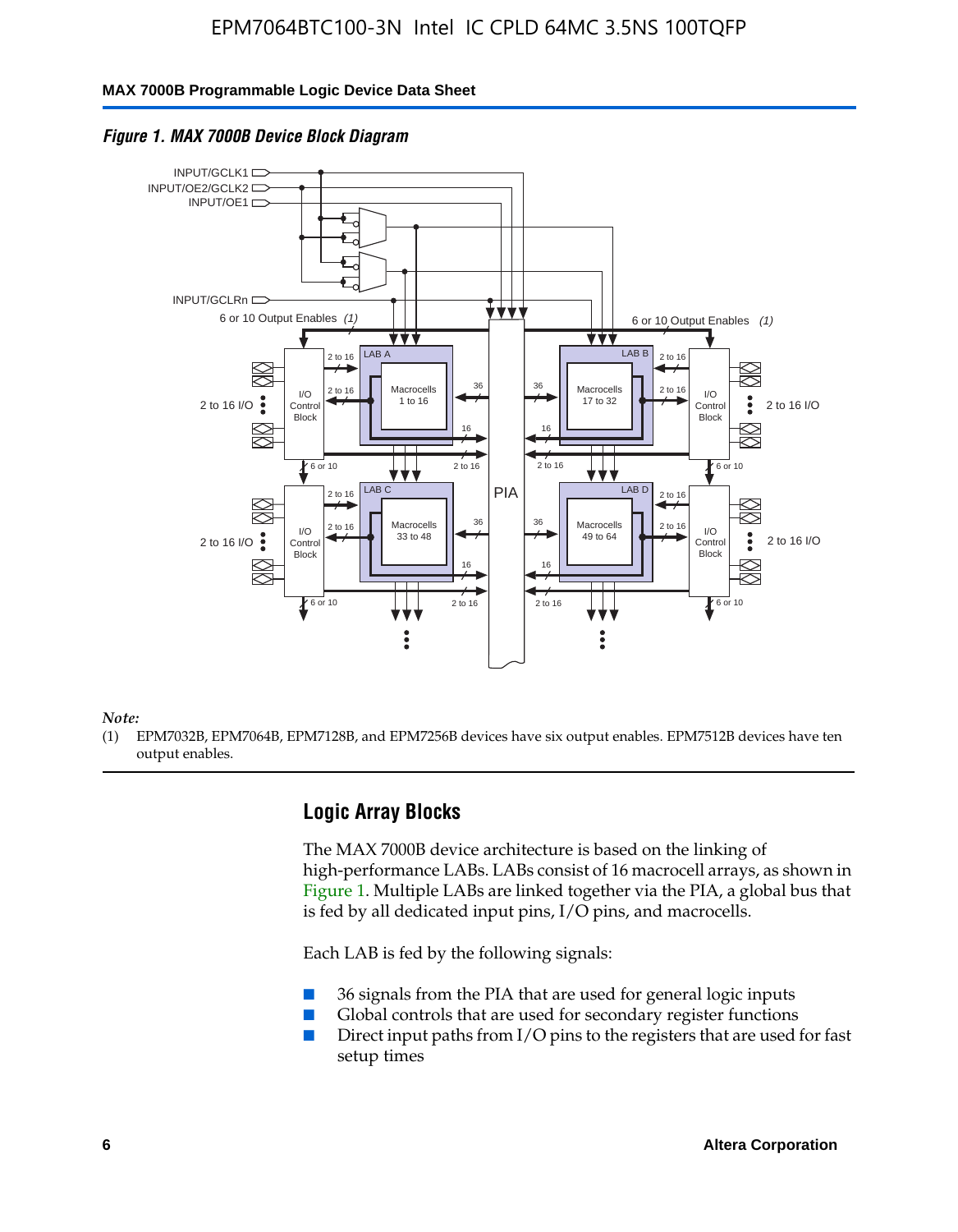### **Macrocells**

The MAX 7000B macrocell can be individually configured for either sequential or combinatorial logic operation. The macrocell consists of three functional blocks: the logic array, the product-term select matrix, and the programmable register. Figure 2 shows the MAX 7000B macrocell.





Combinatorial logic is implemented in the logic array, which provides five product terms per macrocell. The product-term select matrix allocates these product terms for use as either primary logic inputs (to the OR and XOR gates) to implement combinatorial functions, or as secondary inputs to the macrocell's register preset, clock, and clock enable control functions.

Two kinds of expander product terms ("expanders") are available to supplement macrocell logic resources:

- Shareable expanders, which are inverted product terms that are fed back into the logic array
- Parallel expanders, which are product terms borrowed from adjacent macrocells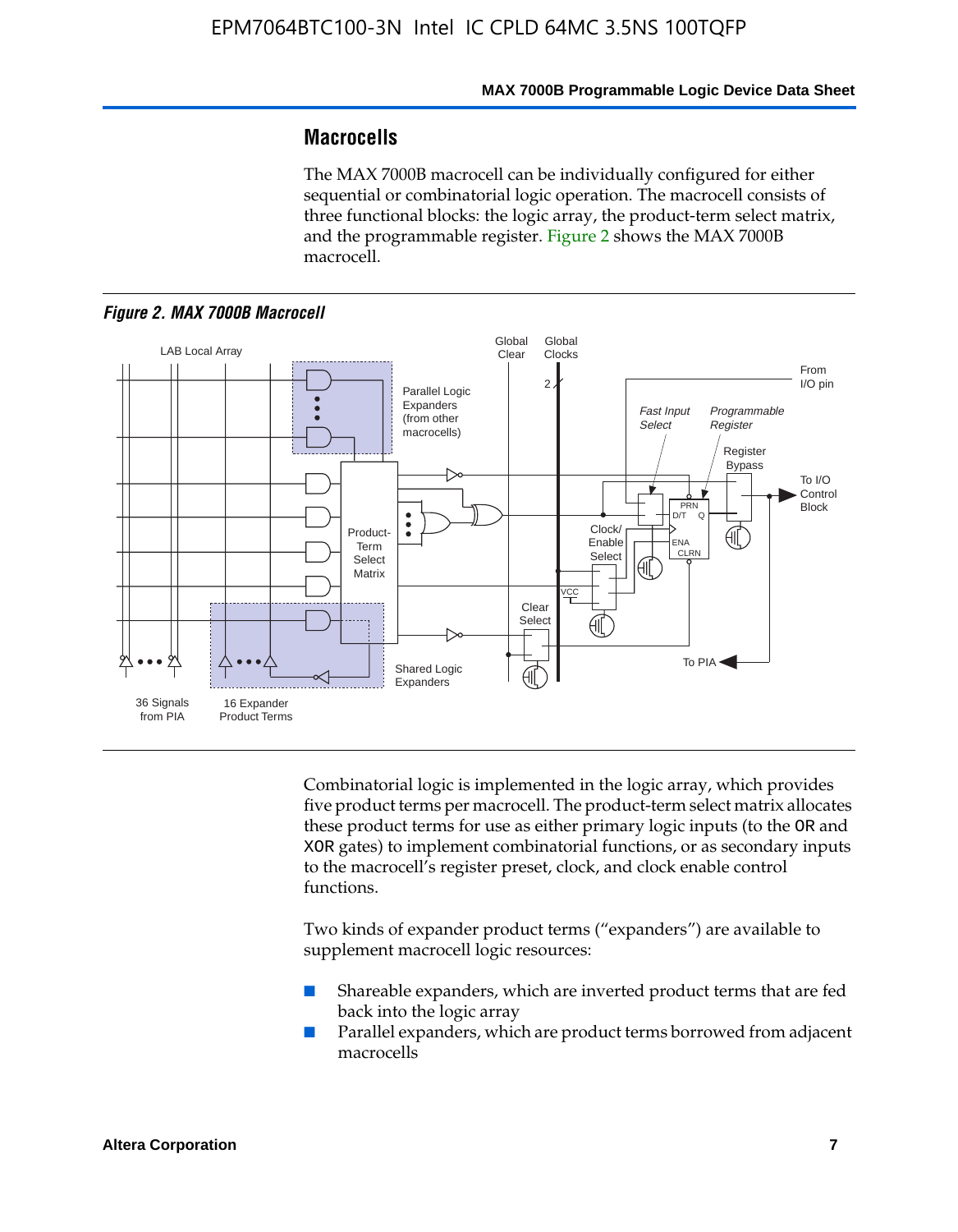#### **MAX 7000B Programmable Logic Device Data Sheet**

The Altera development system automatically optimizes product-term allocation according to the logic requirements of the design.

For registered functions, each macrocell flipflop can be individually programmed to implement D, T, JK, or SR operation with programmable clock control. The flipflop can be bypassed for combinatorial operation. During design entry, the designer specifies the desired flipflop type; the MAX+PLUS II software then selects the most efficient flipflop operation for each registered function to optimize resource utilization.

Each programmable register can be clocked in three different modes:

- Global clock signal. This mode achieves the fastest clock-to-output performance.
- Global clock signal enabled by an active-high clock enable. A clock enable is generated by a product term. This mode provides an enable on each flipflop while still achieving the fast clock-to-output performance of the global clock.
- Array clock implemented with a product term. In this mode, the flipflop can be clocked by signals from buried macrocells or I/O pins.

Two global clock signals are available in MAX 7000B devices. As shown in Figure 1, these global clock signals can be the true or the complement of either of the global clock pins, GCLK1 or GCLK2.

Each register also supports asynchronous preset and clear functions. As shown in Figure 2, the product-term select matrix allocates product terms to control these operations. Although the product-term-driven preset and clear from the register are active high, active-low control can be obtained by inverting the signal within the logic array. In addition, each register clear function can be individually driven by the active-low dedicated global clear pin (GCLRn). Upon power-up, each register in a MAX 7000B device may be set to either a high or low state. This power-up state is specified at design entry.

All MAX 7000B I/O pins have a fast input path to a macrocell register. This dedicated path allows a signal to bypass the PIA and combinatorial logic and be clocked to an input D flipflop with an extremely fast input setup time. The input path from the I/O pin to the register has a programmable delay element that can be selected to either guarantee zero hold time or to get the fastest possible set-up time (as fast as 1.0 ns).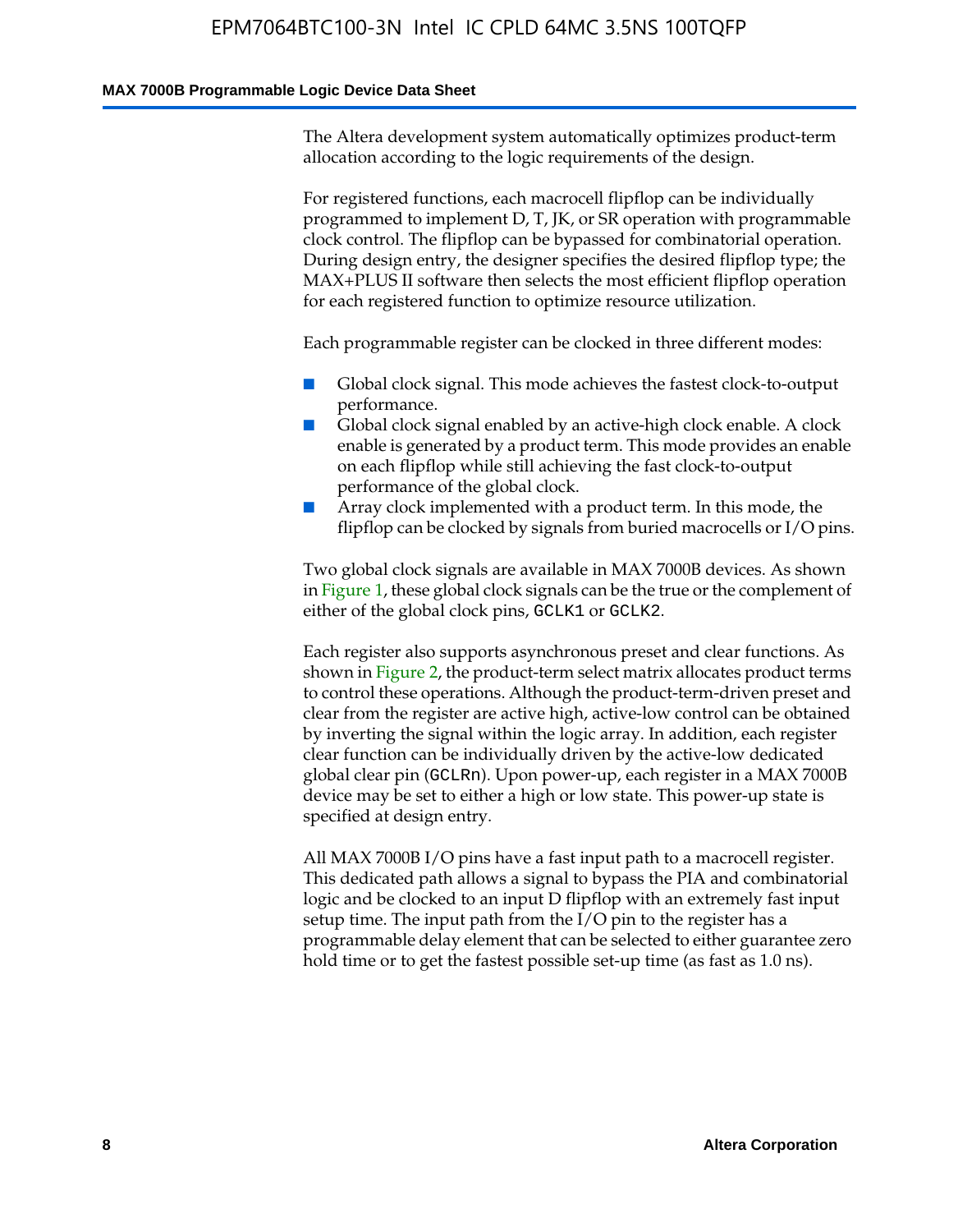### **Expander Product Terms**

Although most logic functions can be implemented with the five product terms available in each macrocell, more complex logic functions require additional product terms. Another macrocell can be used to supply the required logic resources. However, the MAX 7000B architecture also offers both shareable and parallel expander product terms ("expanders") that provide additional product terms directly to any macrocell in the same LAB. These expanders help ensure that logic is synthesized with the fewest possible logic resources to obtain the fastest possible speed.

#### *Shareable Expanders*

Each LAB has 16 shareable expanders that can be viewed as a pool of uncommitted single product terms (one from each macrocell) with inverted outputs that feed back into the logic array. Each shareable expander can be used and shared by any or all macrocells in the LAB to build complex logic functions. A small delay ( $t_{SEXP}$ ) is incurred when shareable expanders are used. Figure 3 shows how shareable expanders can feed multiple macrocells.

#### *Figure 3. MAX 7000B Shareable Expanders*



#### *Shareable expanders can be shared by any or all macrocells in an LAB.*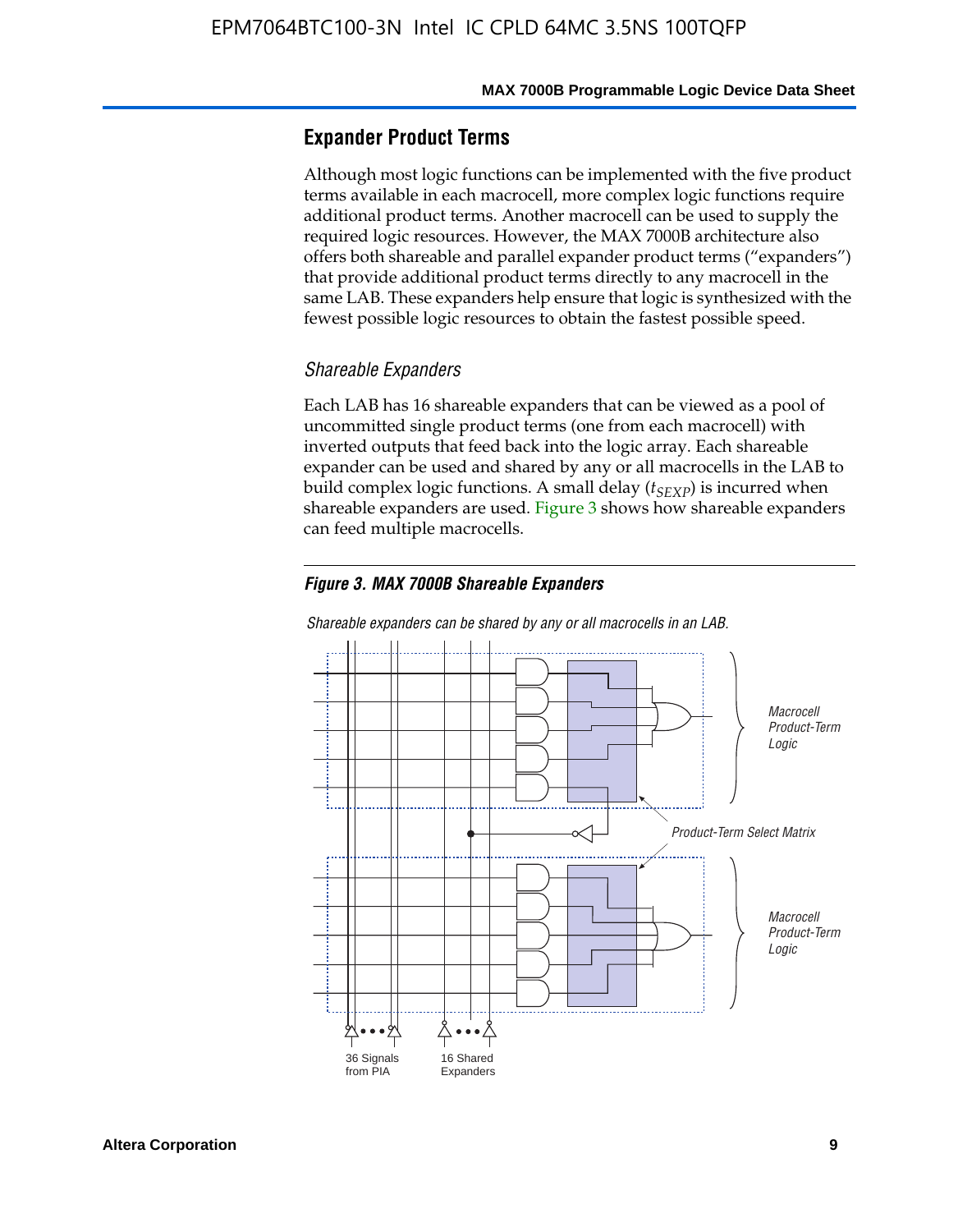#### **MAX 7000B Programmable Logic Device Data Sheet**

#### *Parallel Expanders*

Parallel expanders are unused product terms that can be allocated to a neighboring macrocell to implement fast, complex logic functions. Parallel expanders allow up to 20 product terms to directly feed the macrocell OR logic, with five product terms provided by the macrocell and 15 parallel expanders provided by neighboring macrocells in the LAB.

The Altera Compiler can automatically allocate up to three sets of up to five parallel expanders to the macrocells that require additional product terms. Each set of five parallel expanders incurs a small, incremental timing delay ( $t_{PEXP}$ ). For example, if a macrocell requires 14 product terms, the Compiler uses the five dedicated product terms within the macrocell and allocates two sets of parallel expanders; the first set includes five product terms and the second set includes four product terms, increasing the total delay by  $2 \times t_{PEXP}$ .

Two groups of eight macrocells within each LAB (e.g., macrocells 1 through 8, and 9 through 16) form two chains to lend or borrow parallel expanders. A macrocell borrows parallel expanders from lowernumbered macrocells. For example, macrocell 8 can borrow parallel expanders from macrocell 7, from macrocells 7 and 6, or from macrocells 7, 6, and 5. Within each group of eight, the lowest-numbered macrocell can only lend parallel expanders and the highest-numbered macrocell can only borrow them. Figure 4 shows how parallel expanders can be borrowed from a neighboring macrocell.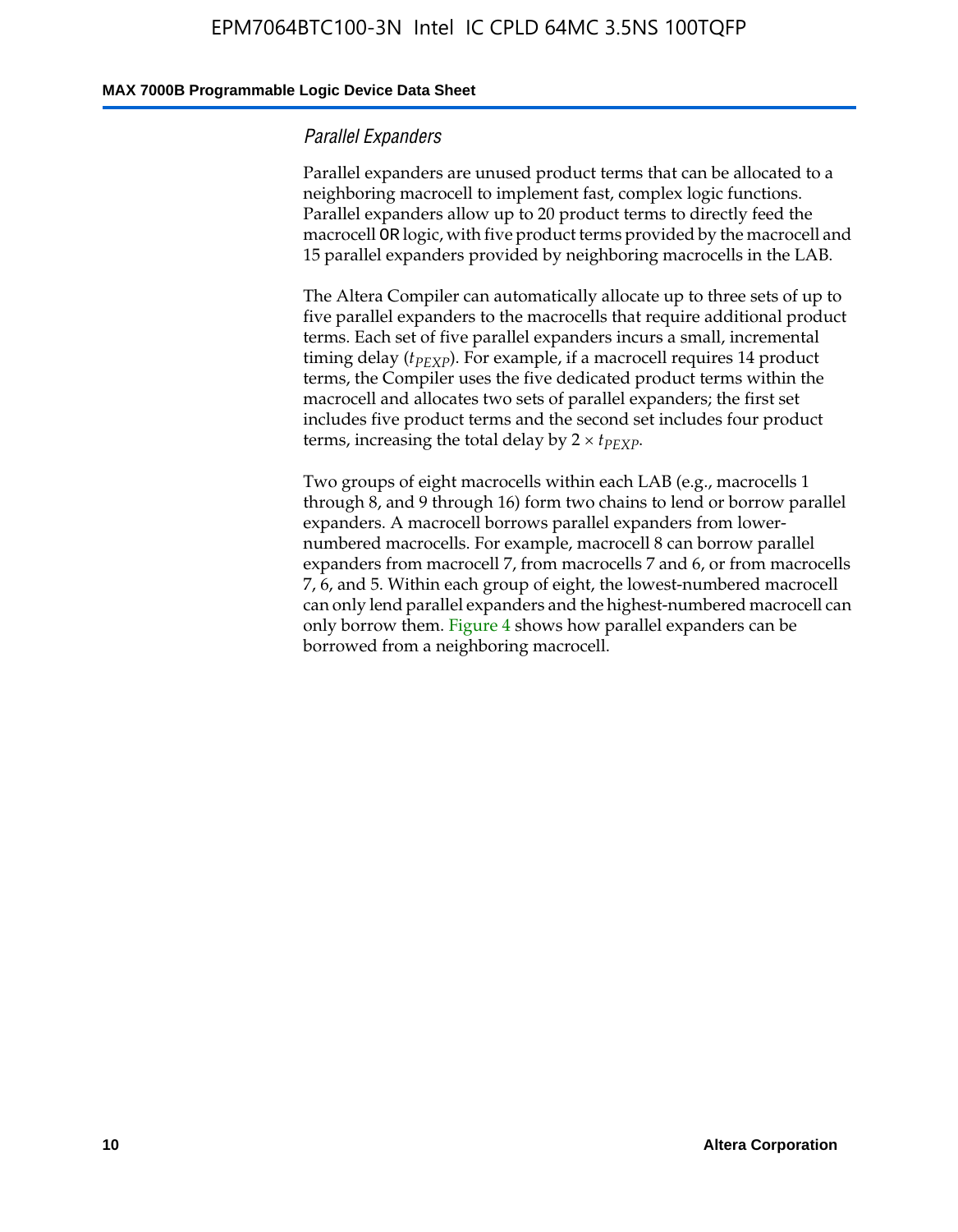

#### *Figure 4. MAX 7000B Parallel Expanders*

*Unused product terms in a macrocell can be allocated to a neighboring macrocell.*



#### **Programmable Interconnect Array**

Logic is routed between LABs on the PIA. This global bus is a programmable path that connects any signal source to any destination on the device. All MAX 7000B dedicated inputs, I/O pins, and macrocell outputs feed the PIA, which makes the signals available throughout the entire device. Only the signals required by each LAB are actually routed from the PIA into the LAB. Figure 5 shows how the PIA signals are routed into the LAB. An EEPROM cell controls one input to a two-input AND gate, which selects a PIA signal to drive into the LAB.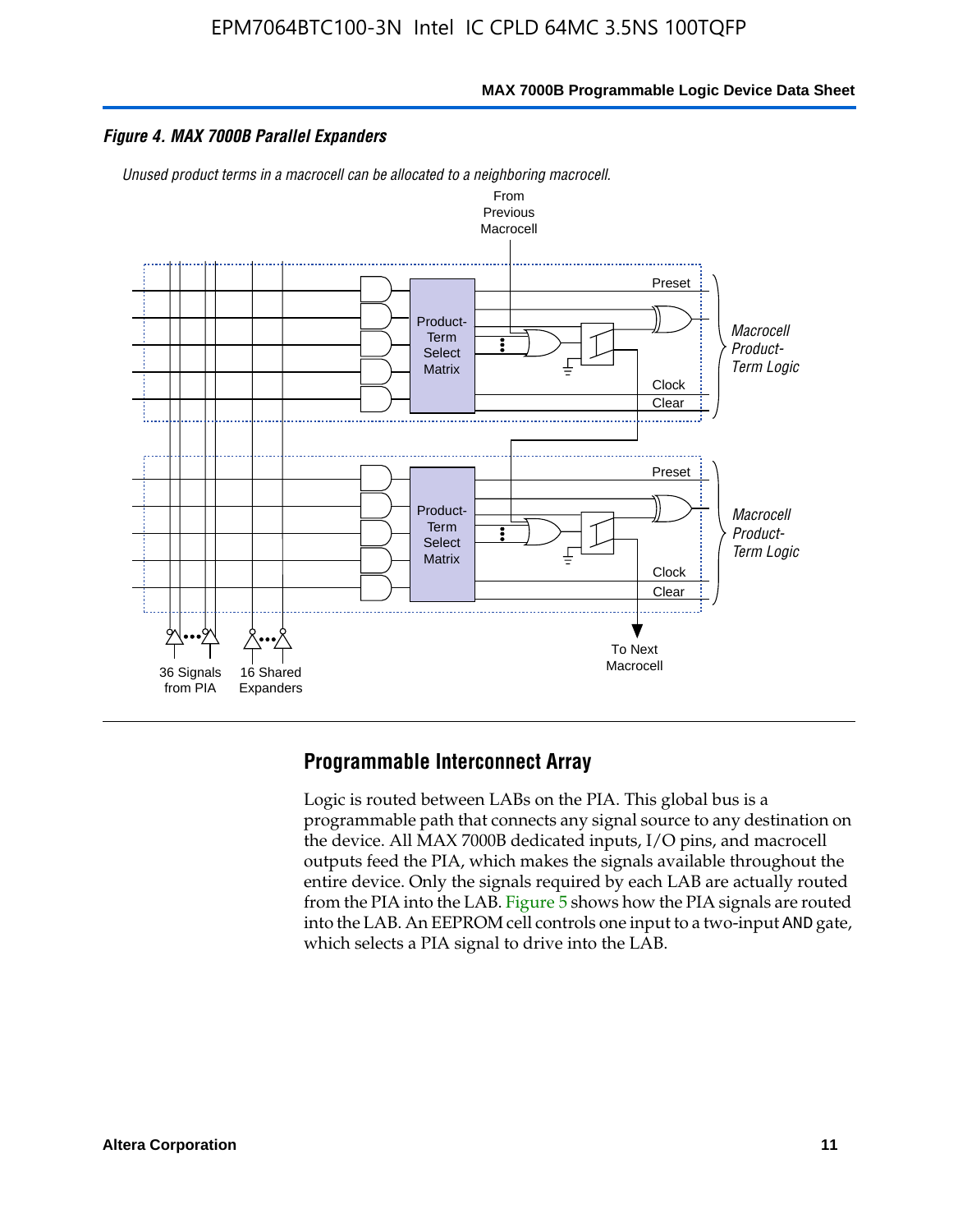#### **MAX 7000B Programmable Logic Device Data Sheet**





While the routing delays of channel-based routing schemes in masked or field-programmable gate arrays (FPGAs) are cumulative, variable, and path-dependent, the MAX 7000B PIA has a predictable delay. The PIA makes a design's timing performance easy to predict.

### **I/O Control Blocks**

The I/O control block allows each I/O pin to be individually configured for input, output, or bidirectional operation. All I/O pins have a tri-state buffer that is individually controlled by one of the global output enable signals or directly connected to ground or  $V_{CC}$ . Figure 6 shows the I/O control block for MAX 7000B devices. The I/O control block has six or ten global output enable signals that are driven by the true or complement of two output enable signals, a subset of the I/O pins, or a subset of the I/O macrocells.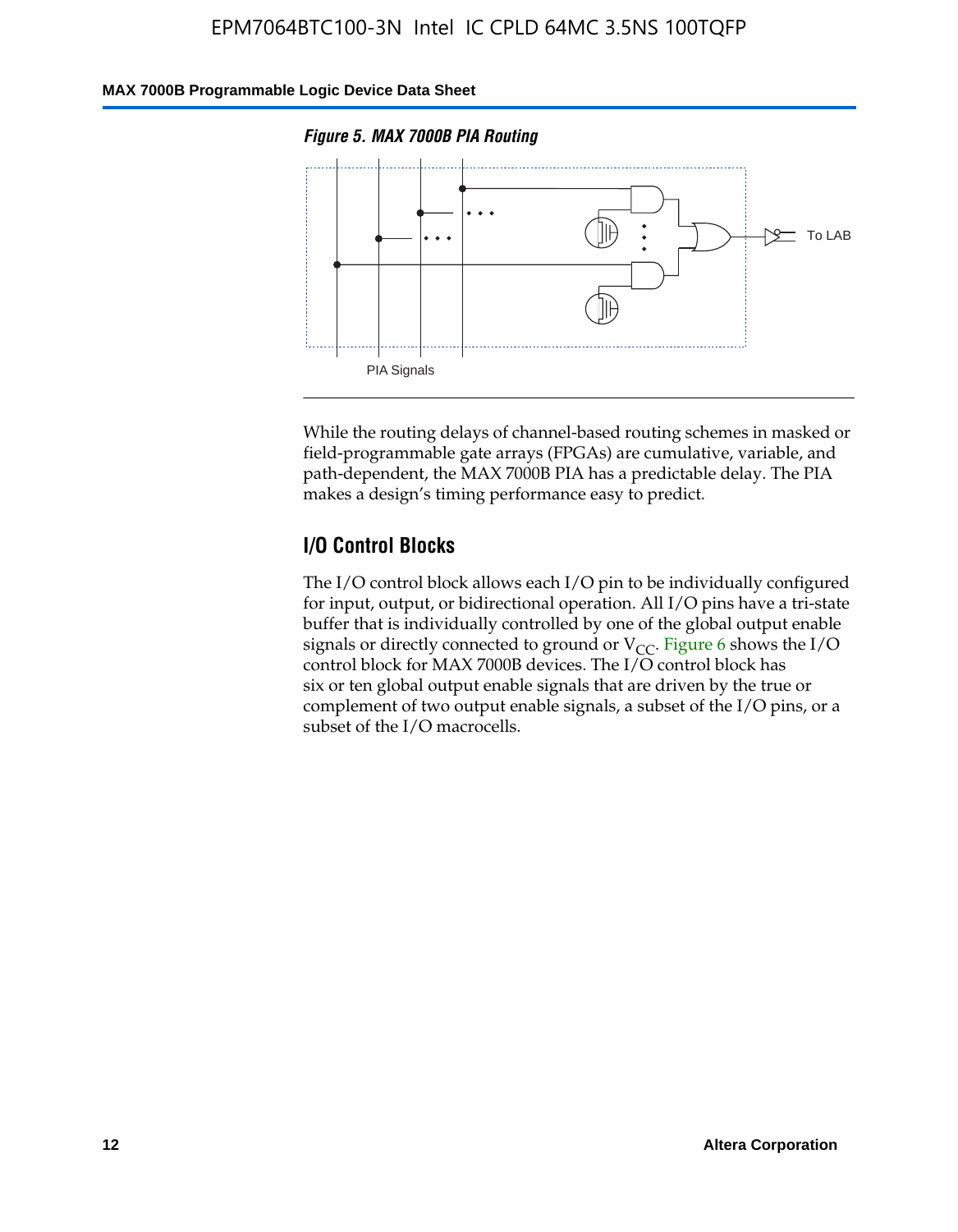



#### *Note:*

(1) EPM7032B, EPM7064B, EPM7128B, and EPM7256B devices have six output enable signals. EPM7512B devices have ten output enable signals.

> When the tri-state buffer control is connected to ground, the output is tri-stated (high impedance) and the I/O pin can be used as a dedicated input. When the tri-state buffer control is connected to  $V_{CC}$ , the output is enabled.

The MAX 7000B architecture provides dual I/O feedback, in which macrocell and pin feedbacks are independent. When an I/O pin is configured as an input, the associated macrocell can be used for buried logic.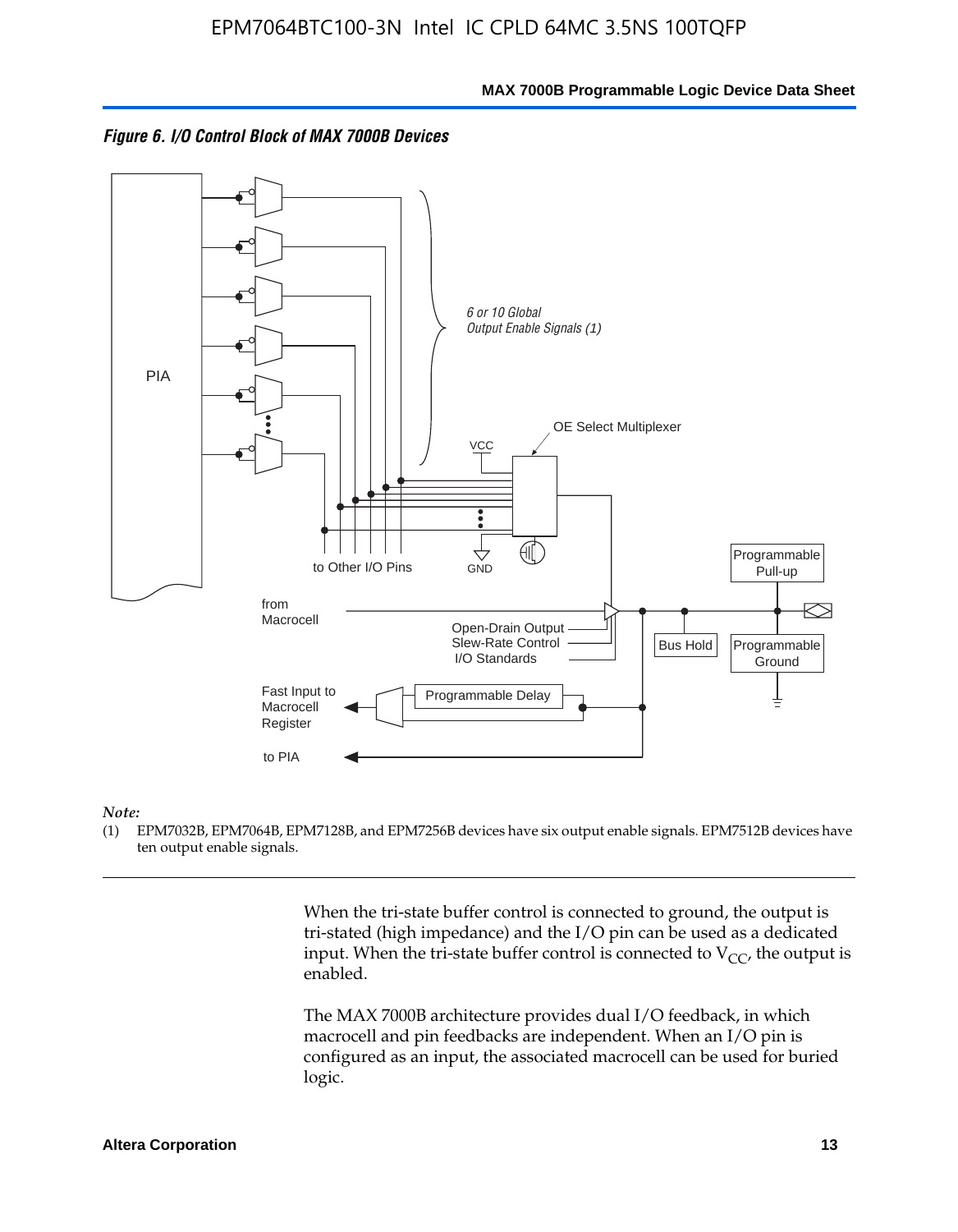**MAX 7000B Programmable Logic Device Data Sheet**

# **SameFrame Pin-Outs**

MAX 7000B devices support the SameFrame pin-out feature for FineLine BGA and 0.8-mm Ultra FineLine BGA packages. The SameFrame pin-out feature is the arrangement of balls on FineLine BGA and 0.8-mm Ultra FineLine BGA packages such that the lower-ball-count packages form a subset of the higher-ball-count packages. SameFrame pin-outs provide the flexibility to migrate not only from device to device within the same package, but also from one package to another. FineLine BGA packages are compatible with other FineLine BGA packages, and 0.8-mm Ultra FineLine BGA packages are compatible with other 0.8-mm Ultra FineLine BGA packages. A given printed circuit board (PCB) layout can support multiple device density/package combinations. For example, a single board layout can support a range of devices from an EPM7064B device in a 100-pin FineLine BGA package to an EPM7512B device in a 256-pin FineLine BGA package.

The Altera software provides support to design PCBs with SameFrame pin-out devices. Devices can be defined for present and future use. The Altera software generates pin-outs describing how to layout a board to take advantage of this migration (see Figure 7).

### *Figure 7. SameFrame Pin-Out Example*

Designed for 256-Pin FineLine BGA Package Printed Circuit Board



100-Pin FineLine BGA Package (Reduced I/O Count or Logic Requirements)

256-Pin FineLine BGA Package (Increased I/O Count or Logic Requirements)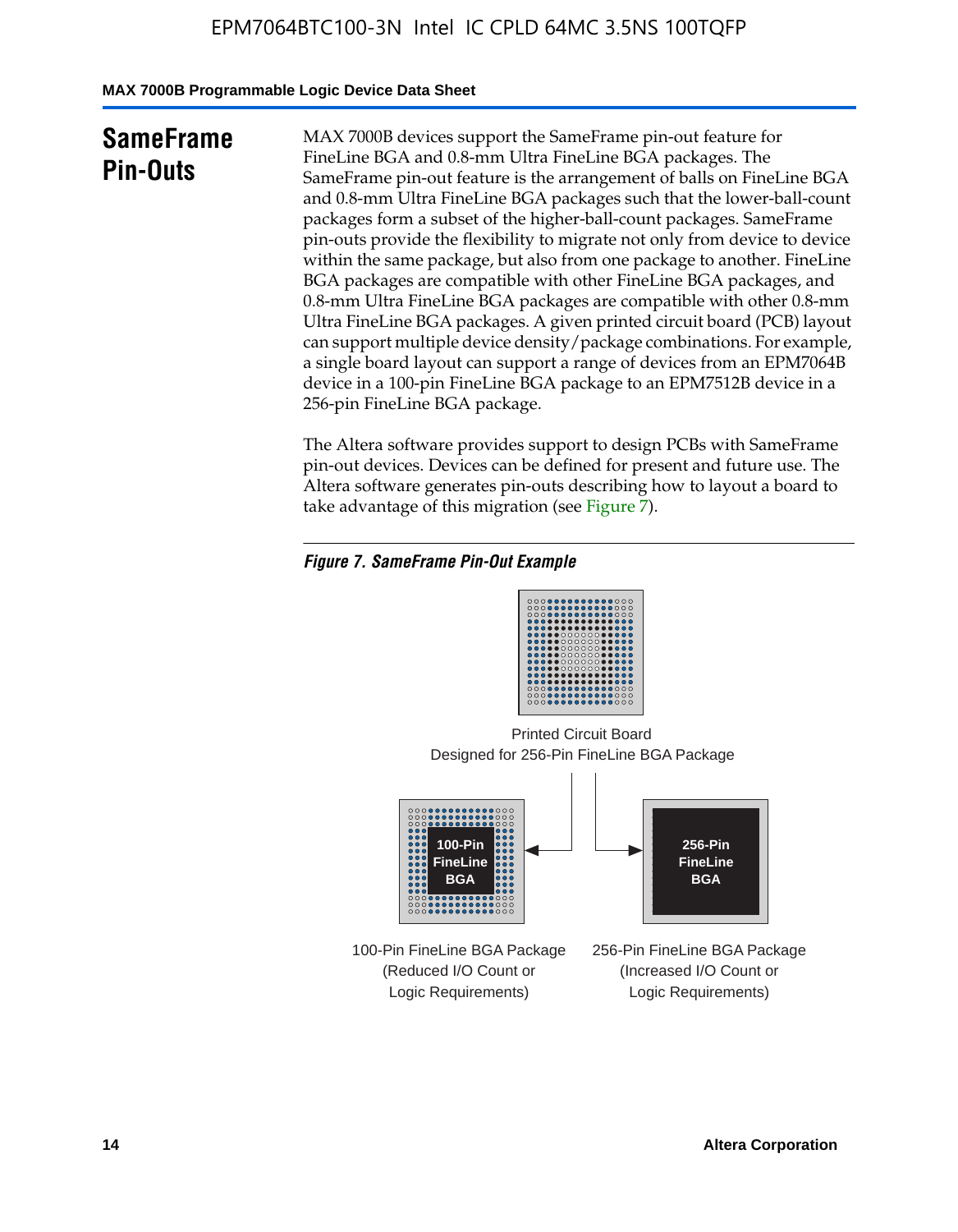# **In-System Programmability (ISP)**

MAX 7000B devices can be programmed in-system via an industrystandard 4-pin IEEE Std. 1149.1 (JTAG) interface. ISP offers quick, efficient iterations during design development and debugging cycles. The MAX 7000B architecture internally generates the high programming voltages required to program EEPROM cells, allowing in-system programming with only a single 2.5-V power supply. During in-system programming, the I/O pins are tri-stated and weakly pulled-up to eliminate board conflicts. The pull-up value is nominally 50 k¾.

MAX 7000B devices have an enhanced ISP algorithm for faster programming. These devices also offer an ISP\_Done bit that provides safe operation when in-system programming is interrupted. This ISP\_Done bit, which is the last bit programmed, prevents all I/O pins from driving until the bit is programmed.

ISP simplifies the manufacturing flow by allowing devices to be mounted on a PCB with standard pick-and-place equipment before they are programmed. MAX 7000B devices can be programmed by downloading the information via in-circuit testers, embedded processors, the Altera MasterBlaster communications cable, and the ByteBlasterMV parallel port download cable. Programming the devices after they are placed on the board eliminates lead damage on high-pin-count packages (e.g., QFP packages) due to device handling. MAX 7000B devices can be reprogrammed after a system has already shipped to the field. For example, product upgrades can be performed in the field via software or modem.

In-system programming can be accomplished with either an adaptive or constant algorithm. An adaptive algorithm reads information from the unit and adapts subsequent programming steps to achieve the fastest possible programming time for that unit. A constant algorithm uses a pre-defined (non-adaptive) programming sequence that does not take advantage of adaptive algorithm programming time improvements. Some in-circuit testers cannot program using an adaptive algorithm. Therefore, a constant algorithm must be used. MAX 7000B devices can be programmed with either an adaptive or constant (non-adaptive) algorithm.

The Jam Standard Test and Programming Language (STAPL), JEDEC standard JESD-71, can be used to program MAX 7000B devices with in-circuit testers, PCs, or embedded processors.



f For more information on using the Jam language, see *Application Note 88 (Using the Jam Language for ISP & ICR via an Embedded Processor)* and *Application Note 122 (Using STAPL for ISP & ICR via an Embedded Processor).*

The ISP circuitry in MAX 7000B devices is compliant with the IEEE Std. 1532 specification. The IEEE Std. 1532 is a standard developed to allow concurrent ISP between multiple PLD vendors.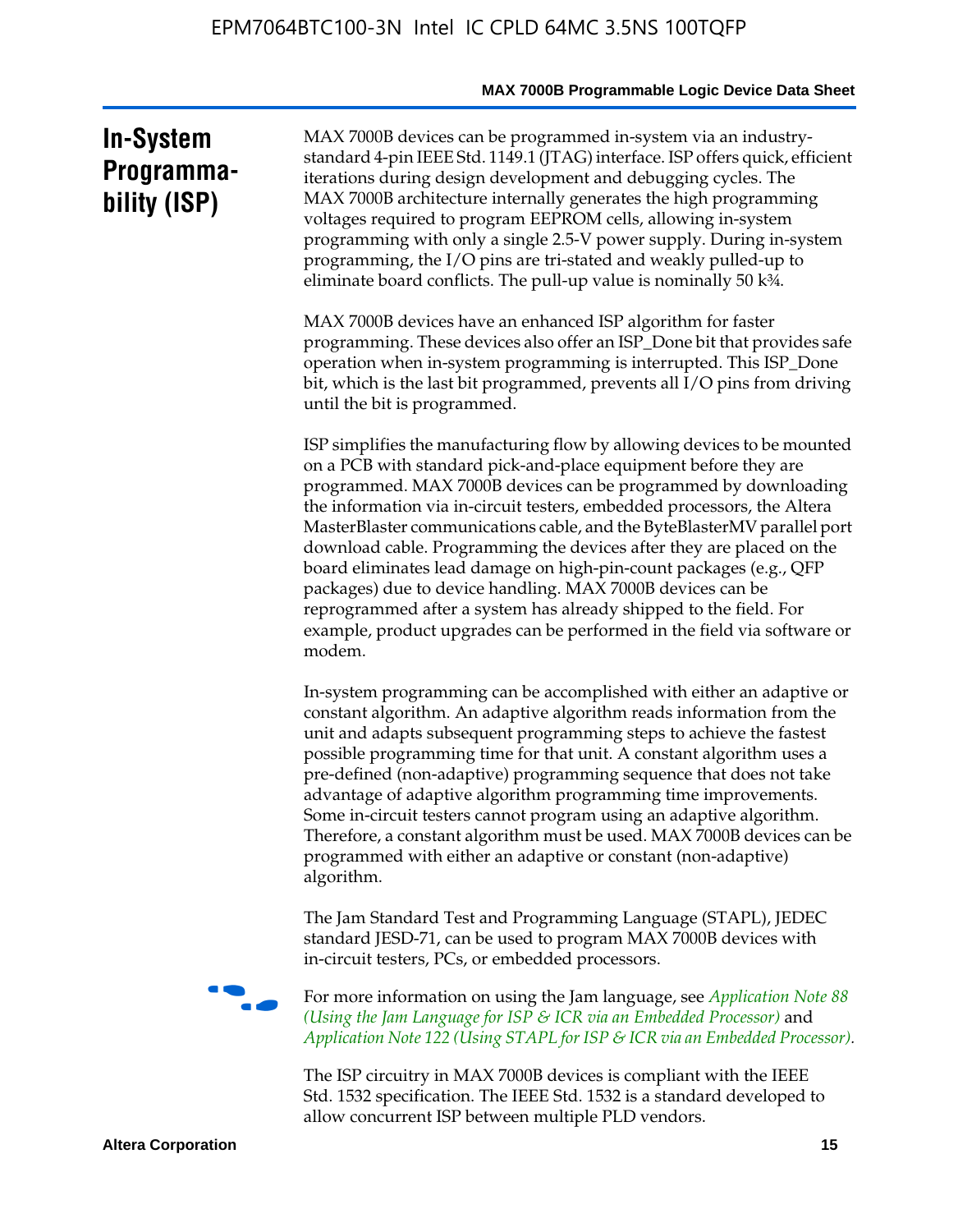### **Programming Sequence**

During in-system programming, instructions, addresses, and data are shifted into the MAX 7000B device through the TDI input pin. Data is shifted out through the TDO output pin and compared against the expected data.

Programming a pattern into the device requires the following six ISP stages. A stand-alone verification of a programmed pattern involves only stages 1, 2, 5, and 6.

- 1. *Enter ISP*. The enter ISP stage ensures that the I/O pins transition smoothly from user mode to ISP mode. The enter ISP stage requires 1 ms.
- 2. *Check ID*. Before any program or verify process, the silicon ID is checked. The time required to read this silicon ID is relatively small compared to the overall programming time.
- 3. *Bulk Erase*. Erasing the device in-system involves shifting in the instructions to erase the device and applying one erase pulse of 100 ms.
- 4. *Program*. Programming the device in-system involves shifting in the address and data and then applying the programming pulse to program the EEPROM cells. This process is repeated for each EEPROM address.
- 5. *Verify*. Verifying an Altera device in-system involves shifting in addresses, applying the read pulse to verify the EEPROM cells, and shifting out the data for comparison. This process is repeated for each EEPROM address.
- 6. *Exit ISP*. An exit ISP stage ensures that the I/O pins transition smoothly from ISP mode to user mode. The exit ISP stage requires 1 ms.

### **Programming Times**

The time required to implement each of the six programming stages can be broken into the following two elements:

- A pulse time to erase, program, or read the EEPROM cells.
- A shifting time based on the test clock (TCK) frequency and the number of TCK cycles to shift instructions, address, and data into the device.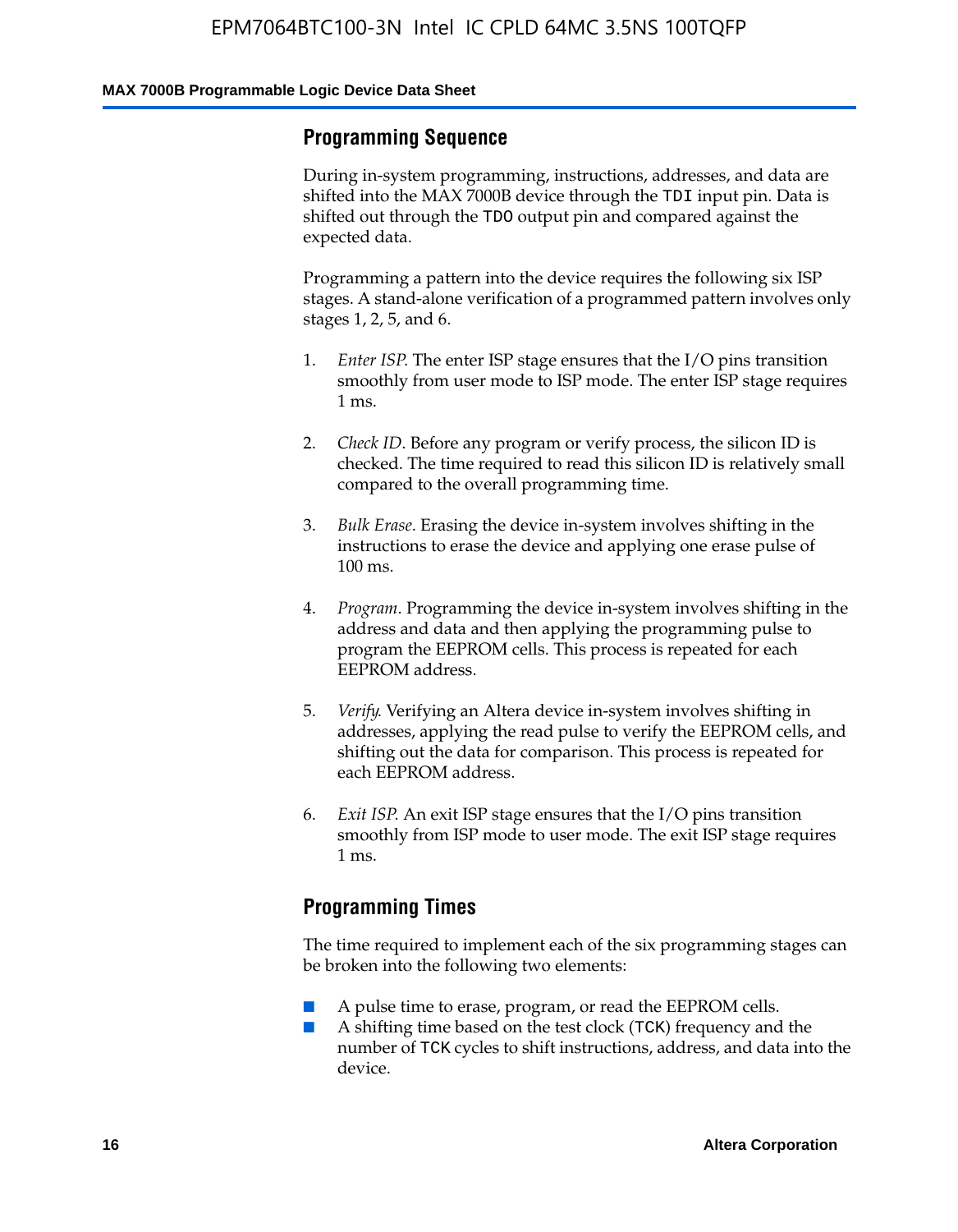By combining the pulse and shift times for each of the programming stages, the program or verify time can be derived as a function of the TCK frequency, the number of devices, and specific target device(s). Because different ISP-capable devices have a different number of EEPROM cells, both the total fixed and total variable times are unique for a single device.

#### *Programming a Single MAX 7000B Device*

The time required to program a single MAX 7000B device in-system can be calculated from the following formula:

| $t_{PROG} = t_{PPULSE} + \frac{Cycle_{PTCK}}{f_{TCK}}$ |                                                                                                    |
|--------------------------------------------------------|----------------------------------------------------------------------------------------------------|
| where: $t_{PROG}$<br>$t_{PPULSE}$                      | $=$ Programming time<br>= Sum of the fixed times to erase, program, and<br>verify the EEPROM cells |
| $Cycle_{PTCK}$<br>fтск                                 | = Number of TCK cycles to program a device<br>$=$ TCK frequency                                    |

The ISP times for a stand-alone verification of a single MAX 7000B device can be calculated from the following formula:

$$
t_{VER} = t_{VPULSE} + \frac{C_{Ycle_{VTCK}}}{f_{TCK}}
$$
  
where:  $t_{VER}$  = Verify time  
 $t_{VPULSE}$  = Sum of the fixed times to verify the EEPROM cells  
 $C_{Ycle_{VTCK}}$  = Number of TCK cycles to verify a device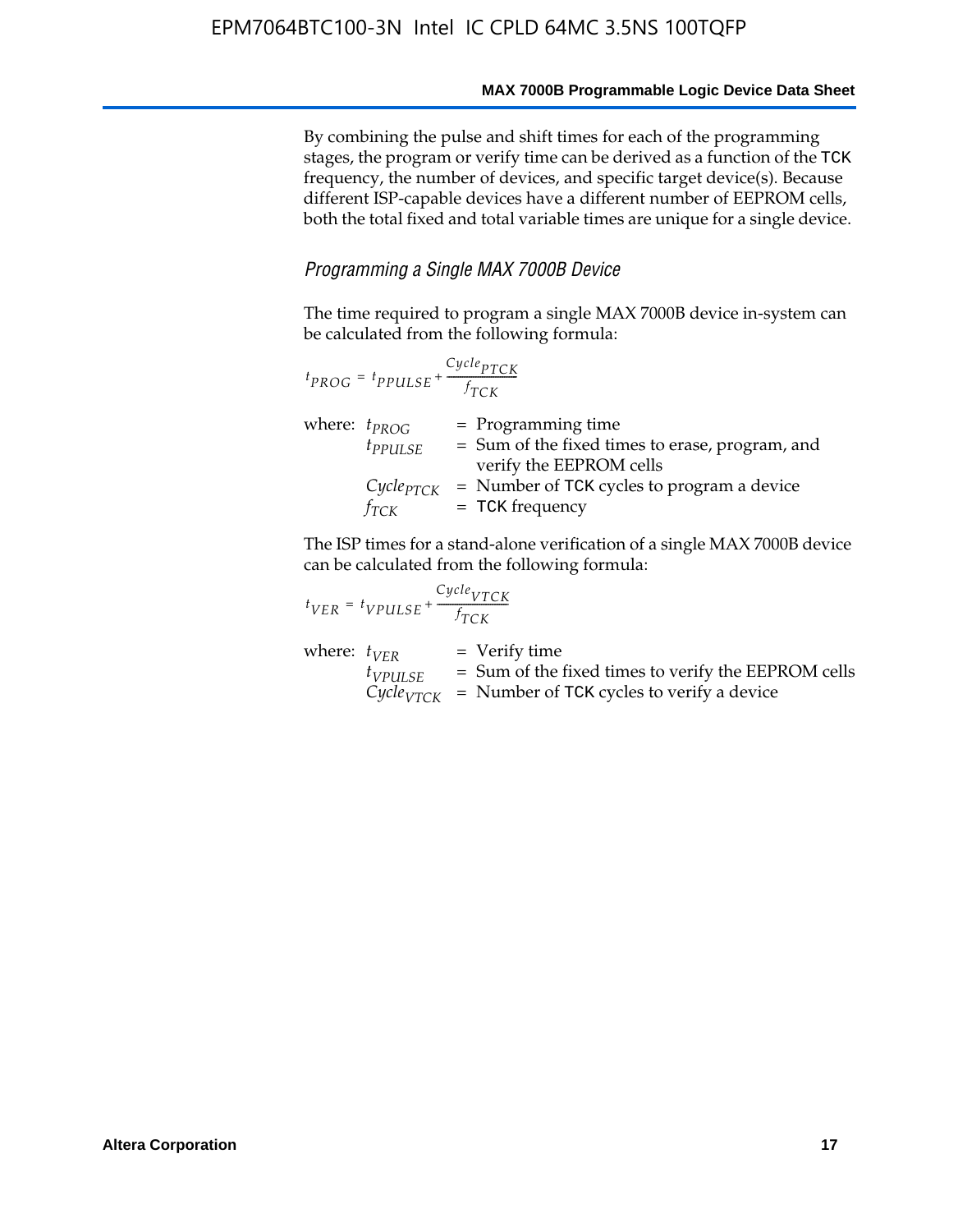### **MAX 7000B Programmable Logic Device Data Sheet**

The programming times described in Tables 4 through 6 are associated with the worst-case method using the enhanced ISP algorithm.

|                 | Table 4. MAX 7000B t <sub>PULSE</sub> & Cycle <sub>TCK</sub> Values |                       |                 |                                 |  |  |  |
|-----------------|---------------------------------------------------------------------|-----------------------|-----------------|---------------------------------|--|--|--|
| <b>Device</b>   |                                                                     | <b>Programming</b>    |                 | <b>Stand-Alone Verification</b> |  |  |  |
|                 | <i>t<sub>PPULSE</sub></i> (s)                                       | Cycle <sub>PTCK</sub> | $t_{VPULSE}(s)$ | Cycle <sub>vTCK</sub>           |  |  |  |
| EMP7032B        | 2.12                                                                | 70,000                | 0.002           | 18,000                          |  |  |  |
| <b>EMP7064B</b> | 2.12                                                                | 120,000               | 0.002           | 35,000                          |  |  |  |
| <b>EMP7128B</b> | 2.12                                                                | 222,000               | 0.002           | 69,000                          |  |  |  |
| <b>EMP7256B</b> | 2.12                                                                | 466,000               | 0.002           | 151,000                         |  |  |  |
| <b>EMP7512B</b> | 2.12                                                                | 914,000               | 0.002           | 300,000                         |  |  |  |

Tables 5 and 6 show the in-system programming and stand alone verification times for several common test clock frequencies.

| Table 5. MAX 7000B In-System Programming Times for Different Test Clock Frequencies |        |       |       |       |                |                |                |               |   |
|-------------------------------------------------------------------------------------|--------|-------|-------|-------|----------------|----------------|----------------|---------------|---|
| <b>Device</b>                                                                       | İтск   |       |       |       |                |                |                | <b>Units</b>  |   |
|                                                                                     | 10 MHz | 5 MHz | 2 MHz | 1 MHz | <b>500 kHz</b> | <b>200 kHz</b> | <b>100 kHz</b> | <b>50 kHz</b> |   |
| <b>EMP7032B</b>                                                                     | 2.13   | 2.13  | 2.15  | 2.19  | 2.26           | 2.47           | 2.82           | 3.52          | s |
| <b>EMP7064B</b>                                                                     | 2.13   | 2.14  | 2.18  | 2.24  | 2.36           | 2.72           | 3.32           | 4.52          | s |
| <b>EMP7128B</b>                                                                     | 2.14   | 2.16  | 2.23  | 2.34  | 2.56           | 3.23           | 4.34           | 6.56          | s |
| <b>EMP7256B</b>                                                                     | 2.17   | 2.21  | 2.35  | 2.58  | 3.05           | 4.45           | 6.78           | 11.44         | s |
| <b>EMP7512B</b>                                                                     | 2.21   | 2.30  | 2.58  | 3.03  | 3.95           | 6.69           | 11.26          | 20.40         | s |

| Table 1. MAX 7000B Stand-Alone Verification Times for Different Test Clock Frequencies |               |       |       |       |                |                |                |               |   |
|----------------------------------------------------------------------------------------|---------------|-------|-------|-------|----------------|----------------|----------------|---------------|---|
| <b>Device</b><br>t <sub>тск</sub>                                                      |               |       |       |       |                |                | <b>Units</b>   |               |   |
|                                                                                        | <b>10 MHz</b> | 5 MHz | 2 MHz | 1 MHz | <b>500 kHz</b> | <b>200 kHz</b> | <b>100 kHz</b> | <b>50 kHz</b> |   |
| <b>EMP7032B</b>                                                                        | 0.00          | 0.01  | 0.01  | 0.02  | 0.04           | 0.09           | 0.18           | 0.36          | s |
| <b>EMP7064B</b>                                                                        | 0.01          | 0.01  | 0.02  | 0.04  | 0.07           | 0.18           | 0.35           | 0.70          | s |
| <b>EMP7128B</b>                                                                        | 0.01          | 0.02  | 0.04  | 0.07  | 0.14           | 0.35           | 0.69           | 1.38          | s |
| <b>EMP7256B</b>                                                                        | 0.02          | 0.03  | 0.08  | 0.15  | 0.30           | 0.76           | 1.51           | 3.02          | s |
| <b>EMP7512B</b>                                                                        | 0.03          | 0.06  | 0.15  | 0.30  | 0.60           | 1.50           | 3.00           | 6.00          | s |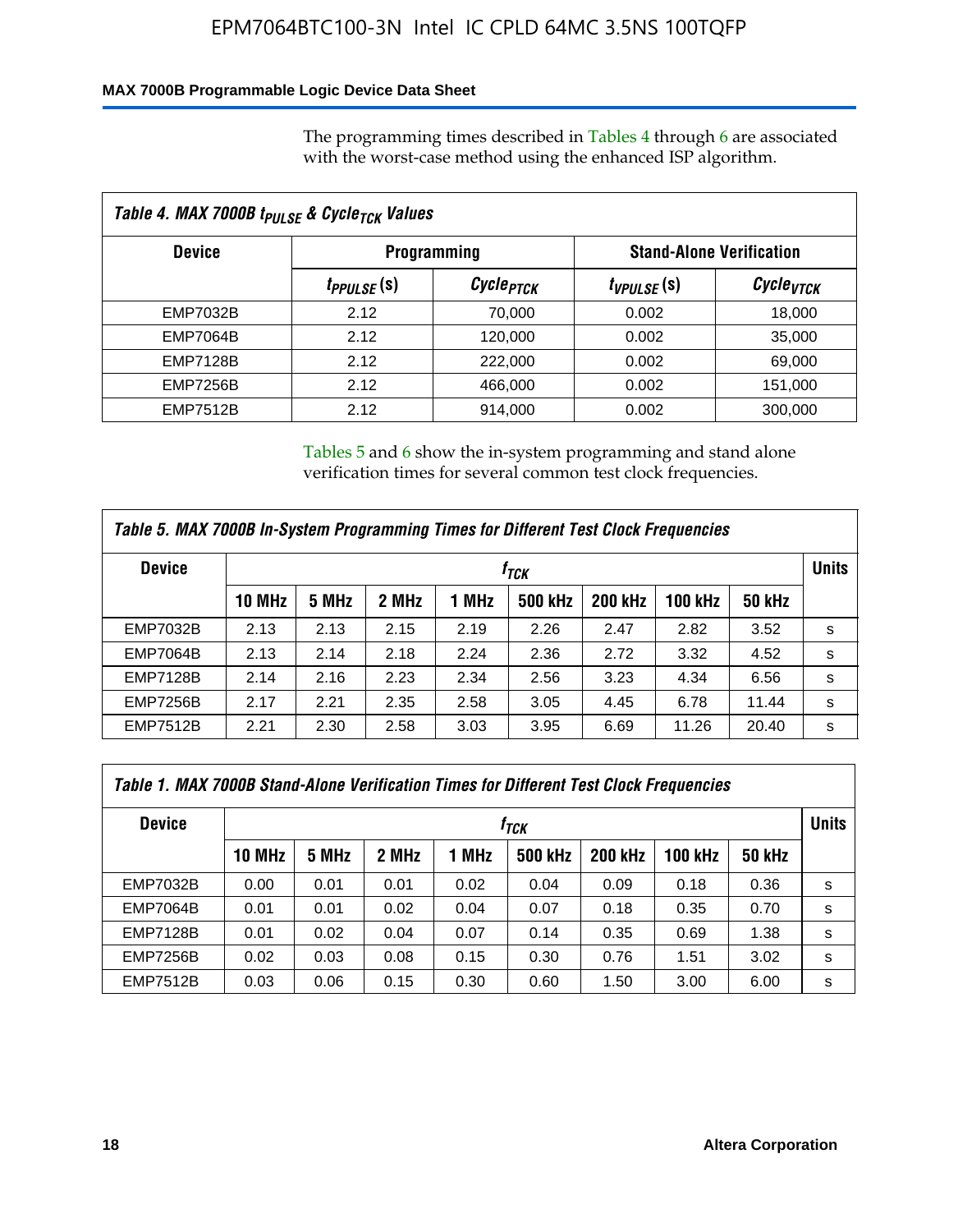|                                                                             | MAX 7000B Programmable Logic Device Data Sheet                                                                                                                                                                                                                                                                                                                                                 |
|-----------------------------------------------------------------------------|------------------------------------------------------------------------------------------------------------------------------------------------------------------------------------------------------------------------------------------------------------------------------------------------------------------------------------------------------------------------------------------------|
| <b>Programming</b><br>with External<br><b>Hardware</b>                      | MAX 7000B devices can be programmed on Windows-based PCs with an<br>Altera Logic Programmer card, the Master Programming Unit (MPU),<br>and the appropriate device adapter. The MPU performs continuity<br>checking to ensure adequate electrical contact between the adapter and<br>the device.                                                                                               |
|                                                                             | For more information, see the Altera Programming Hardware Data Sheet.                                                                                                                                                                                                                                                                                                                          |
|                                                                             | The Altera software can use text- or waveform-format test vectors created<br>with the Altera Text Editor or Waveform Editor to test the programmed<br>device. For added design verification, designers can perform functional<br>testing to compare the functional device behavior with the results of<br>simulation.                                                                          |
|                                                                             | Data I/O, BP Microsystems, and other programming hardware<br>manufacturers provide programming support for Altera devices. For<br>more information, see Programming Hardware Manufacturers.                                                                                                                                                                                                    |
| <b>IEEE Std.</b><br>1149.1 (JTAG)<br><b>Boundary-Scan</b><br><b>Support</b> | MAX 7000B devices include the JTAG boundary-scan test circuitry<br>defined by IEEE Std. 1149.1. Table 6 describes the JTAG instructions<br>supported by MAX 7000B devices. The pin-out tables starting on page 59<br>of this data sheet show the location of the JTAG control pins for each<br>device. If the JTAG interface is not required, the JTAG pins are available<br>as user I/O pins. |

| Table 6. MAX 7000B JTAG Instructions |                                                                                                                                                                                                                                                                                              |  |  |  |  |
|--------------------------------------|----------------------------------------------------------------------------------------------------------------------------------------------------------------------------------------------------------------------------------------------------------------------------------------------|--|--|--|--|
| <b>JTAG Instruction</b>              | <b>Description</b>                                                                                                                                                                                                                                                                           |  |  |  |  |
| SAMPLE/PRELOAD                       | Allows a snapshot of signals at the device pins to be captured and examined during<br>normal device operation, and permits an initial data pattern output at the device pins.                                                                                                                |  |  |  |  |
| <b>EXTEST</b>                        | Allows the external circuitry and board-level interconnections to be tested by forcing a<br>test pattern at the output pins and capturing test results at the input pins.                                                                                                                    |  |  |  |  |
| <b>BYPASS</b>                        | Places the 1-bit bypass register between the TDI and TDO pins, which allows the<br>boundary-scan test data to pass synchronously through a selected device to adjacent<br>devices during normal operation.                                                                                   |  |  |  |  |
| <b>CLAMP</b>                         | Allows the values in the boundary-scan register to determine pin states while placing the<br>1-bit bypass register between the TDI and TDO pins.                                                                                                                                             |  |  |  |  |
| <b>IDCODE</b>                        | Selects the IDCODE register and places it between the TDI and TDO pins, allowing the<br><b>IDCODE</b> to be serially shifted out of TDO.                                                                                                                                                     |  |  |  |  |
| <b>USERCODE</b>                      | Selects the 32-bit USERCODE register and places it between the TDI and TDO pins,<br>allowing the USERCODE value to be shifted out of TDO.                                                                                                                                                    |  |  |  |  |
| <b>ISP</b> Instructions              | These instructions are used when programming MAX 7000B devices via the JTAG ports<br>with the MasterBlaster or ByteBlasterMV download cable, or using a Jam File $(iam)$ ,<br>Jam Byte-Code File (.jbc), or Serial Vector Format File (.svf) via an embedded<br>processor or test equipment. |  |  |  |  |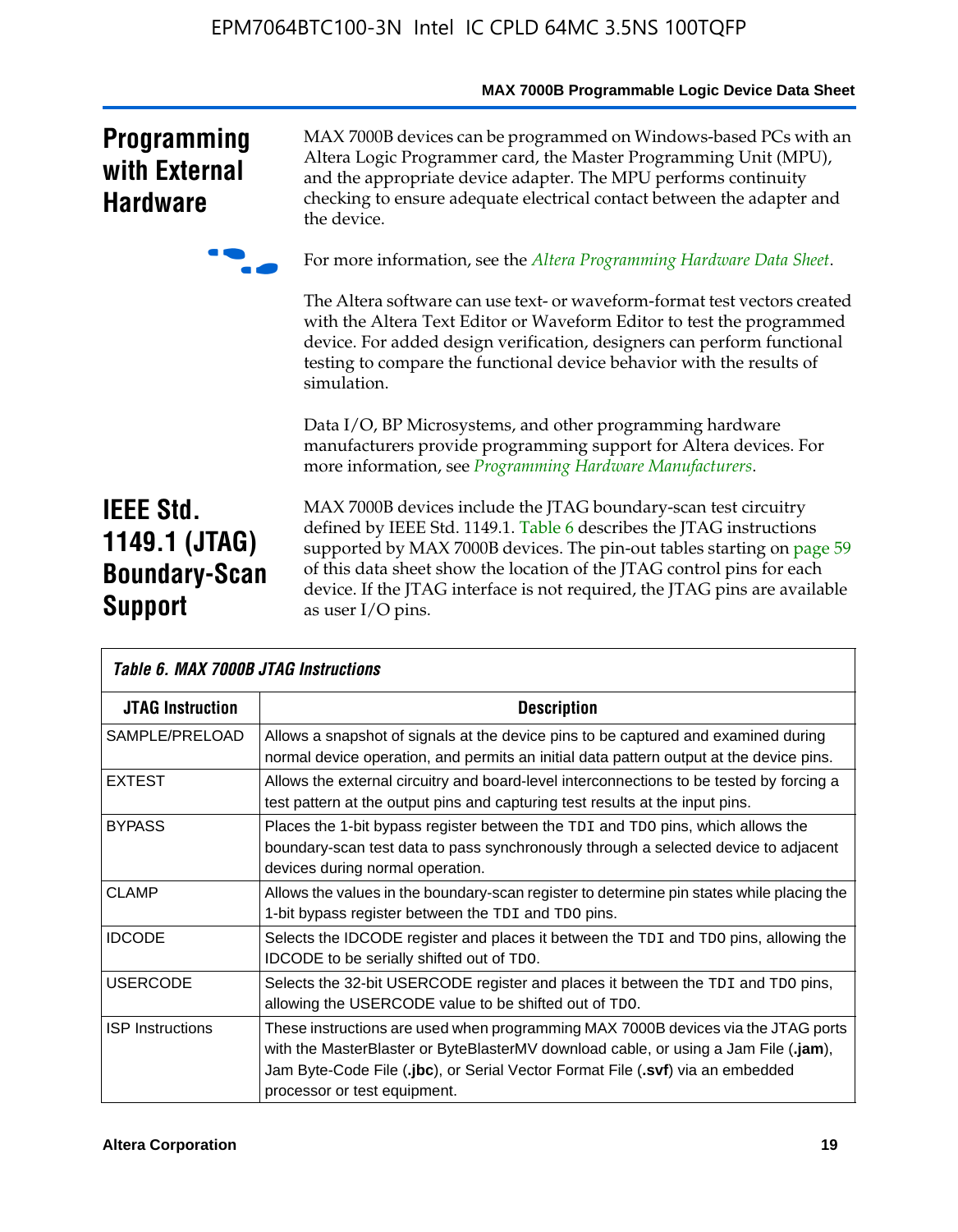#### **MAX 7000B Programmable Logic Device Data Sheet**

The instruction register length of MAX 7000B devices is ten bits. The MAX 7000B USERCODE register length is 32 bits. Tables 7 and 8 show the boundary-scan register length and device IDCODE information for MAX 7000B devices.

| Table 7. MAX 7000B Boundary-Scan Register Length |                                      |  |  |  |  |
|--------------------------------------------------|--------------------------------------|--|--|--|--|
| <b>Device</b>                                    | <b>Boundary-Scan Register Length</b> |  |  |  |  |
| <b>EPM7032B</b>                                  | 96                                   |  |  |  |  |
| <b>EPM7064B</b>                                  | 192                                  |  |  |  |  |
| <b>EPM7128B</b>                                  | 288                                  |  |  |  |  |
| <b>EPM7256B</b>                                  | 480                                  |  |  |  |  |
| <b>EPM7512B</b>                                  | 624                                  |  |  |  |  |

| Table 8. 32-Bit MAX 7000B Device IDCODE<br>Note (1) |                            |                           |                                             |                          |  |  |
|-----------------------------------------------------|----------------------------|---------------------------|---------------------------------------------|--------------------------|--|--|
| <b>Device</b>                                       | <b>IDCODE (32 Bits)</b>    |                           |                                             |                          |  |  |
|                                                     | <b>Version</b><br>(4 Bits) | Part Number (16 Bits)     | Manufacturer's<br><b>Identity (11 Bits)</b> | $(1 \text{ Bit})$<br>(2) |  |  |
| EPM7032B                                            | 0010                       | 0111 0000 0011 0010       | 00001101110                                 | 1                        |  |  |
| <b>EPM7064B</b>                                     | 0010                       | 0111 0000 0110 0100       | 00001101110                                 | 1                        |  |  |
| <b>EPM7128B</b>                                     | 0010                       | 0001 0010 1000<br>0111    | 00001101110                                 | 1                        |  |  |
| <b>EPM7256B</b>                                     | 0010                       | 0111 0010 0101 0110       | 00001101110                                 | 1                        |  |  |
| <b>EPM7512B</b>                                     | 0010                       | 0010<br>0111 0101<br>0001 | 00001101110                                 | 1                        |  |  |

*Notes:*

(1) The most significant bit (MSB) is on the left.

(2) The least significant bit (LSB) for all JTAG IDCODEs is 1.



**f See Application Note 39 (IEEE 1149.1 (JTAG) Boundary-Scan Testing in Altera** *Devices)* for more information on JTAG boundary-scan testing.

Figure 8 shows the timing information for the JTAG signals.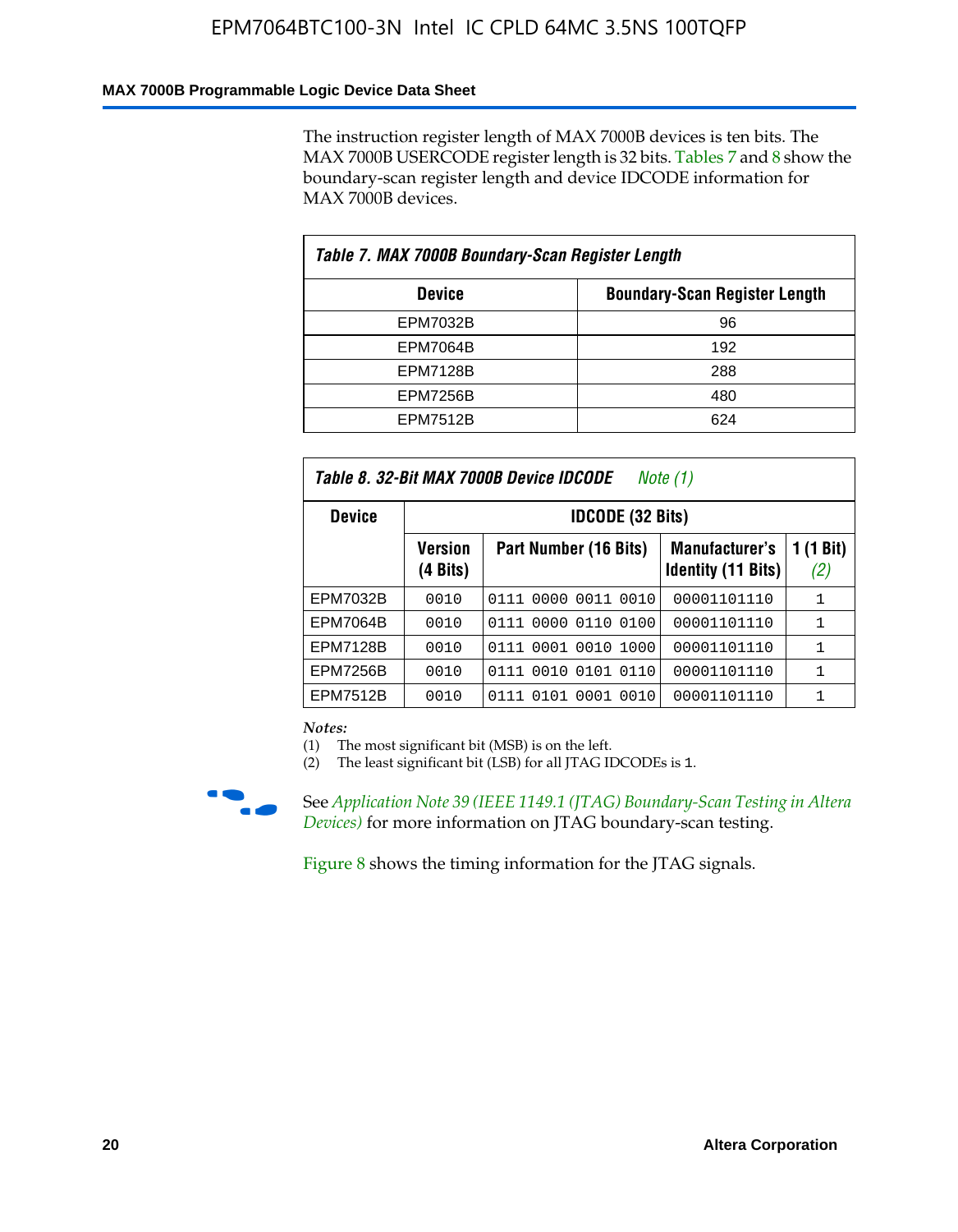

Table 9 shows the JTAG timing parameters and values for MAX 7000B devices.

| Note (1)           | Table 9. JTAG Timing Parameters & Values for MAX 7000B Devices |     |     |      |  |  |  |
|--------------------|----------------------------------------------------------------|-----|-----|------|--|--|--|
| Symbol             | <b>Parameter</b>                                               | Min | Max | Unit |  |  |  |
| t <sub>JCP</sub>   | TCK clock period                                               | 100 |     | ns   |  |  |  |
| t <sub>JCH</sub>   | TCK clock high time                                            | 50  |     | ns   |  |  |  |
| tjcl               | TCK clock low time                                             | 50  |     | ns   |  |  |  |
| tjesu              | JTAG port setup time                                           | 20  |     | ns   |  |  |  |
| t <sub>JPH</sub>   | JTAG port hold time                                            | 45  |     | ns   |  |  |  |
| tjpco              | JTAG port clock to output                                      |     | 25  | ns   |  |  |  |
| t <sub>JPZX</sub>  | JTAG port high impedance to valid output                       |     | 25  | ns   |  |  |  |
| t <sub>JPXZ</sub>  | JTAG port valid output to high impedance                       |     | 25  | ns   |  |  |  |
| tussu              | Capture register setup time                                    | 20  |     | ns   |  |  |  |
| $t_{\mathsf{JSH}}$ | Capture register hold time                                     | 45  |     | ns   |  |  |  |
| t <sub>JSCO</sub>  | Update register clock to output                                |     | 25  | ns   |  |  |  |
| t <sub>JSZX</sub>  | Update register high impedance to valid output                 |     | 25  | ns   |  |  |  |
| t <sub>JSXZ</sub>  | Update register valid output to high impedance                 |     | 25  | ns   |  |  |  |

*Note:*

Г

(1) Timing parameters in this table apply to all  $V_{\text{CCIO}}$  levels.

٦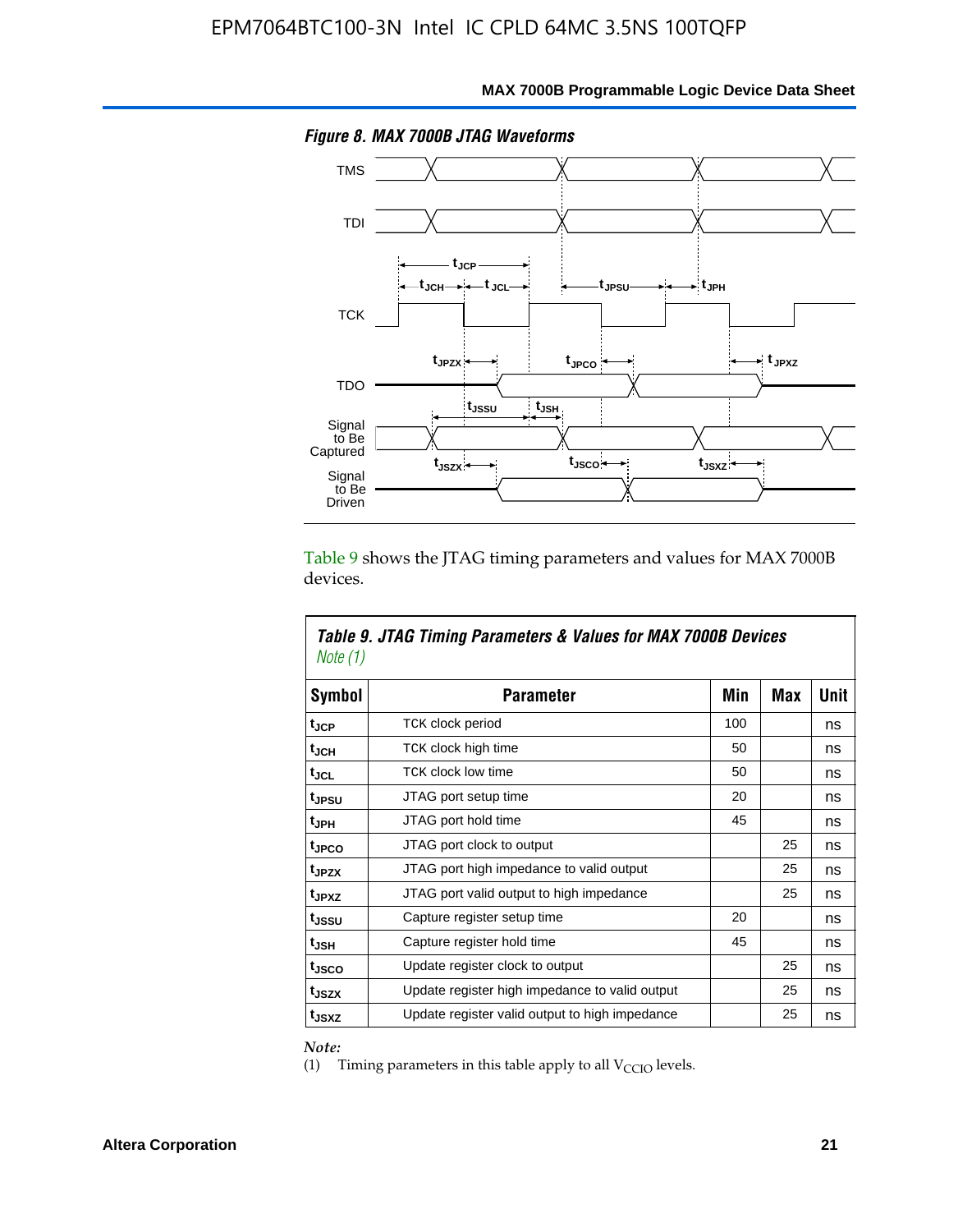**MAX 7000B Programmable Logic Device Data Sheet**

| <b>Programmable</b><br><b>Speed/Power</b><br><b>Control</b> | MAX 7000B devices offer a power-saving mode that supports low-power<br>operation across user-defined signal paths or the entire device. This<br>feature allows total power dissipation to be reduced by 50% or more,<br>because most logic applications require only a small fraction of all gates to<br>operate at maximum frequency.                                                                                                                          |
|-------------------------------------------------------------|-----------------------------------------------------------------------------------------------------------------------------------------------------------------------------------------------------------------------------------------------------------------------------------------------------------------------------------------------------------------------------------------------------------------------------------------------------------------|
|                                                             | The designer can program each individual macrocell in a MAX 7000B<br>device for either high-speed or low-power operation. As a result, speed-<br>critical paths in the design can run at high speed, while the remaining<br>paths can operate at reduced power. Macrocells that run at low power<br>incur a nominal timing delay adder $(t_{LPA})$ for the $t_{LAD}$ , $t_{LAC}$ , $t_{IC}$ , $t_{ACL}$ ,<br>$t_{CPPW}$ , $t_{EN}$ , and $t_{SEXP}$ parameters. |
| <b>Output</b><br><b>Configuration</b>                       | MAX 7000B device outputs can be programmed to meet a variety of<br>system-level requirements.                                                                                                                                                                                                                                                                                                                                                                   |
|                                                             | <b>MultiVolt I/O Interface</b>                                                                                                                                                                                                                                                                                                                                                                                                                                  |
|                                                             | The MAX 7000B device architecture supports the MultiVolt I/O interface<br>feature, which allows MAX 7000B devices to connect to systems with<br>differing supply voltages. MAX 7000B devices in all packages can be set<br>for 3.3-V, 2.5-V, or 1.8-V pin operation. These devices have one set of $V_{CC}$<br>pins for internal operation and input buffers (VCCINT), and another set for<br>I/O output drivers (VCCIO).                                       |

The VCCIO pins can be connected to either a 3.3-V, 2.5-V, or 1.8-V power supply, depending on the output requirements. When the VCCIO pins are connected to a 1.8-V power supply, the output levels are compatible with 1.8-V systems. When the VCCIO pins are connected to a 2.5- $\hat{V}$  power supply, the output levels are compatible with 2.5-V systems. When the VCCIO pins are connected to a 3.3-V power supply, the output high is at 3.3 V and is therefore compatible with 3.3-V or 5.0-V systems. Devices operating with  $V_{\text{CCIO}}$  levels of 2.5 V or 1.8 V incur a nominal timing delay adder.

Table 10 describes the MAX 7000B MultiVolt I/O support.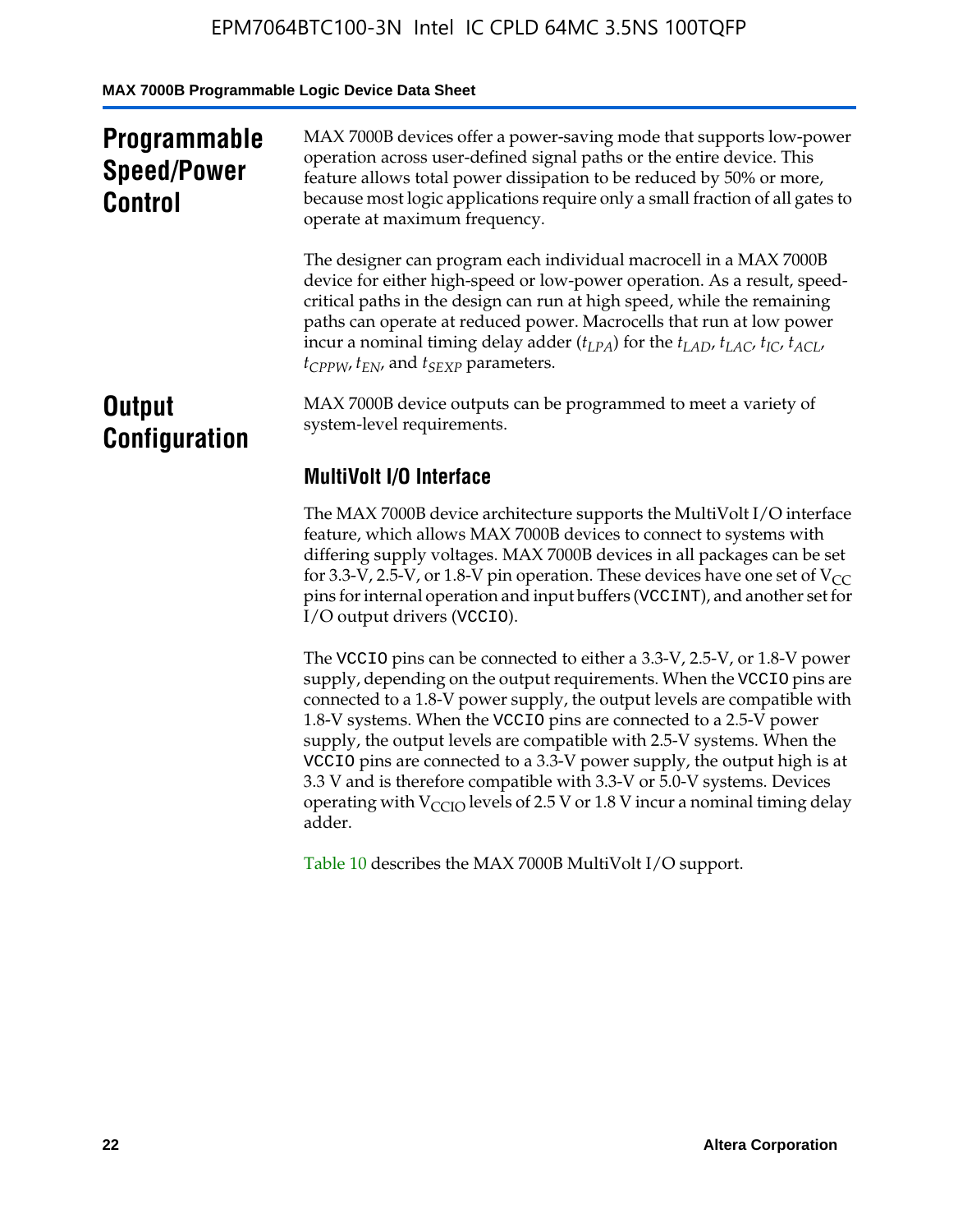| Table 10. MAX 7000B MultiVolt I/O Support                            |     |     |     |     |     |     |     |     |
|----------------------------------------------------------------------|-----|-----|-----|-----|-----|-----|-----|-----|
| $V_{\text{CCIO}}(V)$<br>Input Signal (V)<br><b>Output Signal (V)</b> |     |     |     |     |     |     |     |     |
|                                                                      | 1.8 | 2.5 | 3.3 | 5.0 | 1.8 | 2.5 | 3.3 | 5.0 |
| 1.8                                                                  |     |     |     |     |     |     |     |     |
| 2.5                                                                  |     |     |     |     |     |     |     |     |
| 3.3                                                                  |     |     |     |     |     |     |     |     |

# **Open-Drain Output Option**

MAX 7000B devices provide an optional open-drain (equivalent to open-collector) output for each I/O pin. This open-drain output enables the device to provide system-level control signals (e.g., interrupt and write enable signals) that can be asserted by any of several devices. It can also provide an additional wired-OR plane.

# **Programmable Ground Pins**

Each unused I/O pin on MAX 7000B devices may be used as an additional ground pin. This programmable ground feature does not require the use of the associated macrocell; therefore, the buried macrocell is still available for user logic.

# **Slew-Rate Control**

The output buffer for each MAX 7000B I/O pin has an adjustable output slew rate that can be configured for low-noise or high-speed performance. A faster slew rate provides high-speed transitions for high-performance systems. However, these fast transitions may introduce noise transients into the system. A slow slew rate reduces system noise, but adds a nominal delay of 4 to 5 ns. When the configuration cell is turned off, the slew rate is set for low-noise performance. Each I/O pin has an individual EEPROM bit that controls the slew rate, allowing designers to specify the slew rate on a pin-by-pin basis. The slew rate control affects both the rising and falling edges of the output signal.

# **Advanced I/O Standard Support**

The MAX 7000B I/O pins support the following I/O standards: LVTTL, LVCMOS, 1.8-V I/O, 2.5-V I/O, GTL+, SSTL-3 Class I and II, and SSTL-2 Class I and II.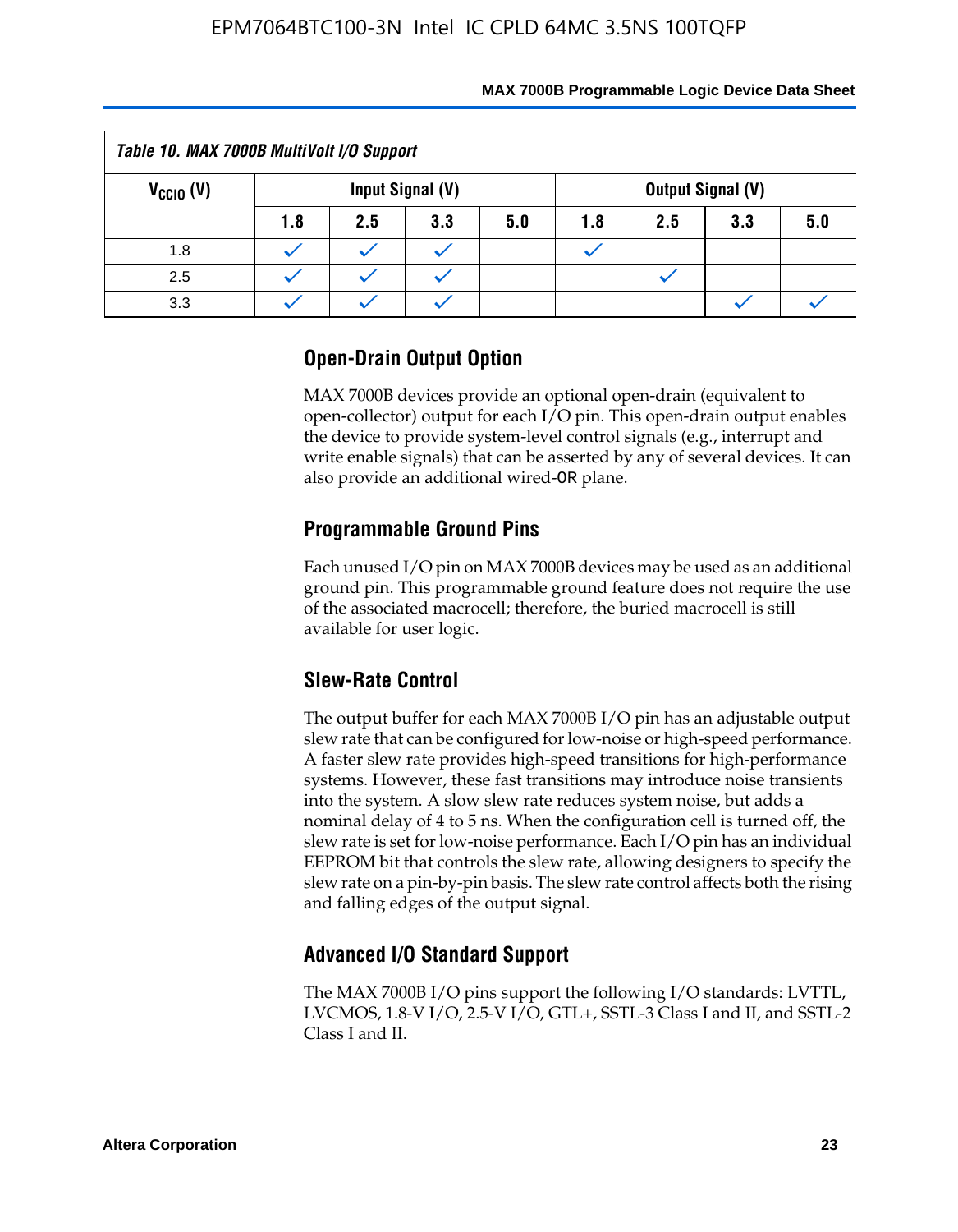#### **MAX 7000B Programmable Logic Device Data Sheet**

MAX 7000B devices contain two I/O banks. Both banks support all standards. Each I/O bank has its own VCCIO pins. A single device can support 1.8-V, 2.5-V, and 3.3-V interfaces; each bank can support a different standard independently. Within a bank, any one of the terminated standards can be supported.

Figure 9 shows the arrangement of the MAX 7000B I/O banks.



*Figure 9. MAX 7000B I/O Banks for Various Advanced I/O Standards*

Table 11 shows which macrocells have pins in each I/O bank.

| Table 11. Macrocell Pins Contained in Each I/O Bank |                |                  |  |  |
|-----------------------------------------------------|----------------|------------------|--|--|
| <b>Device</b>                                       | Bank 1         | <b>Bank 2</b>    |  |  |
| <b>EPM7032B</b>                                     | $1 - 16$       | 17-32            |  |  |
| <b>EPM7064B</b>                                     | $1 - 32$       | 33-64            |  |  |
| <b>EPM7128B</b>                                     | $1 - 64$       | 65-128           |  |  |
| <b>EPM7256B</b>                                     | 1-128, 177-181 | 129-176, 182-256 |  |  |
| <b>EPM7512B</b>                                     | 1-265          | 266-512          |  |  |

Each MAX 7000B device has two VREF pins. Each can be set to a separate  $V_{REF}$  level. Any I/O pin that uses one of the voltage-referenced standards (GTL+, SSTL-2, or SSTL-3) may use either of the two VREF pins. If these pins are not required as VREF pins, they may be individually programmed to function as user I/O pins.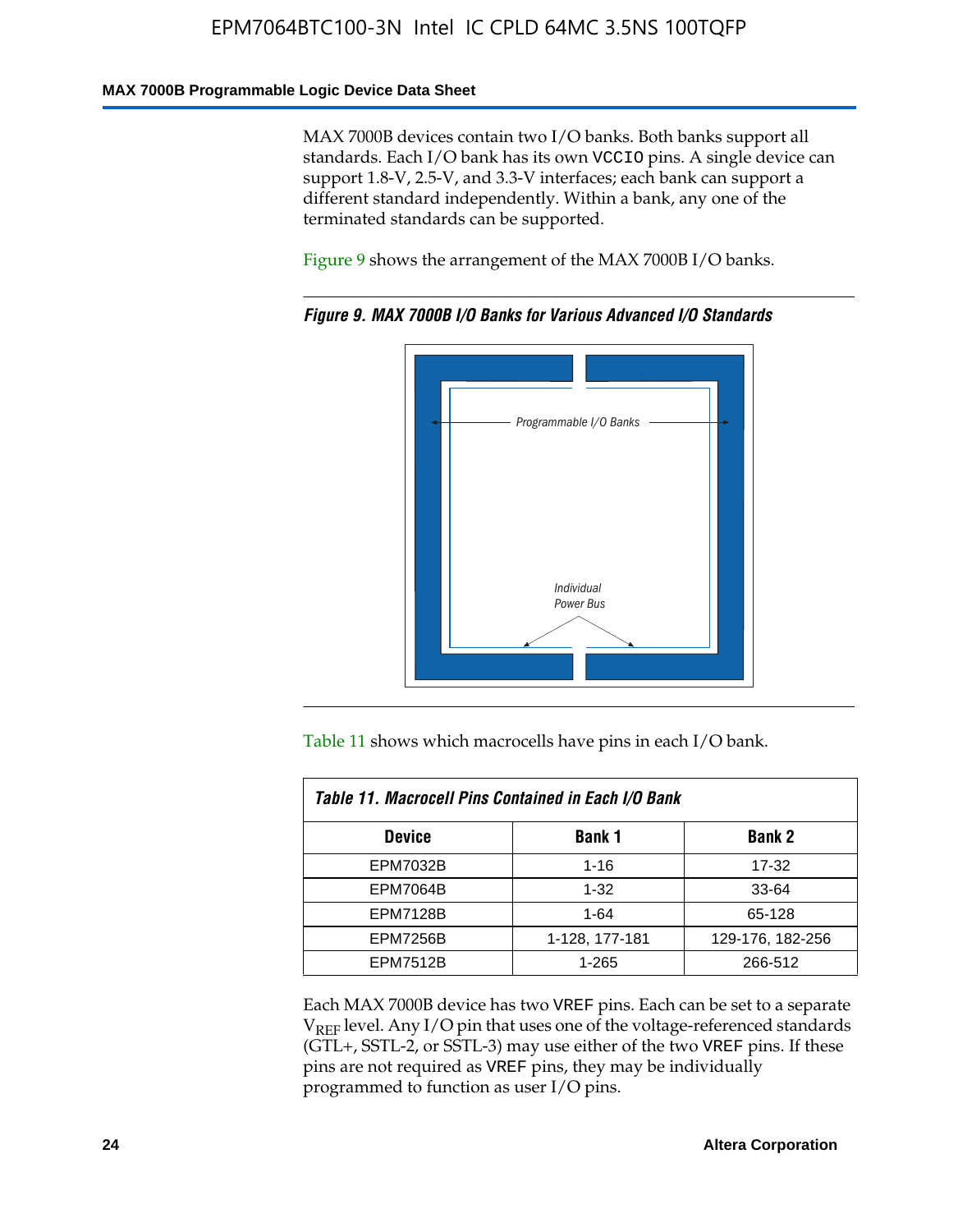### **Programmable Pull-Up Resistor**

Each MAX 7000B device I/O pin provides an optional programmable pull-up resistor during user mode. When this feature is enabled for an I/O pin, the pull-up resistor (typically 50 k¾) weakly holds the output to  $V_{\text{CCIO}}$  level.

### **Bus Hold**

Each MAX 7000B device I/O pin provides an optional bus-hold feature. When this feature is enabled for an I/O pin, the bus-hold circuitry weakly holds the signal at its last driven state. By holding the last driven state of the pin until the next input signals is present, the bus-hold feature can eliminate the need to add external pull-up or pull-down resistors to hold a signal level when the bus is tri-stated. The bus-hold circuitry also pulls undriven pins away from the input threshold voltage where noise can cause unintended high-frequency switching. This feature can be selected individually for each I/O pin. The bus-hold output will drive no higher than  $V_{\text{C}CD}$  to prevent overdriving signals. The propagation delays through the input and output buffers in MAX 7000B devices are not affected by whether the bus-hold feature is enabled or disabled.

The bus-hold circuitry weakly pulls the signal level to the last driven state through a resistor with a nominal resistance  $(R<sub>BH</sub>)$  of approximately 8.5 k¾. Table 12 gives specific sustaining current that will be driven through this resistor and overdrive current that will identify the next driven input level. This information is provided for each VCCIO voltage level.

| <b>Table 12. Bus Hold Parameters</b> |                           |                    |            |       |              |       |        |    |
|--------------------------------------|---------------------------|--------------------|------------|-------|--------------|-------|--------|----|
| <b>Parameter</b>                     | <b>Conditions</b>         | <b>VCCIO Level</b> |            |       | <b>Units</b> |       |        |    |
|                                      |                           |                    | 1.8V       |       | 2.5V         | 3.3V  |        |    |
|                                      |                           | Min                | <b>Max</b> | Min   | Max          | Min   | Max    |    |
| Low sustaining current               | $V_{IN}$ > $V_{II}$ (max) | 30                 |            | 50    |              | 70    |        | μA |
| High sustaining current              | $V_{IN}$ < $V_{IH}$ (min) | $-30$              |            | $-50$ |              | $-70$ |        | μA |
| Low overdrive current                | $0 V < V_{IN} < V_{CCIO}$ |                    | 200        |       | 300          |       | 500    | μA |
| High overdrive current               | $0 V < V_{IN} < V_{CCIO}$ |                    | $-295$     |       | $-435$       |       | $-680$ | μA |

The bus-hold circuitry is active only during user operation. At power-up, the bus-hold circuit initializes its initial hold value as  $V_{CC}$  approaches the recommended operation conditions. When transitioning from ISP to User Mode with bus hold enabled, the bus-hold circuit captures the value present on the pin at the end of programming.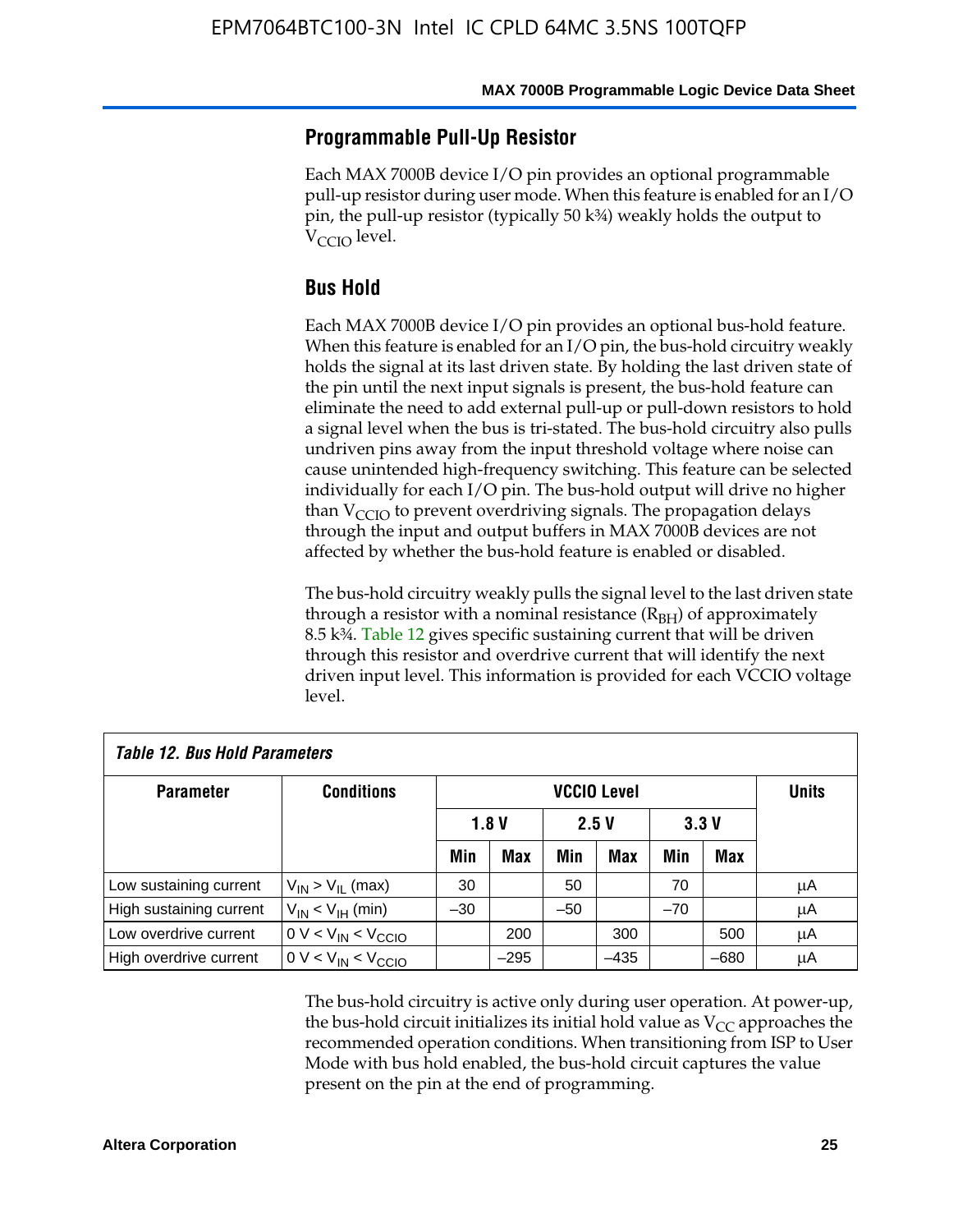#### **MAX 7000B Programmable Logic Device Data Sheet**

Two inverters implement the bus-hold circuitry in a loop that weakly drives back to the I/O pin in user mode.

Figure 10 shows a block diagram of the bus-hold circuit.

*Figure 10. Bus-Hold Circuit*



# **PCI Compatibility**

MAX 7000B devices are compatible with PCI applications as well as all 3.3-V electrical specifications in the *PCI Local Bus Specification Revision 2.2* except for the clamp diode. While having multiple clamp diodes on a signal trace may be redundant, designers can add an external clamp diode to meet the specification. Table 13 shows the MAX 7000B device speed grades that meet the PCI timing specifications.

| Table 13. MAX 7000B Device Speed Grades that Meet PCI Timing<br><b>Specifications</b> |                  |            |  |  |  |
|---------------------------------------------------------------------------------------|------------------|------------|--|--|--|
| <b>Device</b><br><b>Specification</b>                                                 |                  |            |  |  |  |
|                                                                                       | 33-MHz PCI       | 66-MHz PCI |  |  |  |
| <b>EPM7032B</b>                                                                       | All speed grades | -3         |  |  |  |
| <b>EPM7064B</b>                                                                       | All speed grades | -3         |  |  |  |
| <b>EPM7128B</b>                                                                       | All speed grades | -4         |  |  |  |
| <b>EPM7256B</b>                                                                       | All speed grades | $-5(1)$    |  |  |  |
| <b>EPM7512B</b>                                                                       | All speed grades | -5 (1)     |  |  |  |

#### *Note:*

(1) The EPM7256B and EPM7512B devices in a -5 speed grade meet all PCI timing specifications for 66-MHz operation except the Input Setup Time to CLK—Bused Signal parameter. However, these devices are within 1 ns of that parameter. EPM7256B and EPM7512B devices meet all other 66-MHz PCI timing specifications.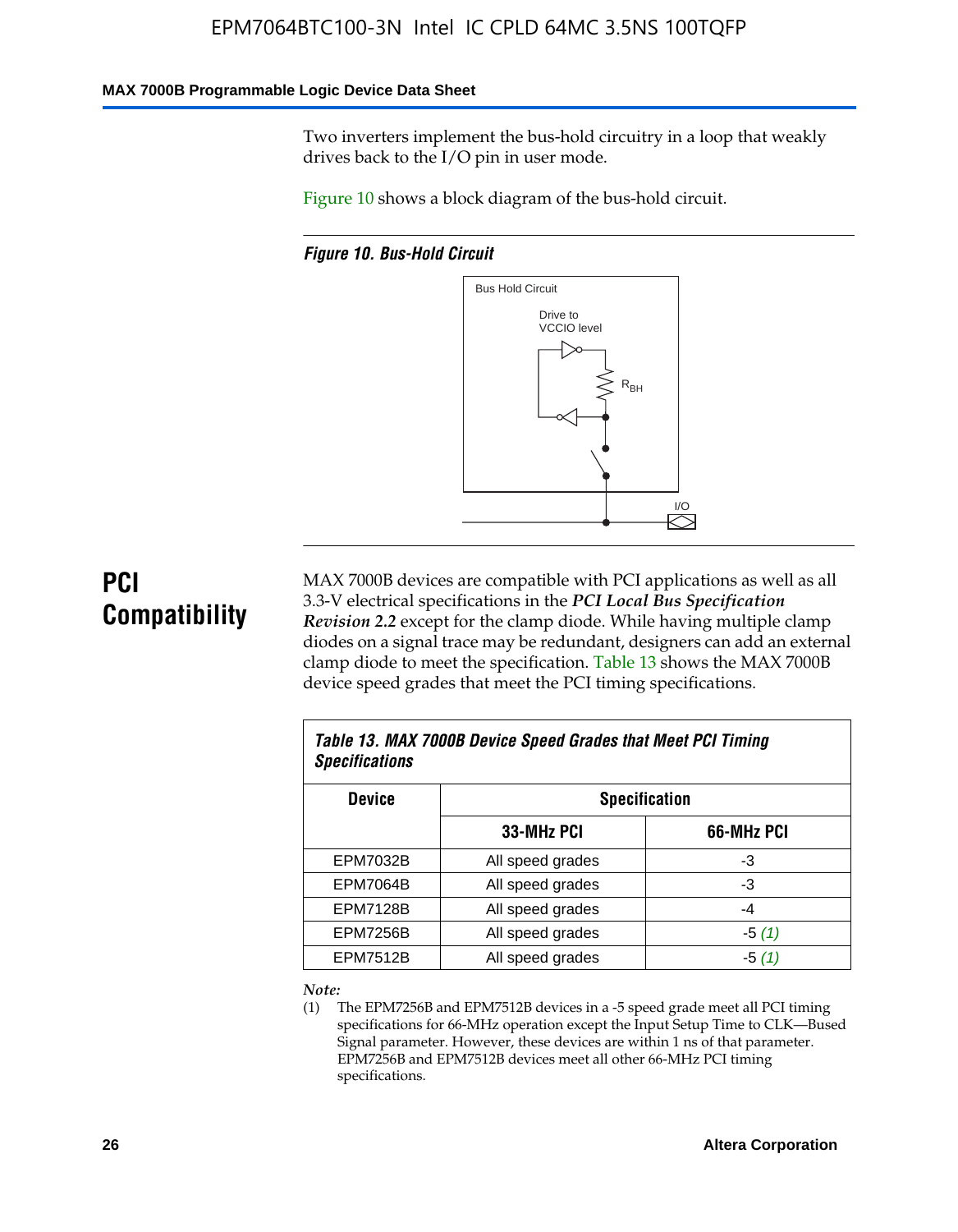|                                                      | MAX 7000B Programmable Logic Device Data Sheet                                                                                                                                                                                                                                                                                                                                                                                                                                              |
|------------------------------------------------------|---------------------------------------------------------------------------------------------------------------------------------------------------------------------------------------------------------------------------------------------------------------------------------------------------------------------------------------------------------------------------------------------------------------------------------------------------------------------------------------------|
| <b>Power</b><br>Sequencing &<br><b>Hot-Socketing</b> | Because MAX 7000B devices can be used in a mixed-voltage environment,<br>they have been designed specifically to tolerate any possible power-up<br>sequence. The $V_{\text{CCIO}}$ and $V_{\text{CCINT}}$ power planes can be powered in any<br>order.                                                                                                                                                                                                                                      |
|                                                      | Signals can be driven into MAX 7000B devices before and during power-<br>up (and power-down) without damaging the device. Additionally,<br>MAX 7000B devices do not drive out during power-up. Once operating<br>conditions are reached, MAX 7000B devices operate as specified by the<br>user.                                                                                                                                                                                             |
|                                                      | MAX 7000B device I/O pins will not source or sink more than 300 µA of<br>DC current during power-up. All pins can be driven up to 4.1 V during<br>hot-socketing.                                                                                                                                                                                                                                                                                                                            |
| <b>Design Security</b>                               | All MAX 7000B devices contain a programmable security bit that controls<br>access to the data programmed into the device. When this bit is<br>programmed, a design implemented in the device cannot be copied or<br>retrieved. This feature provides a high level of design security, because<br>programmed data within EEPROM cells is invisible. The security bit that<br>controls this function, as well as all other programmed data, is reset only<br>when the device is reprogrammed. |
| <b>Generic Testing</b>                               | MAX 7000B devices are fully functionally tested. Complete testing of each<br>programmable EEPROM bit and all internal logic elements ensures 100%<br>programming yield. AC test measurements are taken under conditions<br>equivalent to those shown in Figure 11. Test patterns can be used and then<br>erased during early stages of the production flow.                                                                                                                                 |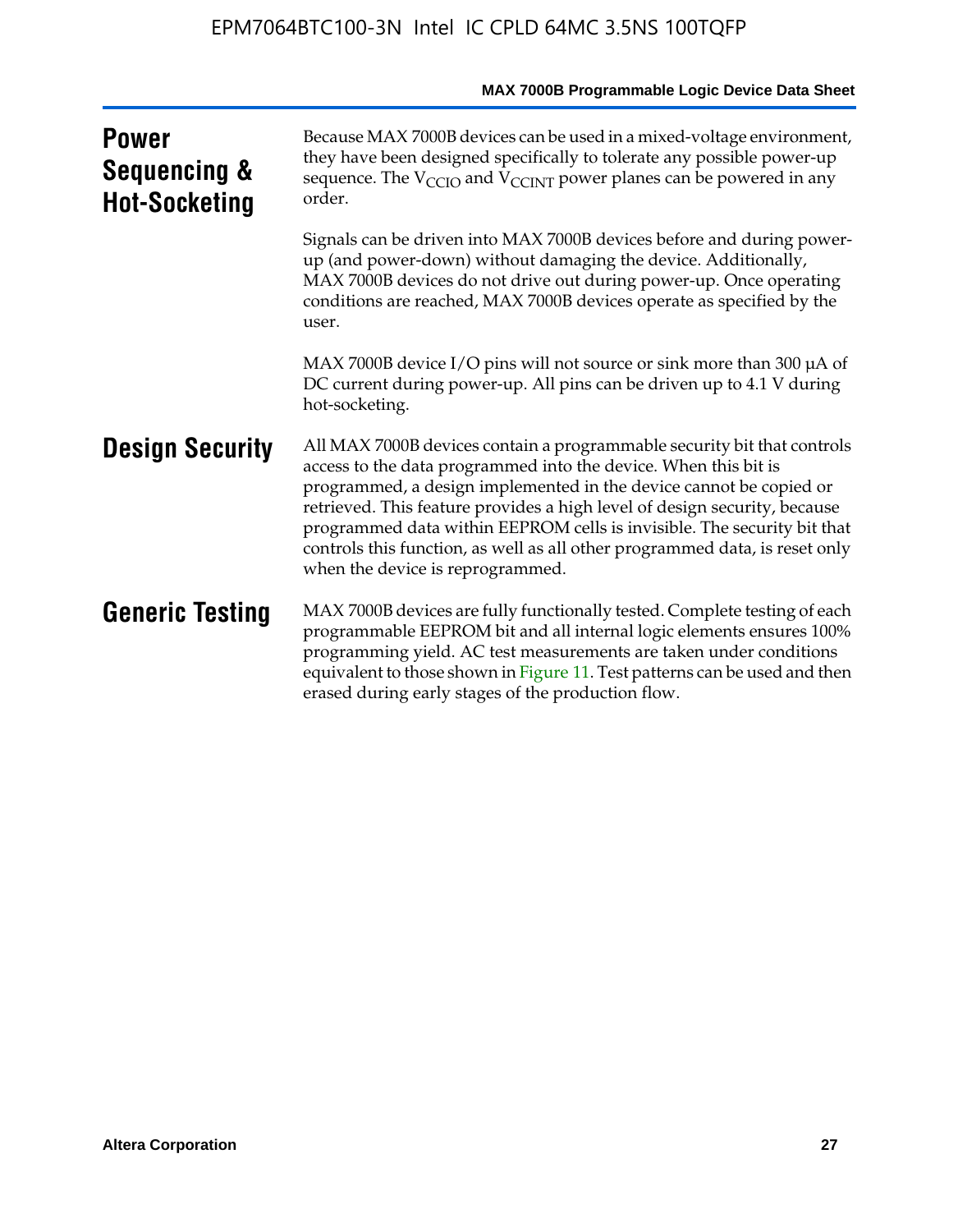#### **MAX 7000B Programmable Logic Device Data Sheet**

#### *Figure 11. MAX 7000B AC Test Conditions*



# **Operating Conditions**

Tables 14 through 17 provide information on absolute maximum ratings, recommended operating conditions, operating conditions, and capacitance for MAX 7000B devices.

| Table 14. MAX 7000B Device Absolute Maximum Ratings<br>Note $(1)$ |                            |                   |        |     |              |  |  |  |
|-------------------------------------------------------------------|----------------------------|-------------------|--------|-----|--------------|--|--|--|
| Symbol                                                            | <b>Parameter</b>           | <b>Conditions</b> | Min    | Max | Unit         |  |  |  |
| <b>V<sub>CCINT</sub></b>                                          | Supply voltage             |                   | $-0.5$ | 3.6 | v            |  |  |  |
| V <sub>CCIO</sub>                                                 | Supply voltage             |                   | $-0.5$ | 3.6 | $\vee$       |  |  |  |
| $V_1$                                                             | DC input voltage           | (2)               | $-2.0$ | 4.6 | V            |  |  |  |
| $I_{OUT}$                                                         | DC output current, per pin |                   | $-33$  | 50  | mA           |  |  |  |
| $T_{STG}$                                                         | Storage temperature        | No bias           | $-65$  | 150 | $^{\circ}$ C |  |  |  |
| $T_A$                                                             | Ambient temperature        | Under bias        | $-65$  | 135 | $^{\circ}$ C |  |  |  |
| $T_{\text{J}}$                                                    | Junction temperature       | Under bias        | $-65$  | 135 | ° C          |  |  |  |

To Test System

 $\overline{\phantom{a}}$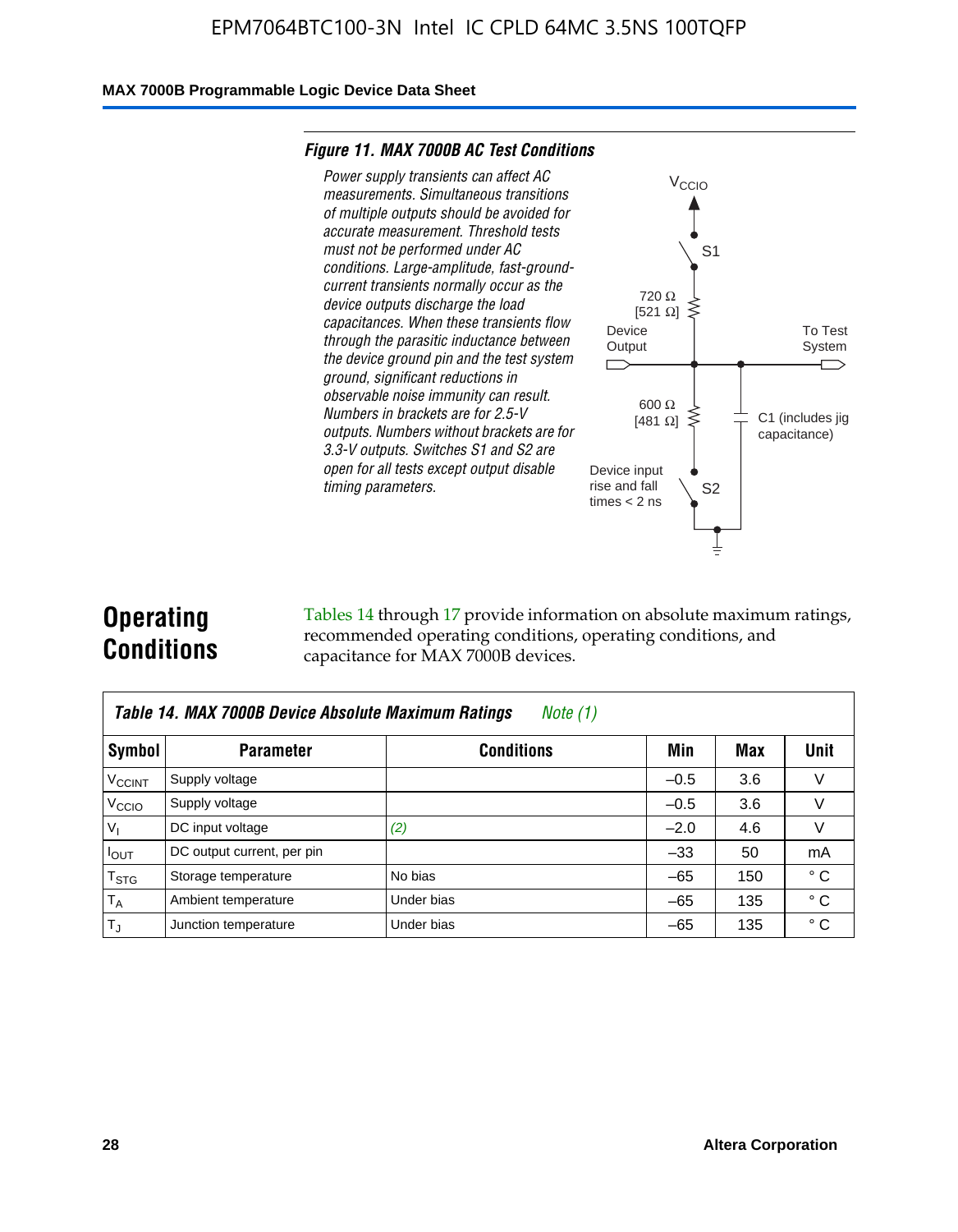| <b>Table 15. MAX 7000B Device Recommended Operating Conditions</b> |                                                        |                         |          |                   |              |  |  |
|--------------------------------------------------------------------|--------------------------------------------------------|-------------------------|----------|-------------------|--------------|--|--|
| Symbol                                                             | <b>Parameter</b>                                       | <b>Conditions</b>       | Min      | Max               | Unit         |  |  |
| $V_{\text{CCINT}}$                                                 | Supply voltage for internal logic and<br>input buffers | (10)                    | 2.375    | 2.625             | $\vee$       |  |  |
| V <sub>CCIO</sub>                                                  | Supply voltage for output drivers,<br>3.3-V operation  |                         | 3.0      | 3.6               | $\vee$       |  |  |
|                                                                    | Supply voltage for output drivers,<br>2.5-V operation  |                         | 2.375    | 2.625             | $\vee$       |  |  |
|                                                                    | Supply voltage for output drivers,<br>1.8-V operation  |                         | 1.71     | 1.89              | $\vee$       |  |  |
| V <sub>CCISP</sub>                                                 | Supply voltage during in-system<br>programming         |                         | 2.375    | 2.625             | $\vee$       |  |  |
| $V_{I}$                                                            | Input voltage                                          | (3)                     | $-0.5$   | 3.9               | $\vee$       |  |  |
| $V_{\rm O}$                                                        | Output voltage                                         |                         | 0        | V <sub>CCIO</sub> | $\vee$       |  |  |
| $T_A$                                                              | Ambient temperature                                    | For commercial use      | $\Omega$ | 70                | $^{\circ}$ C |  |  |
|                                                                    |                                                        | For industrial use (11) | $-40$    | 85                | $^{\circ}$ C |  |  |
| $T_J$                                                              | Junction temperature                                   | For commercial use      | $\Omega$ | 90                | $^{\circ}$ C |  |  |
|                                                                    |                                                        | For industrial use (11) | $-40$    | 105               | ° C          |  |  |
| $t_{R}$                                                            | Input rise time                                        |                         |          | 40                | ns           |  |  |
| $t_F$                                                              | Input fall time                                        |                         |          | 40                | ns           |  |  |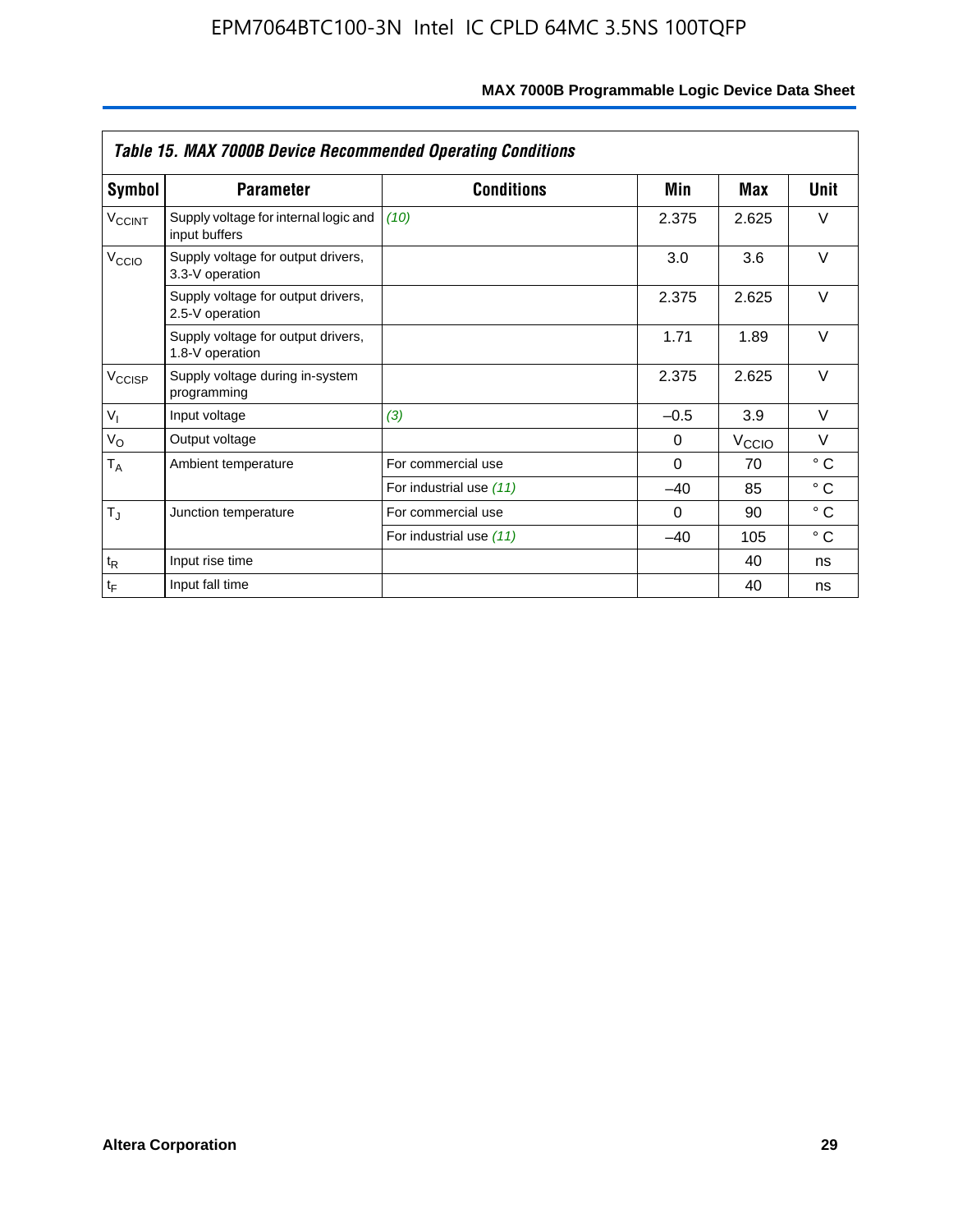|                 | <b>Table 16. MAX 7000B Device DC Operating Conditions</b>                               | Note $(4)$                                                                        |                                    |                                    |                |
|-----------------|-----------------------------------------------------------------------------------------|-----------------------------------------------------------------------------------|------------------------------------|------------------------------------|----------------|
| <b>Symbol</b>   | <b>Parameter</b>                                                                        | <b>Conditions</b>                                                                 | Min                                | <b>Max</b>                         | <b>Unit</b>    |
| $V_{\text{IH}}$ | High-level input voltage for 3.3-V<br><b>TTL/CMOS</b>                                   |                                                                                   | 2.0                                | 3.9                                | V              |
|                 | High-level input voltage for 2.5-V<br><b>TTL/CMOS</b>                                   |                                                                                   | 1.7                                | 3.9                                | V              |
|                 | High-level input voltage for 1.8-V<br><b>TTL/CMOS</b>                                   |                                                                                   | $0.65 \times$<br>$V_{\text{CCIQ}}$ | 3.9                                | $\vee$         |
| $V_{\rm H}$     | Low-level input voltage for 3.3-V<br>TTL/CMOS and PCI compliance                        |                                                                                   | $-0.5$                             | 0.8                                | V              |
|                 | Low-level input voltage for 2.5-V<br><b>TTL/CMOS</b>                                    |                                                                                   | $-0.5$                             | 0.7                                | V              |
|                 | Low-level input voltage for 1.8-V<br><b>TTL/CMOS</b>                                    |                                                                                   | $-0.5$                             | $0.35 \times$<br>V <sub>CCIO</sub> |                |
| $V_{OH}$        | 3.3-V high-level TTL output voltage                                                     | $I_{OH} = -8$ mA DC, $V_{CCIO} = 3.00$ V (5)                                      | 2.4                                |                                    | V              |
|                 | 3.3-V high-level CMOS output<br>voltage                                                 | $I_{OH} = -0.1$ mA DC, $V_{CCIO} = 3.00$ V (5)                                    | $V_{\text{CCIO}}-$<br>0.2          |                                    | $\vee$         |
|                 | 2.5-V high-level output voltage                                                         | $I_{OH}$ = -100 µA DC, $V_{CClO}$ = 2.30 V (5)                                    | 2.1                                |                                    | $\vee$         |
|                 |                                                                                         | $I_{OH} = -1$ mA DC, $V_{CClO} = 2.30$ V (5)                                      | 2.0                                |                                    | V              |
|                 |                                                                                         | $I_{OH} = -2$ mA DC, $V_{CCIO} = 2.30$ V (5)                                      | 1.7                                |                                    | V              |
|                 | 1.8-V high-level output voltage                                                         | $I_{OH} = -2$ mA DC, $V_{CCIO} = 1.65$ V (5)                                      | 1.2                                |                                    | V              |
| $V_{OL}$        | 3.3-V low-level TTL output voltage                                                      | $I_{OL}$ = 8 mA DC, $V_{CCIO}$ = 3.00 V (6)                                       |                                    | 0.4                                | V              |
|                 | 3.3-V low-level CMOS output<br>voltage                                                  | $I_{\text{OI}} = 0.1 \text{ mA DC}$ , $V_{\text{CCl}\Omega} = 3.00 \text{ V}$ (6) |                                    | 0.2                                | $\vee$         |
|                 | 2.5-V low-level output voltage                                                          | $I_{OL}$ = 100 µA DC, $V_{CClO}$ = 2.30 V (6)                                     |                                    | 0.2                                | V              |
|                 |                                                                                         | $I_{OL}$ = 1 mA DC, $V_{CCIO}$ = 2.30 V (6)                                       |                                    | 0.4                                | V              |
|                 |                                                                                         | $I_{OL}$ = 2 mA DC, $V_{CCIO}$ = 2.30 V (6)                                       |                                    | 0.7                                | V              |
|                 | 1.8-V low-level output voltage                                                          | $I_{OL}$ = 2 mA DC, $V_{CCIO}$ = 1.7 V (6)                                        |                                    | 0.4                                | $\vee$         |
| 4               | Input leakage current                                                                   | $V_1 = -0.5$ to 3.9 V (7)                                                         | $-10$                              | 10                                 | μA             |
| $I_{OZ}$        | Tri-state output off-state current                                                      | $V_1 = -0.5$ to 3.9 V (7)                                                         | $-10$                              | 10                                 | μA             |
| $R_{ISP}$       | Value of I/O pin pull-up resistor<br>during in-system programming or<br>during power up | $V_{\text{CCIO}} = 1.7$ to 3.6 V (8)                                              | 20                                 | 74                                 | $k\frac{3}{4}$ |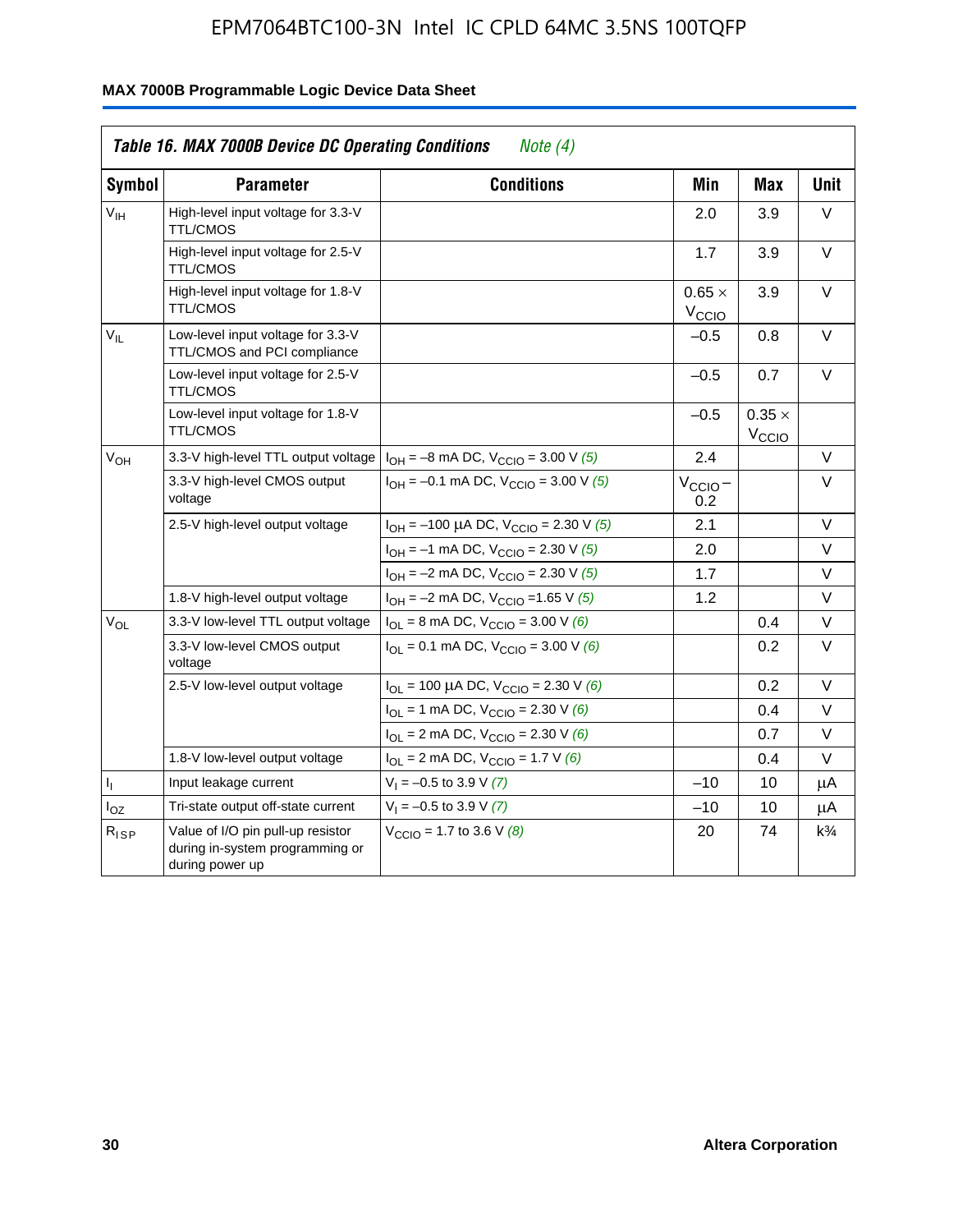|          | Table 17. MAX 7000B Device Capacitance<br>Note (9) |                                |     |            |      |  |  |
|----------|----------------------------------------------------|--------------------------------|-----|------------|------|--|--|
| Symbol   | Parameter                                          | <b>Conditions</b>              | Min | <b>Max</b> | Unit |  |  |
| $C_{IN}$ | Input pin capacitance                              | $V_{IN} = 0 V$ , f = 1.0 MHz   |     | 8          | pF   |  |  |
| $C_{VQ}$ | I/O pin capacitance                                | $V_{OIII} = 0 V$ , f = 1.0 MHz |     | 8          | pF   |  |  |

#### **MAX 7000B Programmable Logic Device Data Sheet**

*Notes to tables:*

(3) All pins, including dedicated inputs, I/O pins, and JTAG pins, may be driven before V<sub>CCINT</sub> and V<sub>CCIO</sub> are powered.

(4) These values are specified under the Recommended Operating Conditions in Table 15 on page 29.

(5) The parameter is measured with 50% of the outputs each sourcing the specified current. The  $I_{OH}$  parameter refers to high-level TTL or CMOS output current.

(6) The parameter is measured with 50% of the outputs each sinking the specified current. The  $I_{OL}$  parameter refers to low-level TTL or CMOS output current.

This value is specified for normal device operation. During power-up, the maximum leakage current is  $\pm 300$   $\mu$ A.

(7) This value is specified for normal device operation. During power-up, the maximum leakage current is  $\pm 3$  (8) This pull-up exists while devices are being programmed in-system and in unprogrammed devices during power-up. The pull-up resistor is from the pins to  $V_{\text{CCIO}}$ .

(9) Capacitance is measured at 25° C and is sample-tested only. Two of the dedicated input pins (OE1 and GCLRN) have a maximum capacitance of 15 pF.

(10) The POR time for all 7000B devices does not exceed 100 μs. The sufficient  $V_{\text{CCINT}}$  voltage level for POR is 2.375 V.

The device is fully initialized within the POR time after  $V_{\text{CCINT}}$  reaches the sufficient POR voltage level.<br>(11) These devices support in-system programming for  $-40^{\circ}$  to 100° C. For in-system programming support be –40° and 0° C, contact Altera Applications.

<sup>(1)</sup> See the *Operating Requirements for Altera Devices Data Sheet*.

<sup>(2)</sup> Minimum DC input voltage is –0.5 V. During transitions, the inputs may undershoot to –2.0 V or overshoot to 4.6 V for input currents less than 100 mA and periods shorter than 20 ns.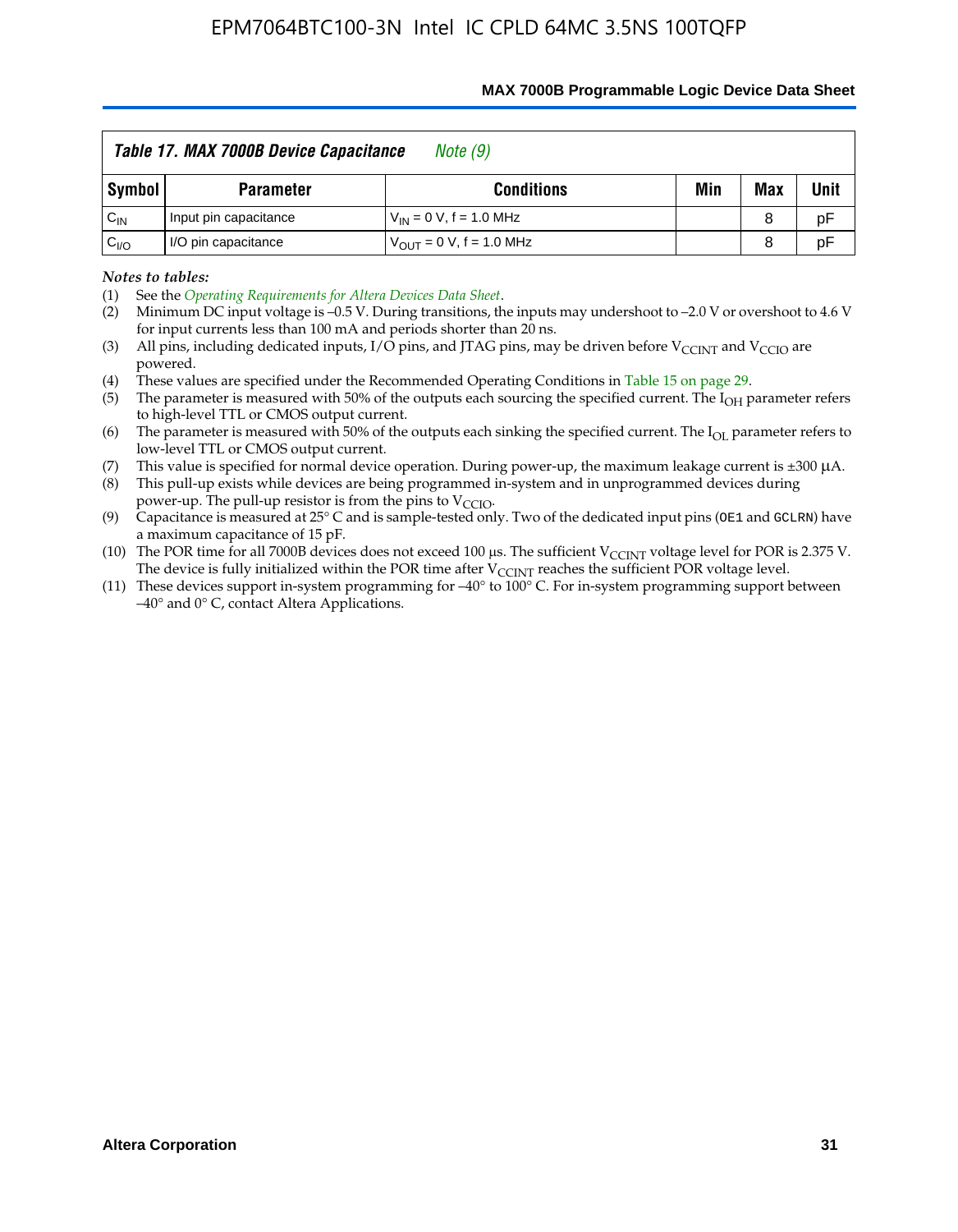### **MAX 7000B Programmable Logic Device Data Sheet**

Figure 12 shows the typical output drive characteristics of MAX 7000B devices.

*Figure 12. Output Drive Characteristics of MAX 7000B Devices*

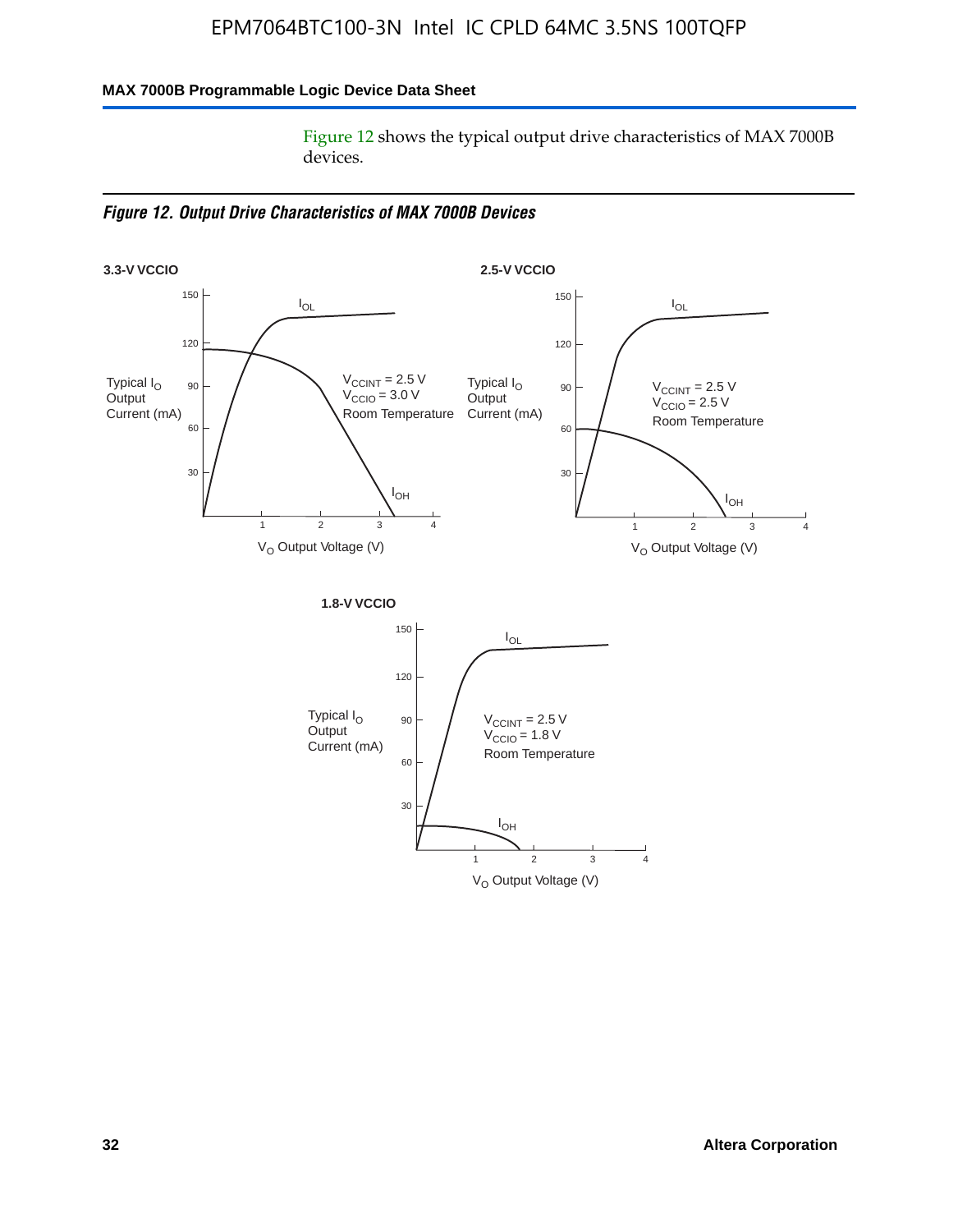#### **MAX 7000B Programmable Logic Device Data Sheet**

**Timing Model** MAX 7000B device timing can be analyzed with the Altera software, with a variety of popular industry-standard EDA simulators and timing analyzers, or with the timing model shown in Figure 13. MAX 7000B devices have predictable internal delays that enable the designer to determine the worst-case timing of any design. The Altera software provides timing simulation, point-to-point delay prediction, and detailed timing analysis for device-wide performance evaluation.

#### *Figure 13. MAX 7000B Timing Model*



The timing characteristics of any signal path can be derived from the timing model and parameters of a particular device. External timing parameters, which represent pin-to-pin timing delays, can be calculated as the sum of internal parameters. Figure 14 shows the timing relationship between internal and external delay parameters.



f See *Application Note 94 (Understanding MAX 7000 Timing)* for more information.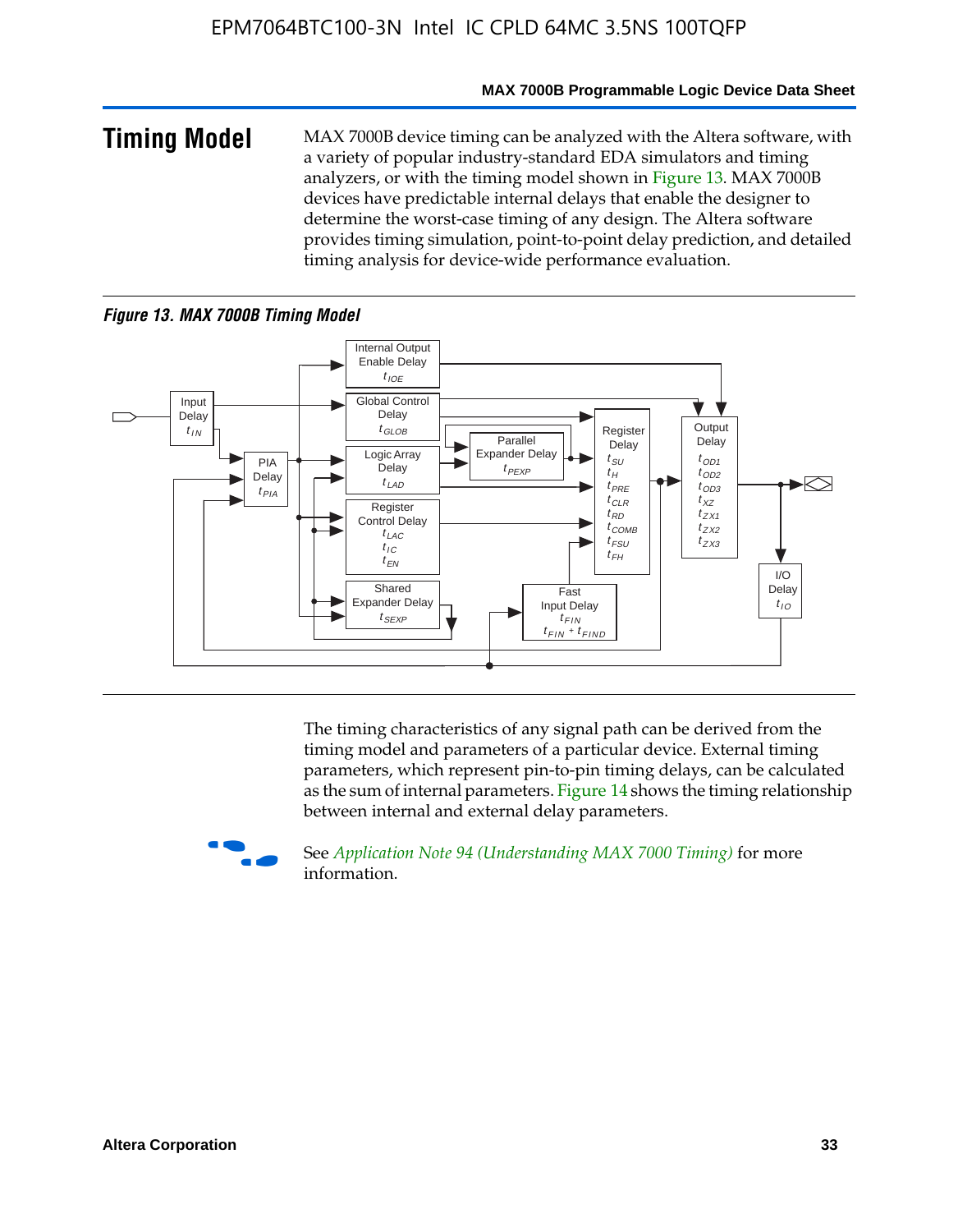#### *Figure 14. MAX 7000B Switching Waveforms*



**34 Altera Corporation**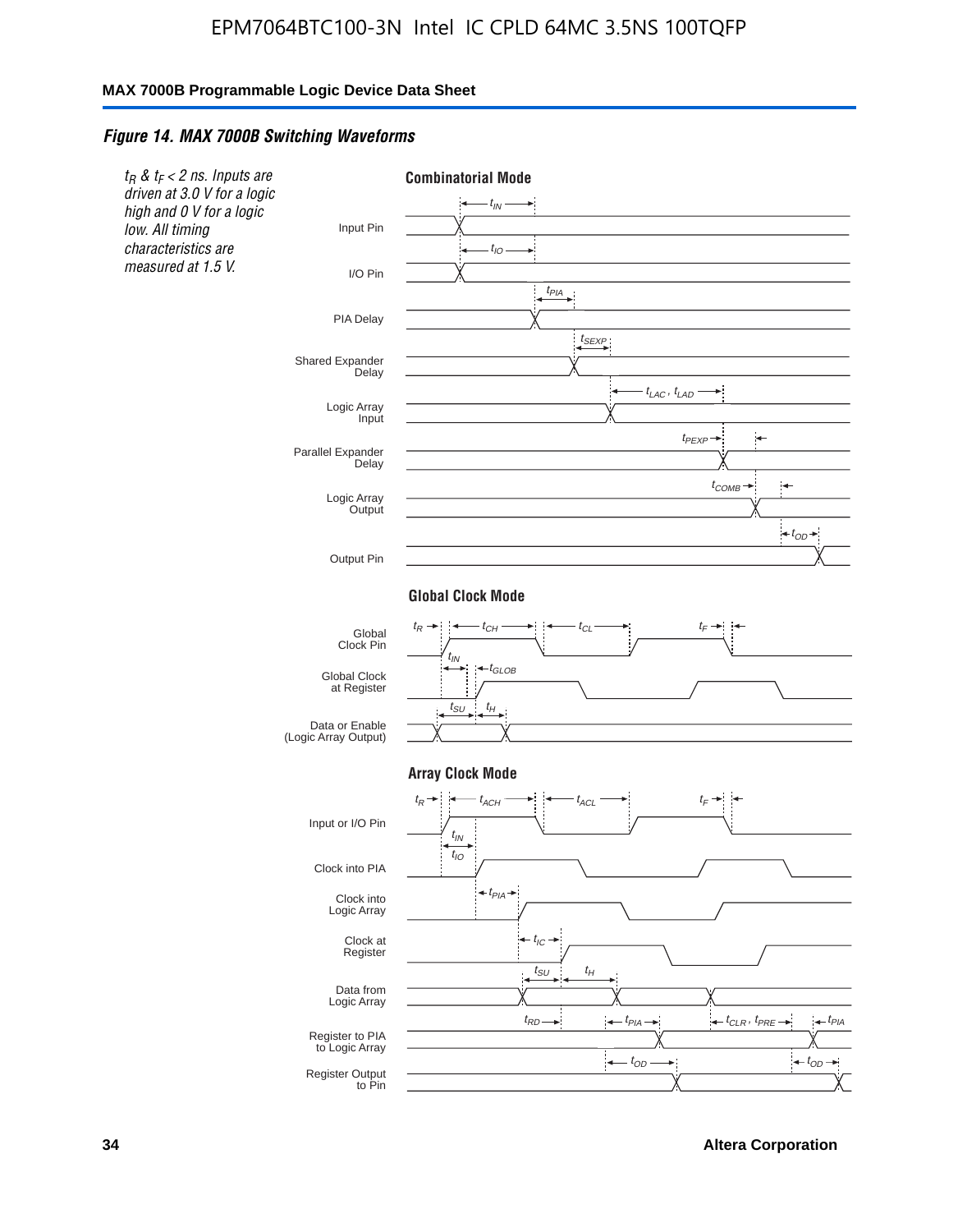| Table 18. EPM7032B External Timing Parameters<br>Notes (1) |                                                                 |                    |        |            |                    |            |       |            |            |  |
|------------------------------------------------------------|-----------------------------------------------------------------|--------------------|--------|------------|--------------------|------------|-------|------------|------------|--|
| <b>Symbol</b>                                              | <b>Parameter</b>                                                | <b>Conditions</b>  |        |            | <b>Speed Grade</b> |            |       |            | Unit       |  |
|                                                            |                                                                 |                    | $-3.5$ |            | $-5.0$             |            |       | $-7.5$     |            |  |
|                                                            |                                                                 |                    | Min    | <b>Max</b> | Min                | <b>Max</b> | Min   | <b>Max</b> |            |  |
| t <sub>PD1</sub>                                           | Input to non-registered<br>output                               | $C1 = 35$ pF $(2)$ |        | 3.5        |                    | 5.0        |       | 7.5        | ns         |  |
| t <sub>PD2</sub>                                           | I/O input to non-registered<br>output                           | $C1 = 35$ pF $(2)$ |        | 3.5        |                    | 5.0        |       | 7.5        | ns         |  |
| t <sub>SU</sub>                                            | Global clock setup time                                         | (2)                | 2.1    |            | 3.0                |            | 4.5   |            | ns         |  |
| t <sub>H</sub>                                             | Global clock hold time                                          | (2)                | 0.0    |            | 0.0                |            | 0.0   |            | ns         |  |
| t <sub>FSU</sub>                                           | Global clock setup time of<br>fast input                        |                    | 1.0    |            | 1.0                |            | 1.5   |            | ns         |  |
| t <sub>FH</sub>                                            | Global clock hold time of<br>fast input                         |                    | 1.0    |            | 1.0                |            | 1.0   |            | ns         |  |
| t <sub>FZHSU</sub>                                         | Global clock setup time of<br>fast input with zero hold<br>time |                    | 2.0    |            | 2.5                |            | 3.0   |            | ns         |  |
| t <sub>FZHH</sub>                                          | Global clock hold time of<br>fast input with zero hold<br>time  |                    | 0.0    |            | 0.0                |            | 0.0   |            | ns         |  |
| t <sub>CO1</sub>                                           | Global clock to output<br>delay                                 | $C1 = 35 pF$       | 1.0    | 2.4        | 1.0                | 3.4        | 1.0   | 5.0        | ns         |  |
| t <sub>СН</sub>                                            | Global clock high time                                          |                    | 1.5    |            | 2.0                |            | 3.0   |            | ns         |  |
| $t_{\scriptstyle\rm CL}$                                   | Global clock low time                                           |                    | 1.5    |            | 2.0                |            | 3.0   |            | ns         |  |
| t <sub>ASU</sub>                                           | Array clock setup time                                          | (2)                | 0.9    |            | 1.3                |            | 1.9   |            | ns         |  |
| t <sub>AH</sub>                                            | Array clock hold time                                           | (2)                | 0.2    |            | 0.3                |            | 0.6   |            | ns         |  |
| t <sub>ACO1</sub>                                          | Array clock to output delay                                     | $C1 = 35$ pF $(2)$ | 1.0    | 3.6        | 1.0                | 5.1        | 1.0   | 7.6        | ns         |  |
| t <sub>АСН</sub>                                           | Array clock high time                                           |                    | 1.5    |            | 2.0                |            | 3.0   |            | ns         |  |
| $\mathfrak{t}_{\sf{ACL}}$                                  | Array clock low time                                            |                    | 1.5    |            | 2.0                |            | 3.0   |            | ns         |  |
| t <sub>CPPW</sub>                                          | Minimum pulse width for<br>clear and preset                     |                    | 1.5    |            | 2.0                |            | 3.0   |            | ns         |  |
| t <sub>CNT</sub>                                           | Minimum global clock<br>period                                  | (2)                |        | 3.3        |                    | 4.7        |       | 7.0        | ns         |  |
| f <sub>СNT</sub>                                           | Maximum internal global<br>clock frequency                      | (2), (3)           | 303.0  |            | 212.8              |            | 142.9 |            | <b>MHz</b> |  |
| t <sub>acnt</sub>                                          | Minimum array clock<br>period                                   | (2)                |        | 3.3        |                    | 4.7        |       | 7.0        | ns         |  |
| f <sub>acnt</sub>                                          | Maximum internal array<br>clock frequency                       | (2), (3)           | 303.0  |            | 212.8              |            | 142.9 |            | <b>MHz</b> |  |

# Tables 18 through 32 show MAX 7000B device timing parameters.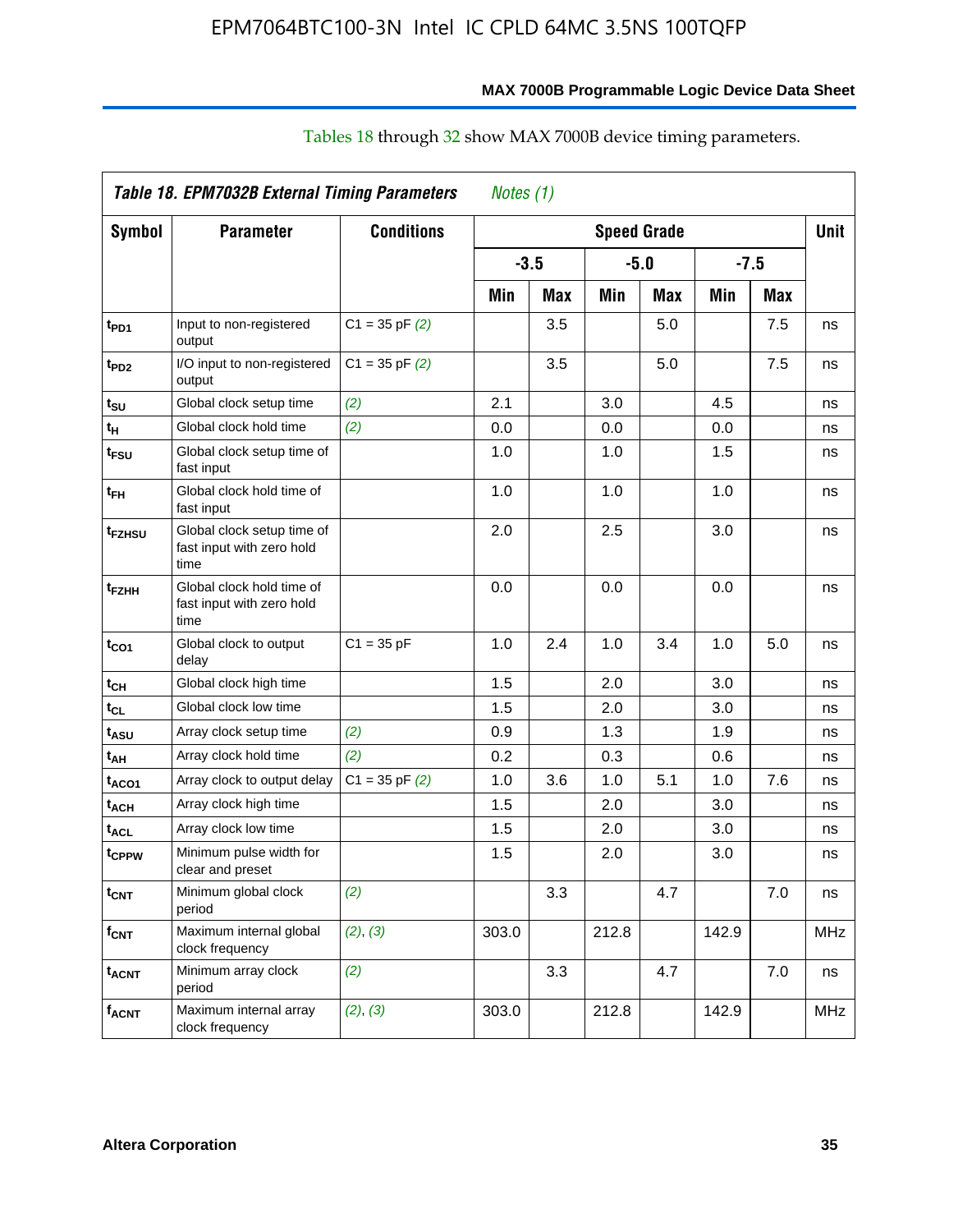| <b>Symbol</b>               | <b>Parameter</b>                                                                                           | <b>Conditions</b> |     |        |     | <b>Speed Grade</b> |     |            | <b>Unit</b> |
|-----------------------------|------------------------------------------------------------------------------------------------------------|-------------------|-----|--------|-----|--------------------|-----|------------|-------------|
|                             |                                                                                                            |                   |     | $-3.5$ |     | $-5.0$             |     | $-7.5$     |             |
|                             |                                                                                                            |                   | Min | Max    | Min | Max                | Min | <b>Max</b> |             |
| $t_{\mathsf{IN}}$           | Input pad and buffer delay                                                                                 |                   |     | 0.3    |     | 0.5                |     | 0.7        | ns          |
| $t_{IO}$                    | I/O input pad and buffer delay                                                                             |                   |     | 0.3    |     | 0.5                |     | 0.7        | ns          |
| $t_{\sf FIN}$               | Fast input delay                                                                                           |                   |     | 0.9    |     | 1.3                |     | 2.0        | ns          |
| <sup>t</sup> FIND           | Programmable delay adder for<br>fast input                                                                 |                   |     | 1.0    |     | 1.5                |     | 1.5        | ns          |
| t <sub>SEXP</sub>           | Shared expander delay                                                                                      |                   |     | 1.5    |     | 2.1                |     | 3.2        | ns          |
| t <sub>PEXP</sub>           | Parallel expander delay                                                                                    |                   |     | 0.4    |     | 0.6                |     | 0.9        | ns          |
| t <sub>LAD</sub>            | Logic array delay                                                                                          |                   |     | 1.4    |     | 2.0                |     | 3.1        | ns          |
| $t_{LAC}$                   | Logic control array delay                                                                                  |                   |     | 1.2    |     | 1.7                |     | 2.6        | ns          |
| $t_{\mathit{IOE}}$          | Internal output enable delay                                                                               |                   |     | 0.1    |     | 0.2                |     | 0.3        | ns          |
| $t_{OD1}$                   | Output buffer and pad delay<br>slow slew rate $=$ off<br>V <sub>CCIO</sub> = 3.3 V                         | $C1 = 35 pF$      |     | 0.9    |     | 1.2                |     | 1.8        | ns          |
| $t_{OD3}$                   | Output buffer and pad delay<br>slow slew rate $=$ on<br>V <sub>CCIO</sub> = 2.5 V or 3.3 V                 | $C1 = 35 pF$      |     | 5.9    |     | 6.2                |     | 6.8        | ns          |
| $t_{ZX1}$                   | Output buffer enable delay<br>slow slew rate $=$ off<br>$V_{\text{CCIO}} = 3.3 \text{ V}$                  | $C1 = 35 pF$      |     | 1.6    |     | 2.2                |     | 3.4        | ns          |
| $t_{ZX3}$                   | Output buffer enable delay<br>slow slew rate $=$ on<br>$V_{\text{CCIO}} = 2.5 \text{ V or } 3.3 \text{ V}$ | $C1 = 35 pF$      |     | 6.6    |     | 7.2                |     | 8.4        | ns          |
| $t_{XZ}$                    | Output buffer disable delay                                                                                | $C1 = 5pF$        |     | 1.6    |     | 2.2                |     | 3.4        | ns          |
| $t_{\scriptstyle\text{SU}}$ | Register setup time                                                                                        |                   | 0.7 |        | 1.1 |                    | 1.6 |            | ns          |
| t <sub>Η</sub>              | Register hold time                                                                                         |                   | 0.4 |        | 0.5 |                    | 0.9 |            | ns          |
| $t_{\mathit{FSU}}$          | Register setup time of fast input                                                                          |                   | 0.8 |        | 0.8 |                    | 1.1 |            | ns          |
| t <sub>FН</sub>             | Register hold time of fast input                                                                           |                   | 1.2 |        | 1.2 |                    | 1.4 |            | ns          |
| $t_{RD}$                    | Register delay                                                                                             |                   |     | 0.5    |     | 0.6                |     | 0.9        | ns          |
| $t_{COMB}$                  | Combinatorial delay                                                                                        |                   |     | 0.2    |     | 0.3                |     | 0.5        | ns          |
| $t_{\mathcal{IC}}$          | Array clock delay                                                                                          |                   |     | 1.2    |     | 1.8                |     | 2.8        | ns          |
| $t_{EN}$                    | Register enable time                                                                                       |                   |     | 1.2    |     | 1.7                |     | 2.6        | ns          |
| t <sub>GLOB</sub>           | Global control delay                                                                                       |                   |     | 0.7    |     | 1.1                |     | 1.6        | ns          |
| $t_{PRE}$                   | Register preset time                                                                                       |                   |     | 1.0    |     | 1.3                |     | 1.9        | ns          |
| $t_{\text{CLR}}$            | Register clear time                                                                                        |                   |     | 1.0    |     | 1.3                |     | 1.9        | ns          |
| t <sub>PIA</sub>            | PIA delay                                                                                                  | (2)               |     | 0.7    |     | 1.0                |     | 1.4        | ns          |
| t <sub>LPA</sub>            | Low-power adder                                                                                            | (4)               |     | 1.5    |     | 2.1                |     | 3.2        | ns          |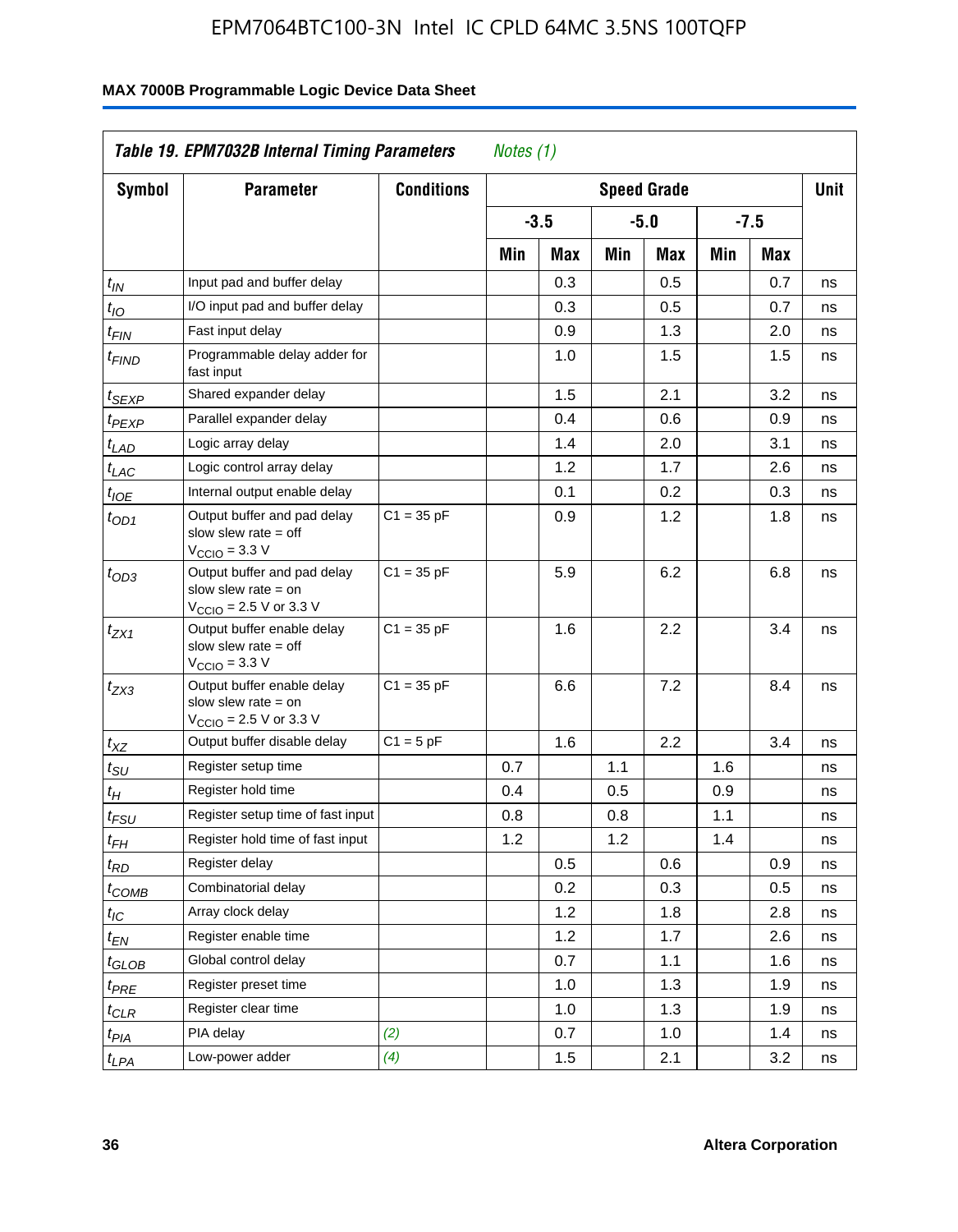| <b>I/O Standard</b> | <b>Parameter</b>                |     | <b>Speed Grade</b> |     |        |     | Unit   |    |
|---------------------|---------------------------------|-----|--------------------|-----|--------|-----|--------|----|
|                     |                                 |     | $-3.5$             |     | $-5.0$ |     | $-7.5$ |    |
|                     |                                 | Min | Max                | Min | Max    | Min | Max    |    |
| 3.3 V TTL/CMOS      | Input to (PIA)                  |     | 0.0                |     | 0.0    |     | 0.0    | ns |
|                     | Input to global clock and clear |     | 0.0                |     | 0.0    |     | 0.0    | ns |
|                     | Input to fast input register    |     | 0.0                |     | 0.0    |     | 0.0    | ns |
|                     | All outputs                     |     | 0.0                |     | 0.0    |     | 0.0    | ns |
| 2.5 V TTL/CMOS      | Input to PIA                    |     | 0.3                |     | 0.4    |     | 0.6    | ns |
|                     | Input to global clock and clear |     | 0.3                |     | 0.4    |     | 0.6    | ns |
|                     | Input to fast input register    |     | 0.2                |     | 0.3    |     | 0.4    | ns |
|                     | All outputs                     |     | 0.2                |     | 0.3    |     | 0.4    | ns |
| 1.8 V TTL/CMOS      | Input to PIA                    |     | 0.5                |     | 0.8    |     | 1.1    | ns |
|                     | Input to global clock and clear |     | 0.5                |     | 0.8    |     | 1.1    | ns |
|                     | Input to fast input register    |     | 0.4                |     | 0.5    |     | 0.8    | ns |
|                     | All outputs                     |     | 1.2                |     | 1.8    |     | 2.6    | ns |
| SSTL-2 Class I      | Input to PIA                    |     | 1.3                |     | 1.9    |     | 2.8    | ns |
|                     | Input to global clock and clear |     | 1.2                |     | 1.8    |     | 2.6    | ns |
|                     | Input to fast input register    |     | 0.9                |     | 1.3    |     | 1.9    | ns |
|                     | All outputs                     |     | 0.0                |     | 0.0    |     | 0.0    | ns |
| SSTL-2 Class II     | Input to PIA                    |     | 1.3                |     | 1.9    |     | 2.8    | ns |
|                     | Input to global clock and clear |     | 1.2                |     | 1.8    |     | 2.6    | ns |
|                     | Input to fast input register    |     | 0.9                |     | 1.3    |     | 1.9    | ns |
|                     | All outputs                     |     | $-0.1$             |     | $-0.1$ |     | $-0.2$ | ns |
| SSTL-3 Class I      | Input to PIA                    |     | 1.2                |     | 1.8    |     | 2.6    | ns |
|                     | Input to global clock and clear |     | 0.9                |     | 1.3    |     | 1.9    | ns |
|                     | Input to fast input register    |     | 0.8                |     | 1.1    |     | 1.7    | ns |
|                     | All outputs                     |     | 0.0                |     | 0.0    |     | 0.0    | ns |
| SSTL-3 Class II     | Input to PIA                    |     | 1.2                |     | 1.8    |     | 2.6    | ns |
|                     | Input to global clock and clear |     | 0.9                |     | 1.3    |     | 1.9    | ns |
|                     | Input to fast input register    |     | 0.8                |     | 1.1    |     | 1.7    | ns |
|                     | All outputs                     |     | 0.0                |     | 0.0    |     | 0.0    | ns |
| GTL+                | Input to PIA                    |     | 1.6                |     | 2.3    |     | 3.4    | ns |
|                     | Input to global clock and clear |     | 1.6                |     | 2.3    |     | 3.4    | ns |
|                     | Input to fast input register    |     | 1.5                |     | 2.1    |     | 3.2    | ns |
|                     | All outputs                     |     | 0.0                |     | 0.0    |     | 0.0    | ns |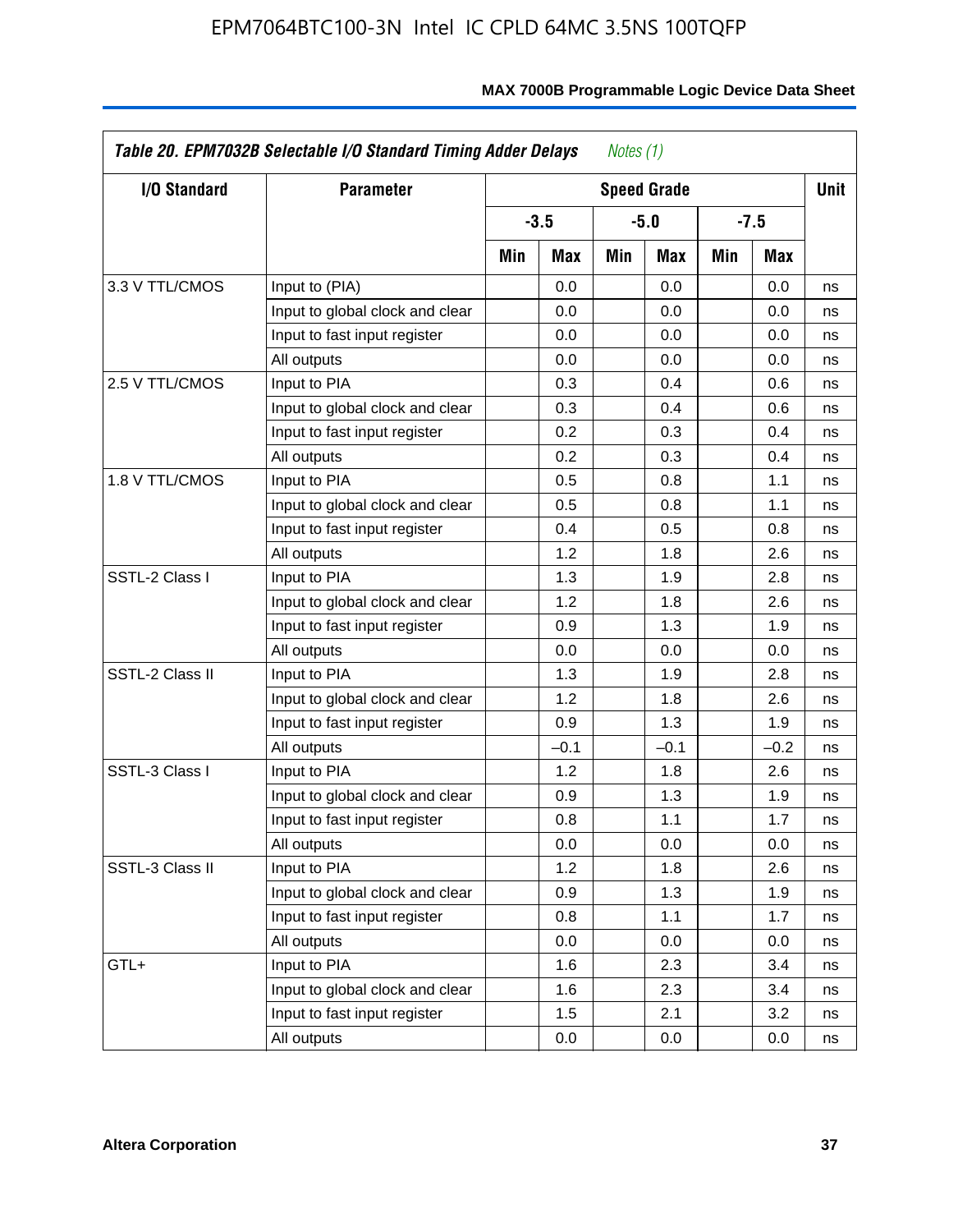### **MAX 7000B Programmable Logic Device Data Sheet**

| Table 20. EPM7032B Selectable I/O Standard Timing Adder Delays<br>Notes (1) |                                 |     |                    |      |            |        |     |    |  |  |  |
|-----------------------------------------------------------------------------|---------------------------------|-----|--------------------|------|------------|--------|-----|----|--|--|--|
| I/O Standard                                                                | <b>Parameter</b>                |     | <b>Speed Grade</b> |      |            |        |     |    |  |  |  |
|                                                                             |                                 |     | $-3.5$             | -5.0 |            | $-7.5$ |     |    |  |  |  |
|                                                                             |                                 | Min | <b>Max</b>         | Min  | <b>Max</b> | Min    | Max |    |  |  |  |
| PCI                                                                         | Input to PIA                    |     | 0.0                |      | 0.0        |        | 0.0 | ns |  |  |  |
|                                                                             | Input to global clock and clear |     | 0.0                |      | 0.0        |        | 0.0 | ns |  |  |  |
|                                                                             | Input to fast input register    |     | 0.0                |      | 0.0        |        | 0.0 | ns |  |  |  |
|                                                                             | All outputs                     |     | 0.0                |      | 0.0        |        | 0.0 | ns |  |  |  |

*Notes to tables:*

(1) These values are specified under the Recommended Operating Conditions in Table 15 on page 29. See Figure 14 for more information on switching waveforms.

(2) These values are specified for a PIA fan-out of all LABs.

(3) Measured with a 16-bit loadable, enabled, up/down counter programmed into each LAB.

(4) The *tLPA* parameter must be added to the *tLAD*, *tLAC*, *tIC*, *tACL*, *tCPPW*, *tEN*, and *tSEXP* parameters for macrocells running in low-power mode.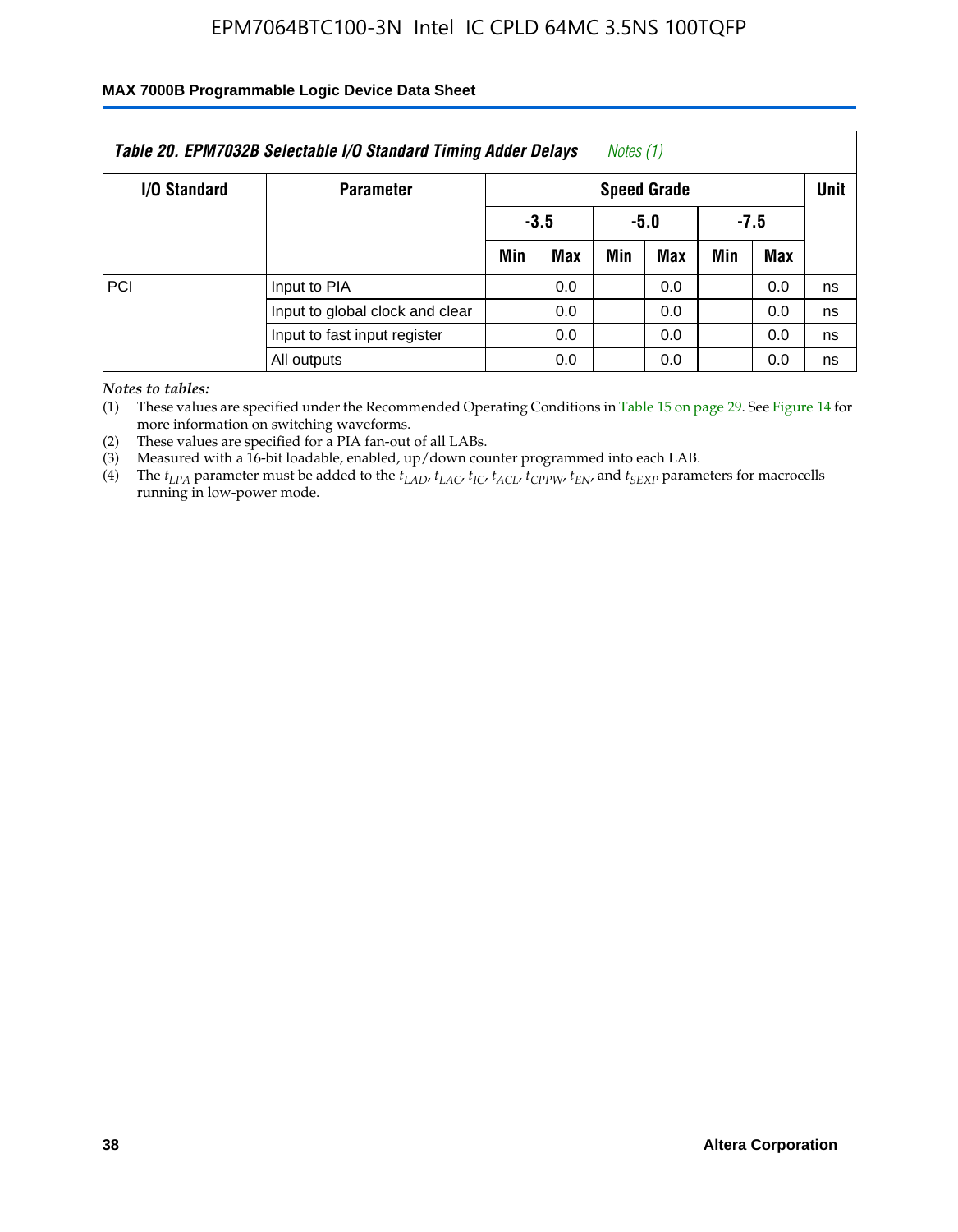|                             | Table 21. EPM7064B External Timing Parameters                   |                    | Note $(1)$ |            |       |                    |       |     |            |
|-----------------------------|-----------------------------------------------------------------|--------------------|------------|------------|-------|--------------------|-------|-----|------------|
| <b>Symbol</b>               | <b>Parameter</b>                                                | <b>Conditions</b>  |            |            |       | <b>Speed Grade</b> |       |     | Unit       |
|                             |                                                                 |                    |            | -3         |       | -5                 | $-7$  |     |            |
|                             |                                                                 |                    | Min        | <b>Max</b> | Min   | Max                | Min   | Max |            |
| t <sub>PD1</sub>            | Input to non-registered<br>output                               | $C1 = 35$ pF $(2)$ |            | 3.5        |       | 5.0                |       | 7.5 | ns         |
| t <sub>PD2</sub>            | I/O input to non-registered<br>output                           | $C1 = 35$ pF $(2)$ |            | 3.5        |       | 5.0                |       | 7.5 | ns         |
| t <sub>su</sub>             | Global clock setup time                                         | (2)                | 2.1        |            | 3.0   |                    | 4.5   |     | ns         |
| $\mathfrak{t}_{\mathsf{H}}$ | Global clock hold time                                          | (2)                | 0.0        |            | 0.0   |                    | 0.0   |     | ns         |
| t <sub>FSU</sub>            | Global clock setup time of<br>fast input                        |                    | 1.0        |            | 1.0   |                    | 1.5   |     | ns         |
| $t_{FH}$                    | Global clock hold time of<br>fast input                         |                    | 1.0        |            | 1.0   |                    | 1.0   |     | ns         |
| t <sub>FZHSU</sub>          | Global clock setup time of<br>fast input with zero hold<br>time |                    | 2.0        |            | 2.5   |                    | 3.0   |     | ns         |
| t <sub>FZHH</sub>           | Global clock hold time of<br>fast input with zero hold<br>time  |                    | 0.0        |            | 0.0   |                    | 0.0   |     | ns         |
| $t_{CO1}$                   | Global clock to output<br>delay                                 | $C1 = 35 pF$       | 1.0        | 2.4        | 1.0   | 3.4                | 1.0   | 5.0 | ns         |
| $t_{\text{CH}}$             | Global clock high time                                          |                    | 1.5        |            | 2.0   |                    | 3.0   |     | ns         |
| $t_{CL}$                    | Global clock low time                                           |                    | 1.5        |            | 2.0   |                    | 3.0   |     | ns         |
| t <sub>ASU</sub>            | Array clock setup time                                          | (2)                | 0.9        |            | 1.3   |                    | 1.9   |     | ns         |
| t <sub>AH</sub>             | Array clock hold time                                           | (2)                | 0.2        |            | 0.3   |                    | 0.6   |     | ns         |
| t <sub>ACO1</sub>           | Array clock to output delay                                     | $C1 = 35$ pF $(2)$ | 1.0        | 3.6        | 1.0   | 5.1                | 1.0   | 7.6 | ns         |
| t <sub>ACH</sub>            | Array clock high time                                           |                    | 1.5        |            | 2.0   |                    | 3.0   |     | ns         |
| <b>t<sub>ACL</sub></b>      | Array clock low time                                            |                    | 1.5        |            | 2.0   |                    | 3.0   |     | ns         |
| tcppw                       | Minimum pulse width for<br>clear and preset                     |                    | 1.5        |            | 2.0   |                    | 3.0   |     | ns         |
| $t_{\text{CNT}}$            | Minimum global clock<br>period                                  | (2)                |            | 3.3        |       | 4.7                |       | 7.0 | ns         |
| $f_{\text{CNT}}$            | Maximum internal global<br>clock frequency                      | (2), (3)           | 303.0      |            | 212.8 |                    | 142.9 |     | <b>MHz</b> |
| <b>t<sub>ACNT</sub></b>     | Minimum array clock<br>period                                   | (2)                |            | 3.3        |       | 4.7                |       | 7.0 | ns         |
| <b>f<sub>ACNT</sub></b>     | Maximum internal array<br>clock frequency                       | (2), (3)           | 303.0      |            | 212.8 |                    | 142.9 |     | <b>MHz</b> |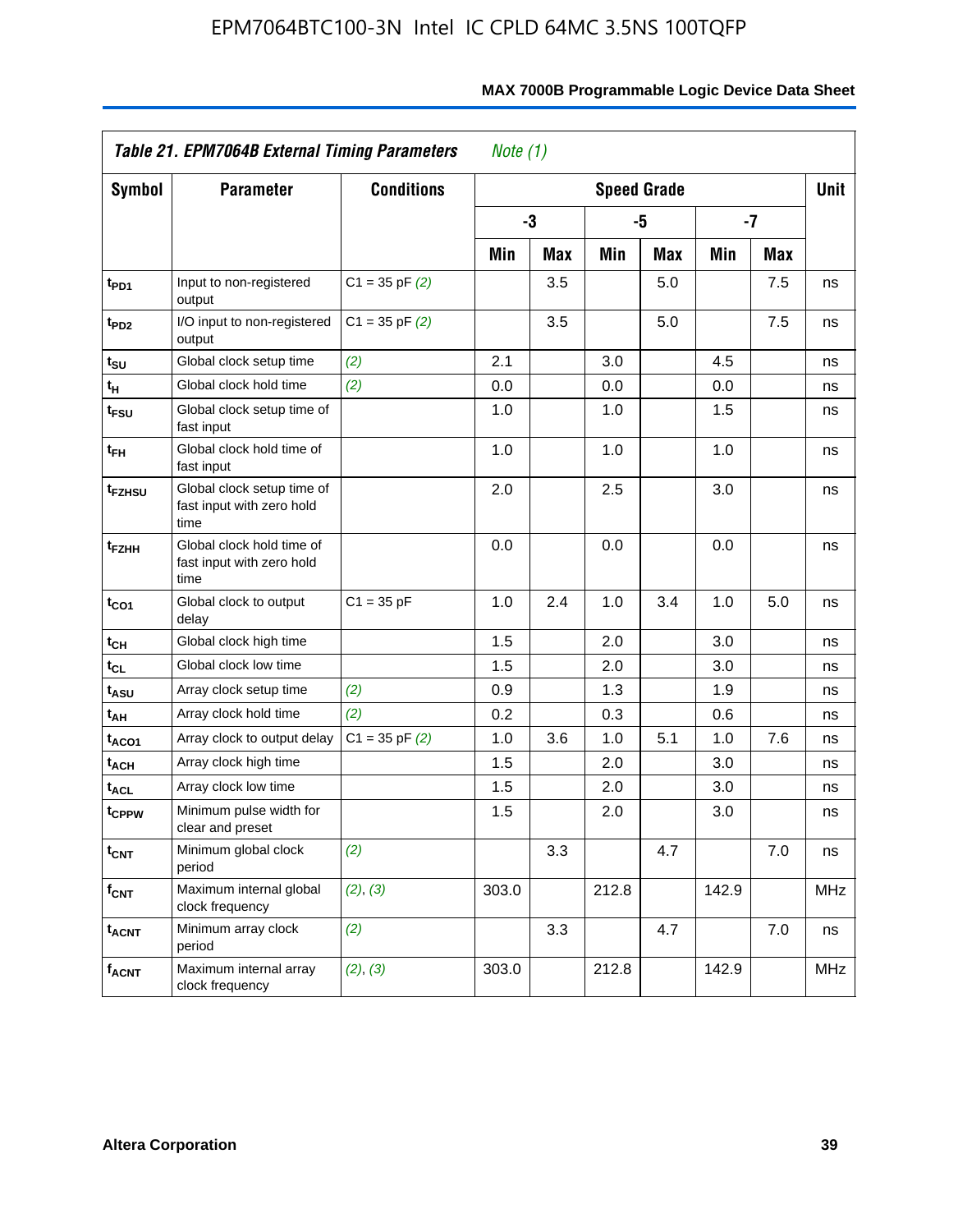| <b>Symbol</b>               | <b>Parameter</b>                                                                                           | <b>Conditions</b> |     |     |     | <b>Speed Grade</b> |     |            | <b>Unit</b> |
|-----------------------------|------------------------------------------------------------------------------------------------------------|-------------------|-----|-----|-----|--------------------|-----|------------|-------------|
|                             |                                                                                                            |                   |     | -3  |     | -5                 |     | -7         |             |
|                             |                                                                                                            |                   | Min | Max | Min | Max                | Min | <b>Max</b> |             |
| $t_{\mathit{IN}}$           | Input pad and buffer delay                                                                                 |                   |     | 0.3 |     | 0.5                |     | 0.7        | ns          |
| $t_{IO}$                    | I/O input pad and buffer delay                                                                             |                   |     | 0.3 |     | 0.5                |     | 0.7        | ns          |
| $t_{\sf FIN}$               | Fast input delay                                                                                           |                   |     | 0.9 |     | 1.3                |     | 2.0        | ns          |
| <sup>t</sup> FIND           | Programmable delay adder for<br>fast input                                                                 |                   |     | 1.0 |     | 1.5                |     | 1.5        | ns          |
| t <sub>SEXP</sub>           | Shared expander delay                                                                                      |                   |     | 1.5 |     | 2.1                |     | 3.2        | ns          |
| t <sub>PEXP</sub>           | Parallel expander delay                                                                                    |                   |     | 0.4 |     | 0.6                |     | 0.9        | ns          |
| t <sub>LAD</sub>            | Logic array delay                                                                                          |                   |     | 1.4 |     | 2.0                |     | 3.1        | ns          |
| $t_{LAC}$                   | Logic control array delay                                                                                  |                   |     | 1.2 |     | 1.7                |     | 2.6        | ns          |
| $t_{\mathit{IOE}}$          | Internal output enable delay                                                                               |                   |     | 0.1 |     | 0.2                |     | 0.3        | ns          |
| $t_{OD1}$                   | Output buffer and pad delay<br>slow slew rate $=$ off<br>$VCCIO = 3.3 V$                                   | $C1 = 35 pF$      |     | 0.9 |     | 1.2                |     | 1.8        | ns          |
| $t_{OD3}$                   | Output buffer and pad delay<br>slow slew rate $=$ on<br>V <sub>CCIO</sub> = 2.5 V or 3.3 V                 | $C1 = 35 pF$      |     | 5.9 |     | 6.2                |     | 6.8        | ns          |
| $t_{ZX1}$                   | Output buffer enable delay<br>slow slew rate $=$ off<br>$V_{\text{CCIO}} = 3.3 \text{ V}$                  | $C1 = 35 pF$      |     | 1.6 |     | 2.2                |     | 3.4        | ns          |
| $t_{ZX3}$                   | Output buffer enable delay<br>slow slew rate $=$ on<br>$V_{\text{CCIO}} = 2.5 \text{ V or } 3.3 \text{ V}$ | $C1 = 35 pF$      |     | 6.6 |     | 7.2                |     | 8.4        | ns          |
| $t_{XZ}$                    | Output buffer disable delay                                                                                | $C1 = 5pF$        |     | 1.6 |     | 2.2                |     | 3.4        | ns          |
| $t_{\scriptstyle\text{SU}}$ | Register setup time                                                                                        |                   | 0.7 |     | 1.1 |                    | 1.6 |            | ns          |
| t <sub>Η</sub>              | Register hold time                                                                                         |                   | 0.4 |     | 0.5 |                    | 0.9 |            | ns          |
| $t_{\mathit{FSU}}$          | Register setup time of fast input                                                                          |                   | 0.8 |     | 0.8 |                    | 1.1 |            | ns          |
| t <sub>FH</sub>             | Register hold time of fast input                                                                           |                   | 1.2 |     | 1.2 |                    | 1.4 |            | ns          |
| $t_{RD}$                    | Register delay                                                                                             |                   |     | 0.5 |     | 0.6                |     | 0.9        | ns          |
| $t_{COMB}$                  | Combinatorial delay                                                                                        |                   |     | 0.2 |     | 0.3                |     | 0.5        | ns          |
| $t_{\mathcal{IC}}$          | Array clock delay                                                                                          |                   |     | 1.2 |     | 1.8                |     | 2.8        | ns          |
| $t_{EN}$                    | Register enable time                                                                                       |                   |     | 1.2 |     | 1.7                |     | 2.6        | ns          |
| t <sub>GLOB</sub>           | Global control delay                                                                                       |                   |     | 0.7 |     | 1.1                |     | 1.6        | ns          |
| $t_{PRE}$                   | Register preset time                                                                                       |                   |     | 1.0 |     | 1.3                |     | 1.9        | ns          |
| $t_{\sf CLR}$               | Register clear time                                                                                        |                   |     | 1.0 |     | 1.3                |     | 1.9        | ns          |
| t <sub>PIA</sub>            | PIA delay                                                                                                  | (2)               |     | 0.7 |     | 1.0                |     | 1.4        | ns          |
| t <sub>LPA</sub>            | Low-power adder                                                                                            | (4)               |     | 1.5 |     | 2.1                |     | 3.2        | ns          |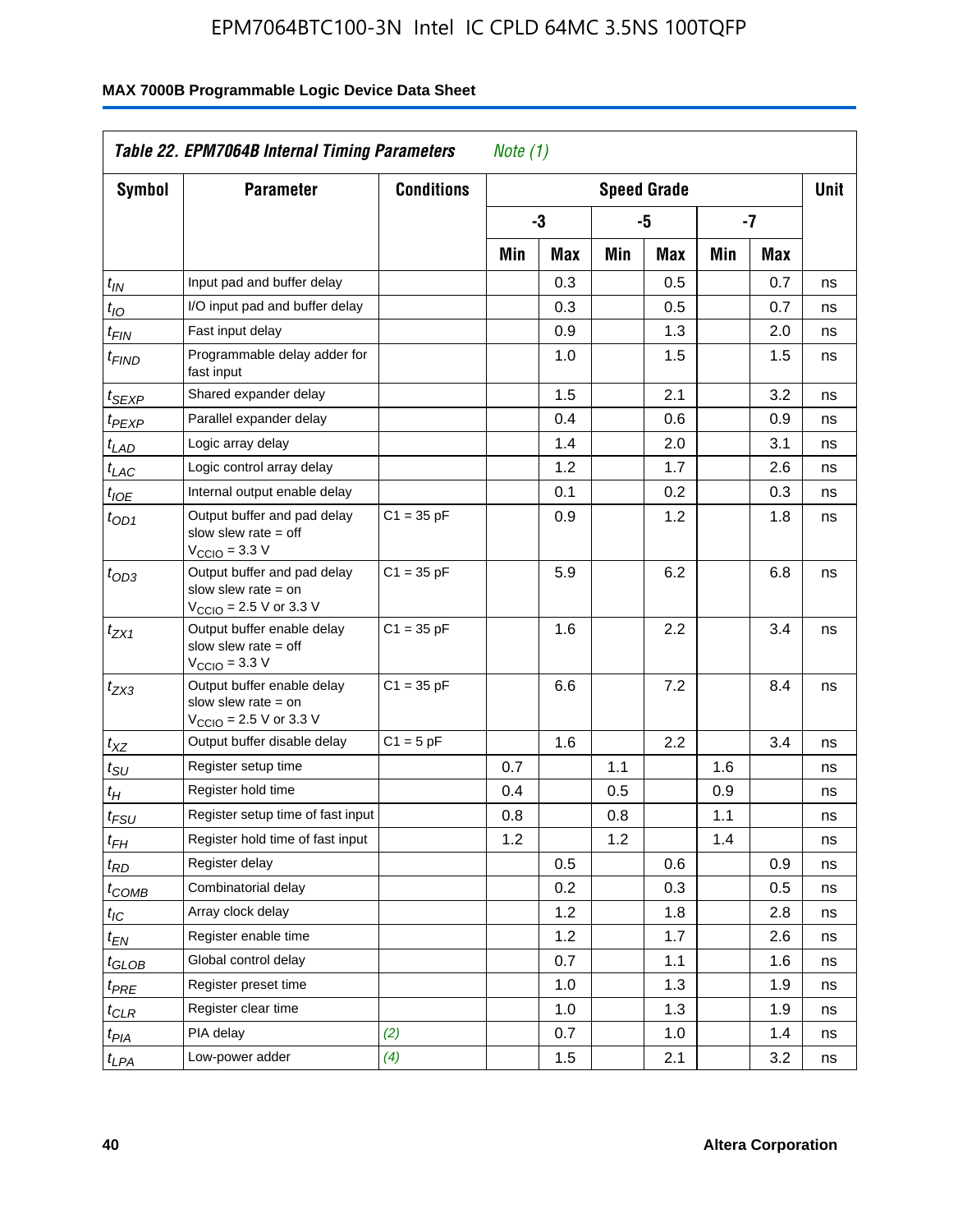| I/O Standard    | <b>Parameter</b>                | <b>Speed Grade</b> |        |     |        |     |        | Unit |
|-----------------|---------------------------------|--------------------|--------|-----|--------|-----|--------|------|
|                 |                                 |                    | -3     |     | -5     |     | -7     |      |
|                 |                                 | Min                | Max    | Min | Max    | Min | Max    |      |
| 3.3 V TTL/CMOS  | Input to PIA                    |                    | 0.0    |     | 0.0    |     | 0.0    | ns   |
|                 | Input to global clock and clear |                    | 0.0    |     | 0.0    |     | 0.0    | ns   |
|                 | Input to fast input register    |                    | 0.0    |     | 0.0    |     | 0.0    | ns   |
|                 | All outputs                     |                    | 0.0    |     | 0.0    |     | 0.0    | ns   |
| 2.5 V TTL/CMOS  | Input to PIA                    |                    | 0.3    |     | 0.4    |     | 0.6    | ns   |
|                 | Input to global clock and clear |                    | 0.3    |     | 0.4    |     | 0.6    | ns   |
|                 | Input to fast input register    |                    | 0.2    |     | 0.3    |     | 0.4    | ns   |
|                 | All outputs                     |                    | 0.2    |     | 0.3    |     | 0.4    | ns   |
| 1.8 V TTL/CMOS  | Input to PIA                    |                    | 0.5    |     | 0.7    |     | 1.1    | ns   |
|                 | Input to global clock and clear |                    | 0.5    |     | 0.7    |     | 1.1    | ns   |
|                 | Input to fast input register    |                    | 0.4    |     | 0.6    |     | 0.9    | ns   |
|                 | All outputs                     |                    | 1.2    |     | 1.7    |     | 2.6    | ns   |
| SSTL-2 Class I  | Input to PIA                    |                    | 1.3    |     | 1.9    |     | 2.8    | ns   |
|                 | Input to global clock and clear |                    | 1.2    |     | 1.7    |     | 2.6    | ns   |
|                 | Input to fast input register    |                    | 0.9    |     | 1.3    |     | 1.9    | ns   |
|                 | All outputs                     |                    | 0.0    |     | 0.0    |     | 0.0    | ns   |
| SSTL-2 Class II | Input to PIA                    |                    | 1.3    |     | 1.9    |     | 2.8    | ns   |
|                 | Input to global clock and clear |                    | 1.2    |     | 1.7    |     | 2.6    | ns   |
|                 | Input to fast input register    |                    | 0.9    |     | 1.3    |     | 1.9    | ns   |
|                 | All outputs                     |                    | $-0.1$ |     | $-0.1$ |     | $-0.2$ | ns   |
| SSTL-3 Class I  | Input to PIA                    |                    | 1.2    |     | 1.7    |     | 2.6    | ns   |
|                 | Input to global clock and clear |                    | 0.9    |     | 1.3    |     | 1.9    | ns   |
|                 | Input to fast input register    |                    | 0.8    |     | 1.1    |     | 1.7    | ns   |
|                 | All outputs                     |                    | 0.0    |     | 0.0    |     | 0.0    | ns   |
| SSTL-3 Class II | Input to PIA                    |                    | 1.2    |     | 1.7    |     | 2.6    | ns   |
|                 | Input to global clock and clear |                    | 0.9    |     | 1.3    |     | 1.9    | ns   |
|                 | Input to fast input register    |                    | 0.8    |     | 1.1    |     | 1.7    | ns   |
|                 | All outputs                     |                    | 0.0    |     | 0.0    |     | 0.0    | ns   |
| GTL+            | Input to PIA                    |                    | 1.6    |     | 2.3    |     | 3.4    | ns   |
|                 | Input to global clock and clear |                    | 1.6    |     | 2.3    |     | 3.4    | ns   |
|                 | Input to fast input register    |                    | 1.5    |     | 2.1    |     | 3.2    | ns   |
|                 | All outputs                     |                    | 0.0    |     | 0.0    |     | 0.0    | ns   |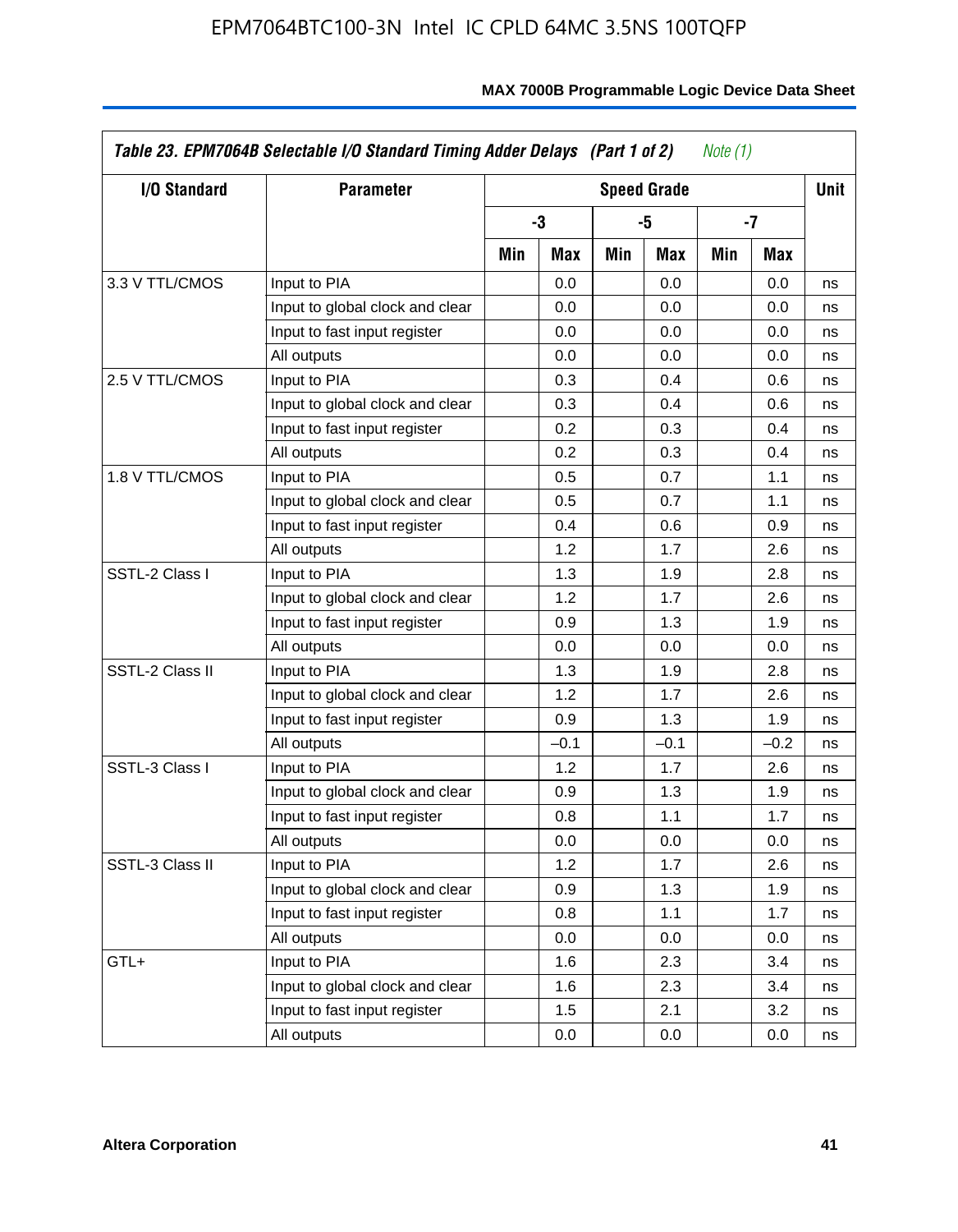#### **MAX 7000B Programmable Logic Device Data Sheet**

| Note (1)<br>Table 23. EPM7064B Selectable I/O Standard Timing Adder Delays (Part 2 of 2) |                                 |     |                    |     |     |     |     |    |  |  |  |
|------------------------------------------------------------------------------------------|---------------------------------|-----|--------------------|-----|-----|-----|-----|----|--|--|--|
| <b>I/O Standard</b>                                                                      | <b>Parameter</b>                |     | <b>Speed Grade</b> |     |     |     |     |    |  |  |  |
|                                                                                          |                                 | -3  |                    | -5  |     | -7  |     |    |  |  |  |
|                                                                                          |                                 | Min | Max                | Min | Max | Min | Max |    |  |  |  |
| PCI                                                                                      | Input to PIA                    |     | 0.0                |     | 0.0 |     | 0.0 | ns |  |  |  |
|                                                                                          | Input to global clock and clear |     | 0.0                |     | 0.0 |     | 0.0 | ns |  |  |  |
|                                                                                          | Input to fast input register    |     | 0.0                |     | 0.0 |     | 0.0 | ns |  |  |  |
|                                                                                          | All outputs                     |     | 0.0                |     | 0.0 |     | 0.0 | ns |  |  |  |

*Notes to tables:*

(1) These values are specified under the Recommended Operating Conditions in Table 15 on page 29. See Figure 14 for more information on switching waveforms.

(2) These values are specified for a PIA fan-out of all LABs.

(3) Measured with a 16-bit loadable, enabled, up/down counter programmed into each LAB.

(4) The  $t_{LPA}$  parameter must be added to the  $t_{LAD}$ ,  $t_{LAC}$ ,  $t_{IC}$ ,  $t_{ACL}$ ,  $t_{CPPW}$ ,  $t_{EN}$ , and  $t_{SEXP}$  parameters for macrocells running in low-power mode.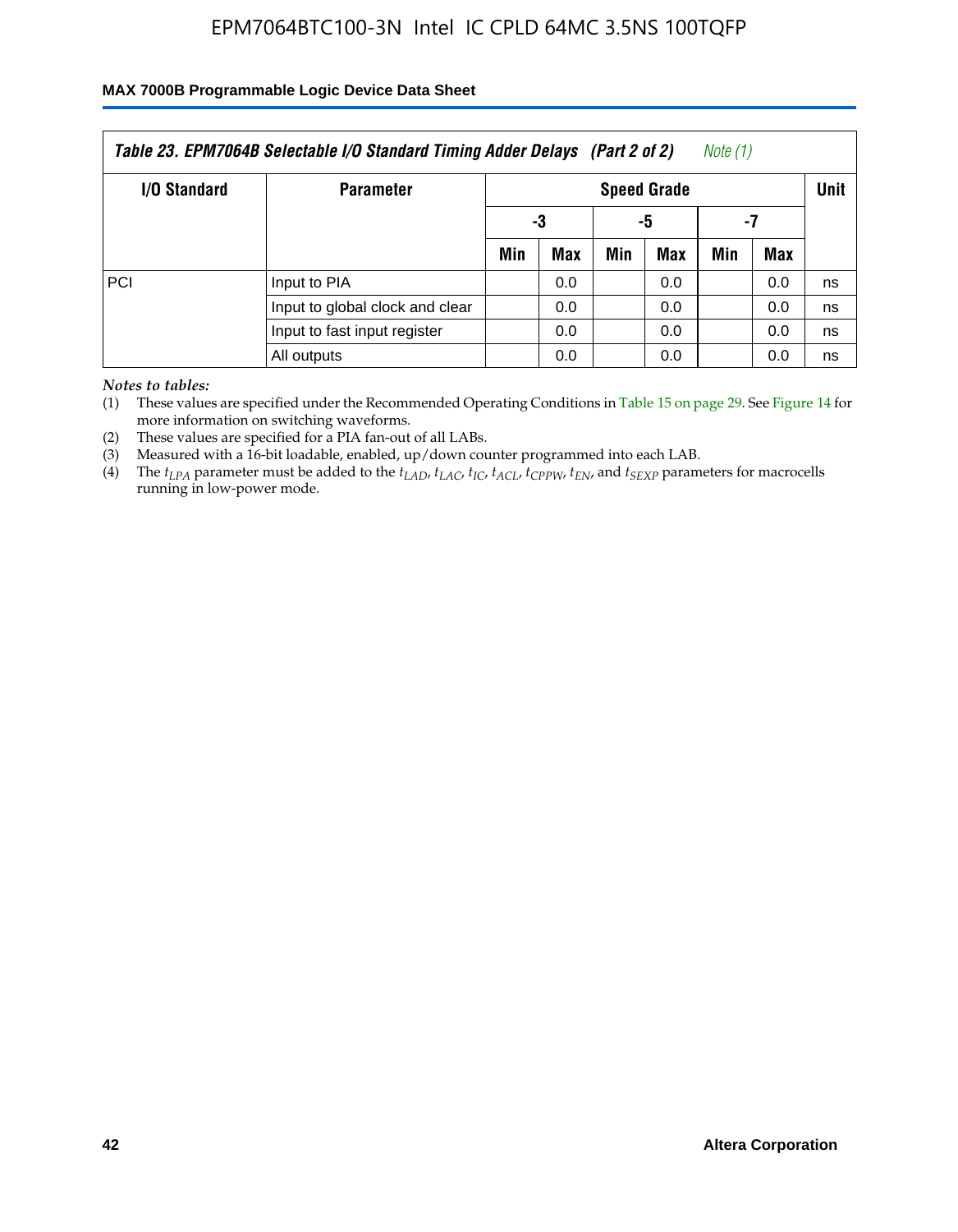|                             | <b>Table 24. EPM7128B External Timing Parameters</b>            |                    | Note $(1)$ |            |                    |     |       |      |            |
|-----------------------------|-----------------------------------------------------------------|--------------------|------------|------------|--------------------|-----|-------|------|------------|
| <b>Symbol</b>               | <b>Parameter</b>                                                | <b>Conditions</b>  |            |            | <b>Speed Grade</b> |     |       |      | Unit       |
|                             |                                                                 |                    |            | -4         |                    | -7  | $-10$ |      |            |
|                             |                                                                 |                    | Min        | <b>Max</b> | Min                | Max | Min   | Max  |            |
| t <sub>PD1</sub>            | Input to non-registered<br>output                               | $C1 = 35$ pF $(2)$ |            | 4.0        |                    | 7.5 |       | 10.0 | ns         |
| t <sub>PD2</sub>            | I/O input to non-registered<br>output                           | $C1 = 35$ pF $(2)$ |            | 4.0        |                    | 7.5 |       | 10.0 | ns         |
| $t_{\scriptstyle\text{SU}}$ | Global clock setup time                                         | (2)                | 2.5        |            | 4.5                |     | 6.1   |      | ns         |
| $t_H$                       | Global clock hold time                                          | (2)                | 0.0        |            | 0.0                |     | 0.0   |      | ns         |
| t <sub>FSU</sub>            | Global clock setup time of<br>fast input                        |                    | 1.0        |            | 1.5                |     | 1.5   |      | ns         |
| $t_{FH}$                    | Global clock hold time of<br>fast input                         |                    | 1.0        |            | 1.0                |     | 1.0   |      | ns         |
| t <sub>FZHSU</sub>          | Global clock setup time of<br>fast input with zero hold<br>time |                    | 2.0        |            | 3.0                |     | 3.0   |      | ns         |
| t <sub>FZHH</sub>           | Global clock hold time of<br>fast input with zero hold<br>time  |                    | 0.0        |            | 0.0                |     | 0.0   |      | ns         |
| $t_{CO1}$                   | Global clock to output<br>delay                                 | $C1 = 35 pF$       | 1.0        | 2.8        | 1.0                | 5.7 | 1.0   | 7.5  | ns         |
| $t_{CH}$                    | Global clock high time                                          |                    | 1.5        |            | 3.0                |     | 4.0   |      | ns         |
| $t_{CL}$                    | Global clock low time                                           |                    | 1.5        |            | 3.0                |     | 4.0   |      | ns         |
| t <sub>ASU</sub>            | Array clock setup time                                          | (2)                | 1.2        |            | 2.0                |     | 2.8   |      | ns         |
| t <sub>AH</sub>             | Array clock hold time                                           | (2)                | 0.2        |            | 0.7                |     | 0.9   |      | ns         |
| t <sub>ACO1</sub>           | Array clock to output delay                                     | $C1 = 35 pF(2)$    | 1.0        | 4.1        | 1.0                | 8.2 | 1.0   | 10.8 | ns         |
| <sup>t</sup> ach            | Array clock high time                                           |                    | 1.5        |            | 3.0                |     | 4.0   |      | ns         |
| <b>t<sub>ACL</sub></b>      | Array clock low time                                            |                    | 1.5        |            | 3.0                |     | 4.0   |      | ns         |
| t <sub>CPPW</sub>           | Minimum pulse width for<br>clear and preset                     |                    | 1.5        |            | 3.0                |     | 4.0   |      | ns         |
| $t_{\text{CNT}}$            | Minimum global clock<br>period                                  | (2)                |            | 4.1        |                    | 7.9 |       | 10.6 | ns         |
| $f_{CNT}$                   | Maximum internal global<br>clock frequency                      | (2), (3)           | 243.9      |            | 126.6              |     | 94.3  |      | <b>MHz</b> |
| <b>t<sub>ACNT</sub></b>     | Minimum array clock<br>period                                   | (2)                |            | 4.1        |                    | 7.9 |       | 10.6 | ns         |
| <b>f<sub>ACNT</sub></b>     | Maximum internal array<br>clock frequency                       | (2), (3)           | 243.9      |            | 126.6              |     | 94.3  |      | <b>MHz</b> |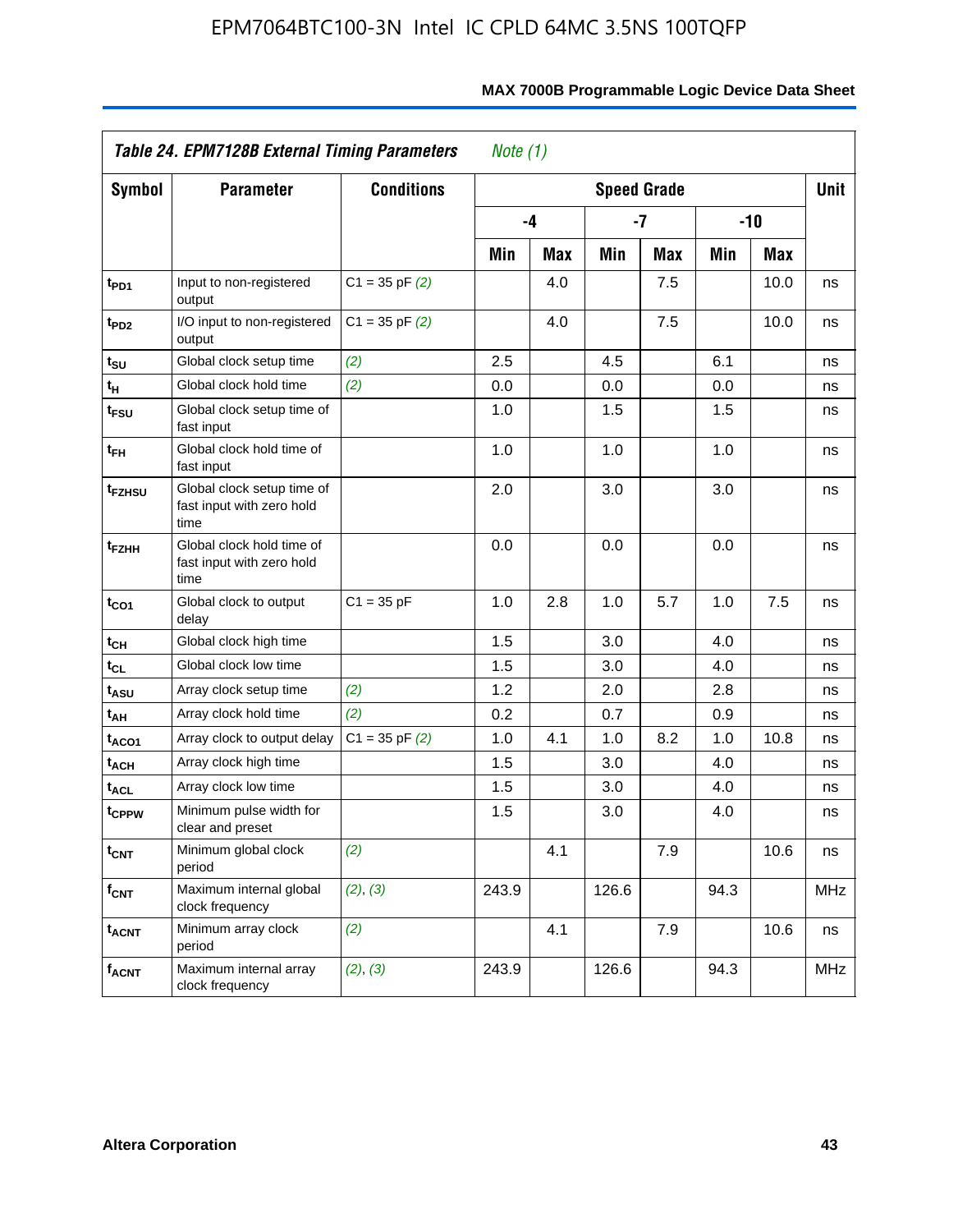| <b>Symbol</b>         | Table 25. EPM7128B Internal Timing Parameters<br><b>Parameter</b>                                           | <b>Conditions</b> | Note $(1)$ |     |     | <b>Speed Grade</b> |     |     | <b>Unit</b> |
|-----------------------|-------------------------------------------------------------------------------------------------------------|-------------------|------------|-----|-----|--------------------|-----|-----|-------------|
|                       |                                                                                                             |                   |            |     |     |                    |     |     |             |
|                       |                                                                                                             |                   |            | -4  |     | $-7$               |     | -10 |             |
|                       |                                                                                                             |                   | Min        | Max | Min | Max                | Min | Max |             |
| $t_{\mathit{IN}}$     | Input pad and buffer delay                                                                                  |                   |            | 0.3 |     | 0.6                |     | 0.8 | ns          |
| $t_{IO}$              | I/O input pad and buffer delay                                                                              |                   |            | 0.3 |     | 0.6                |     | 0.8 | ns          |
| $t_{\sf FIN}$         | Fast input delay                                                                                            |                   |            | 1.3 |     | 2.9                |     | 3.7 | ns          |
| t <sub>FIND</sub>     | Programmable delay adder for<br>fast input                                                                  |                   |            | 1.0 |     | 1.5                |     | 1.5 | ns          |
| t <sub>SEXP</sub>     | Shared expander delay                                                                                       |                   |            | 1.5 |     | 2.8                |     | 3.8 | ns          |
| t <sub>PEXP</sub>     | Parallel expander delay                                                                                     |                   |            | 0.4 |     | 0.8                |     | 1.0 | ns          |
| t <sub>LAD</sub>      | Logic array delay                                                                                           |                   |            | 1.6 |     | 2.9                |     | 3.8 | ns          |
| t <sub>LAC</sub>      | Logic control array delay                                                                                   |                   |            | 1.4 |     | 2.6                |     | 3.4 | ns          |
| $t_{\mathit{IOE}}$    | Internal output enable delay                                                                                |                   |            | 0.1 |     | 0.3                |     | 0.4 | ns          |
| $t_{OD1}$             | Output buffer and pad delay<br>slow slew rate $=$ off<br>$V_{\text{CCIO}} = 3.3 \text{ V}$                  | $C1 = 35 pF$      |            | 0.9 |     | 1.7                |     | 2.2 | ns          |
| $t_{OD3}$             | Output buffer and pad delay<br>slow slew rate $=$ on<br>$V_{\text{CCIO}} = 2.5 \text{ V or } 3.3 \text{ V}$ | $C1 = 35 pF$      |            | 5.9 |     | 6.7                |     | 7.2 | ns          |
| t <sub>ZX1</sub>      | Output buffer enable delay<br>slow slew rate $=$ off<br>$V_{\text{CCIO}} = 3.3 \text{ V}$                   | $C1 = 35 pF$      |            | 1.8 |     | 3.3                |     | 4.4 | ns          |
| $t_{ZX3}$             | Output buffer enable delay<br>slow slew rate $=$ on<br>$V_{\text{CCIO}} = 2.5 \text{ V or } 3.3 \text{ V}$  | $C1 = 35 pF$      |            | 6.8 |     | 8.3                |     | 9.4 | ns          |
| $t_{XZ}$              | Output buffer disable delay                                                                                 | $C1 = 5pF$        |            | 1.8 |     | 3.3                |     | 4.4 | ns          |
| $t_{\text{SU}}$       | Register setup time                                                                                         |                   | 1.0        |     | 1.9 |                    | 2.6 |     | ns          |
| $t_H$                 | Register hold time                                                                                          |                   | 0.4        |     | 0.8 |                    | 1.1 |     | ns          |
| $t_{FSU}$             | Register setup time of fast input                                                                           |                   | 0.8        |     | 0.9 |                    | 0.9 |     | ns          |
| $t_{FH}$              | Register hold time of fast input                                                                            |                   | 1.2        |     | 1.6 |                    | 1.6 |     | ns          |
| $t_{RD}$              | Register delay                                                                                              |                   |            | 0.5 |     | 1.1                |     | 1.4 | ns          |
| $t_{COMB}$            | Combinatorial delay                                                                                         |                   |            | 0.2 |     | 0.3                |     | 0.4 | ns          |
| $t_{\mathcal{IC}}$    | Array clock delay                                                                                           |                   |            | 1.4 |     | 2.8                |     | 3.6 | ns          |
| $t_{EN}$              | Register enable time                                                                                        |                   |            | 1.4 |     | 2.6                |     | 3.4 | ns          |
| t <sub>GLOB</sub>     | Global control delay                                                                                        |                   |            | 1.1 |     | 2.3                |     | 3.1 | ns          |
| $t_{PRE}$             | Register preset time                                                                                        |                   |            | 1.0 |     | 1.9                |     | 2.6 | ns          |
| ${}^t\rm{CLR}$        | Register clear time                                                                                         |                   |            | 1.0 |     | 1.9                |     | 2.6 | ns          |
| $t_{PI\underline{A}}$ | PIA delay                                                                                                   | (2)               |            | 1.0 |     | 2.0                |     | 2.8 | ns          |
| $t_{LPA}$             | Low-power adder                                                                                             | (4)               |            | 1.5 |     | 2.8                |     | 3.8 | ns          |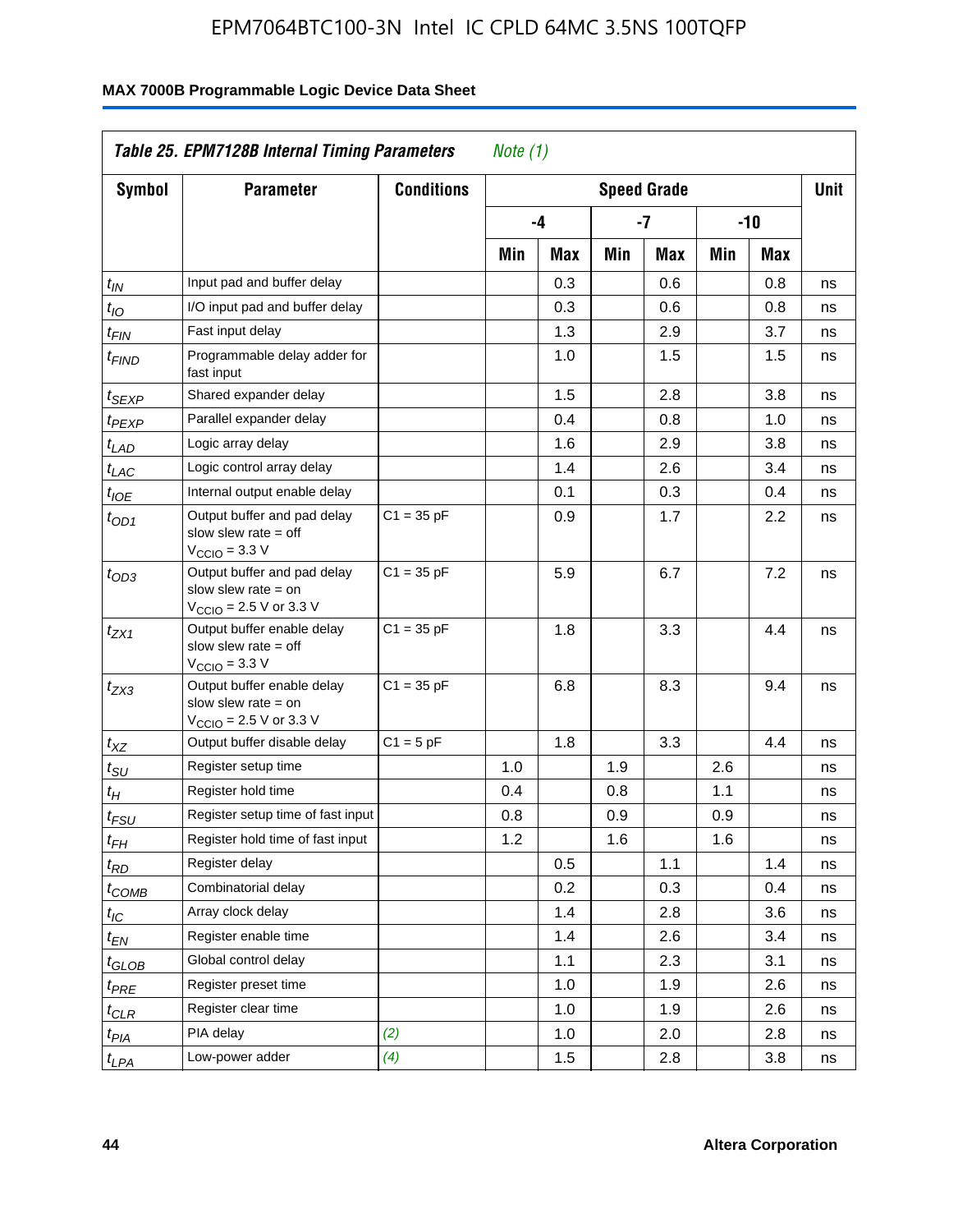| I/O Standard    | <b>Parameter</b>                |     |        |     | <b>Speed Grade</b> |     |        | <b>Unit</b> |
|-----------------|---------------------------------|-----|--------|-----|--------------------|-----|--------|-------------|
|                 |                                 |     | $-4$   |     | -7                 |     | -10    |             |
|                 |                                 | Min | Max    | Min | Max                | Min | Max    |             |
| 3.3 V TTL/CMOS  | Input to PIA                    |     | 0.0    |     | 0.0                |     | 0.0    | ns          |
|                 | Input to global clock and clear |     | 0.0    |     | 0.0                |     | 0.0    | ns          |
|                 | Input to fast input register    |     | 0.0    |     | 0.0                |     | 0.0    | ns          |
|                 | All outputs                     |     | 0.0    |     | 0.0                |     | 0.0    | ns          |
| 2.5 V TTL/CMOS  | Input to PIA                    |     | 0.3    |     | 0.6                |     | 0.8    | ns          |
|                 | Input to global clock and clear |     | 0.3    |     | 0.6                |     | 0.8    | ns          |
|                 | Input to fast input register    |     | 0.2    |     | 0.4                |     | 0.5    | ns          |
|                 | All outputs                     |     | 0.2    |     | 0.4                |     | 0.5    | ns          |
| 1.8 V TTL/CMOS  | Input to PIA                    |     | 0.5    |     | 0.9                |     | 1.3    | ns          |
|                 | Input to global clock and clear |     | 0.5    |     | 0.9                |     | 1.3    | ns          |
|                 | Input to fast input register    |     | 0.4    |     | 0.8                |     | 1.0    | ns          |
|                 | All outputs                     |     | 1.2    |     | 2.3                |     | 3.0    | ns          |
| SSTL-2 Class I  | Input to PIA                    |     | 1.4    |     | 2.6                |     | 3.5    | ns          |
|                 | Input to global clock and clear |     | 1.2    |     | 2.3                |     | 3.0    | ns          |
|                 | Input to fast input register    |     | 1.0    |     | 1.9                |     | 2.5    | ns          |
|                 | All outputs                     |     | 0.0    |     | 0.0                |     | 0.0    | ns          |
| SSTL-2 Class II | Input to PIA                    |     | 1.4    |     | 2.6                |     | 3.5    | ns          |
|                 | Input to global clock and clear |     | 1.2    |     | 2.3                |     | 3.0    | ns          |
|                 | Input to fast input register    |     | 1.0    |     | 1.9                |     | 2.5    | ns          |
|                 | All outputs                     |     | $-0.1$ |     | $-0.2$             |     | $-0.3$ | ns          |
| SSTL-3 Class I  | Input to PIA                    |     | 1.3    |     | 2.4                |     | 3.3    | ns          |
|                 | Input to global clock and clear |     | 1.0    |     | 1.9                |     | 2.5    | ns          |
|                 | Input to fast input register    |     | 0.9    |     | 1.7                |     | 2.3    | ns          |
|                 | All outputs                     |     | 0.0    |     | 0.0                |     | 0.0    | ns          |
| SSTL-3 Class II | Input to PIA                    |     | 1.3    |     | 2.4                |     | 3.3    | ns          |
|                 | Input to global clock and clear |     | 1.0    |     | 1.9                |     | 2.5    | ns          |
|                 | Input to fast input register    |     | 0.9    |     | 1.7                |     | 2.3    | ns          |
|                 | All outputs                     |     | 0.0    |     | 0.0                |     | 0.0    | ns          |
| GTL+            | Input to PIA                    |     | 1.7    |     | 3.2                |     | 4.3    | ns          |
|                 | Input to global clock and clear |     | 1.7    |     | 3.2                |     | 4.3    | ns          |
|                 | Input to fast input register    |     | 1.6    |     | 3.0                |     | 4.0    | ns          |
|                 | All outputs                     |     | 0.0    |     | 0.0                |     | 0.0    | ns          |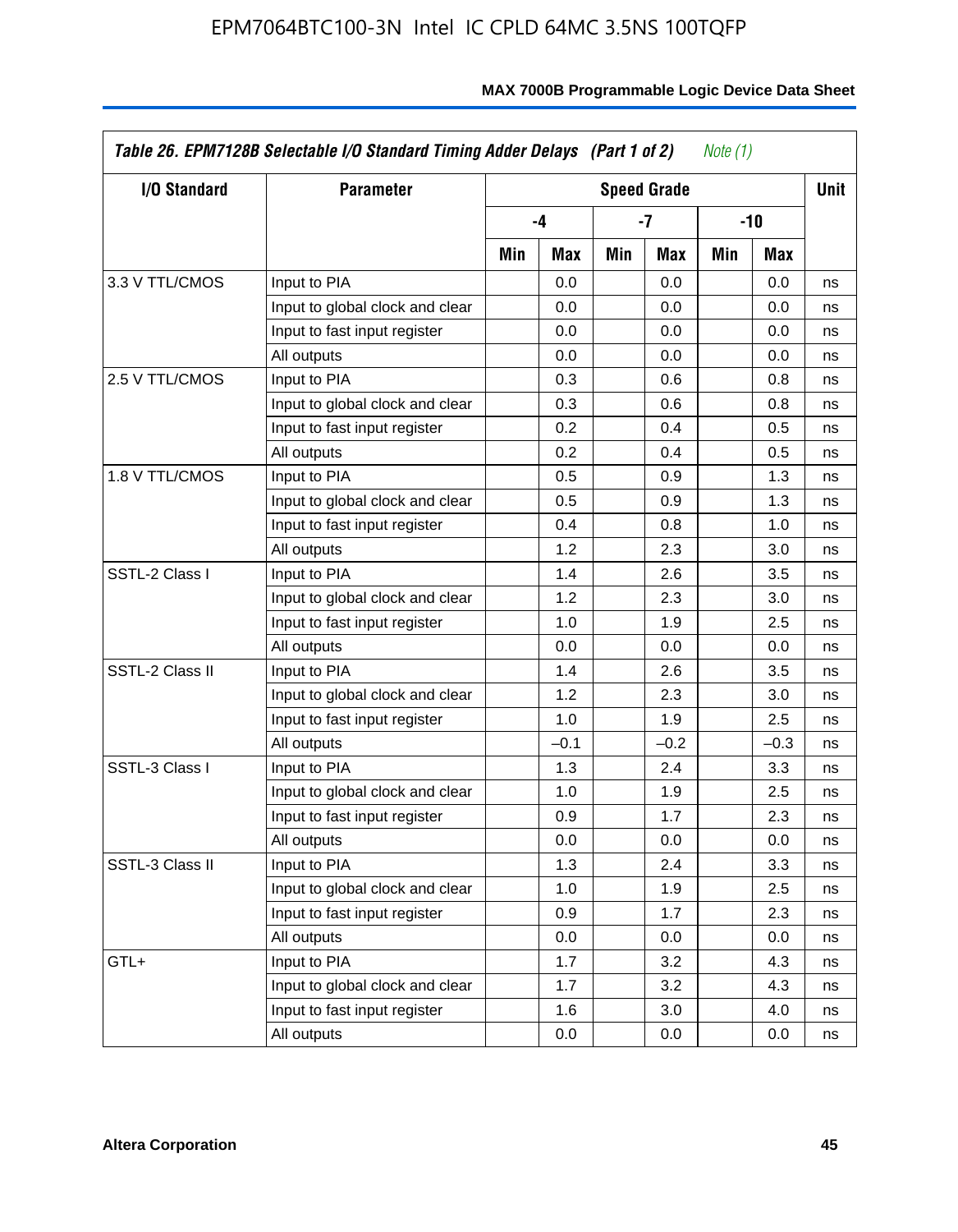#### **MAX 7000B Programmable Logic Device Data Sheet**

| Table 26. EPM7128B Selectable I/O Standard Timing Adder Delays (Part 2 of 2)<br>Note (1) |                                 |     |     |             |     |     |     |    |  |  |  |
|------------------------------------------------------------------------------------------|---------------------------------|-----|-----|-------------|-----|-----|-----|----|--|--|--|
| <b>I/O Standard</b>                                                                      | <b>Parameter</b>                |     |     | <b>Unit</b> |     |     |     |    |  |  |  |
|                                                                                          |                                 | -4  |     | -7          |     | -10 |     |    |  |  |  |
|                                                                                          |                                 | Min | Max | Min         | Max | Min | Max |    |  |  |  |
| PCI                                                                                      | Input to PIA                    |     | 0.0 |             | 0.0 |     | 0.0 | ns |  |  |  |
|                                                                                          | Input to global clock and clear |     | 0.0 |             | 0.0 |     | 0.0 | ns |  |  |  |
|                                                                                          | Input to fast input register    |     | 0.0 |             | 0.0 |     | 0.0 | ns |  |  |  |
|                                                                                          | All outputs                     |     | 0.0 |             | 0.0 |     | 0.0 | ns |  |  |  |

*Notes to tables:*

(1) These values are specified under the Recommended Operating Conditions in Table 15 on page 29. See Figure 14 for more information on switching waveforms.

(2) These values are specified for a PIA fan-out of one LAB (16 macrocells). For each additional LAB fan-out in these devices, add an additional 0.1 ns to the PIA timing value.

(3) Measured with a 16-bit loadable, enabled, up/down counter programmed into each LAB.

(4) The  $t_{LPA}$  parameter must be added to the  $t_{LAP}$ ,  $t_{LAC}$ ,  $t_{IC}$ ,  $t_{ACL}$ ,  $t_{CPPW}$ ,  $t_{EN}$ , and  $t_{SEXP}$  parameters for macrocells running in low-power mode.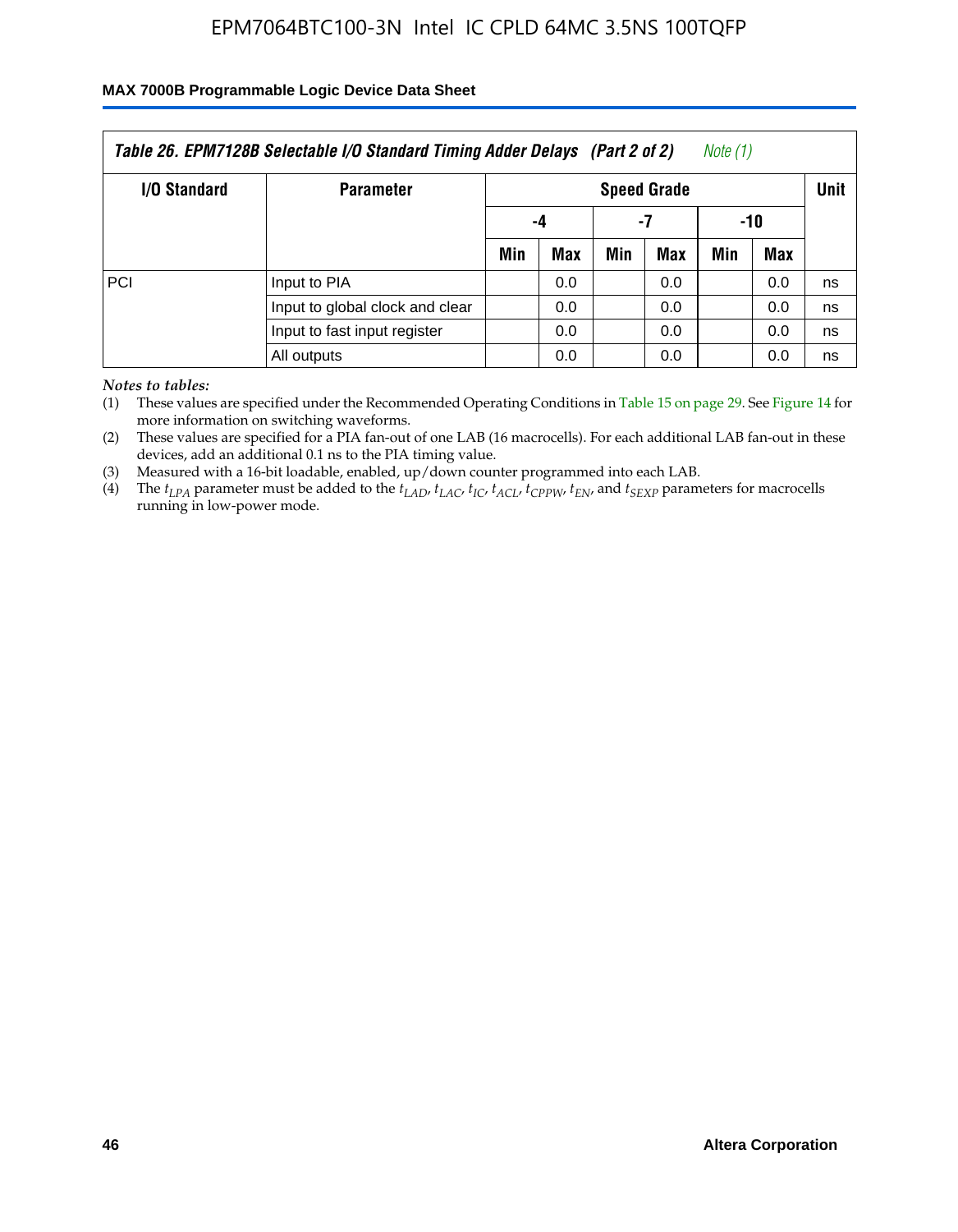|                             | Table 27. EPM7256B External Timing Parameters<br>Note $(1)$     |                    |       |                    |       |     |      |       |            |
|-----------------------------|-----------------------------------------------------------------|--------------------|-------|--------------------|-------|-----|------|-------|------------|
| <b>Symbol</b>               | <b>Parameter</b>                                                | <b>Conditions</b>  |       | <b>Speed Grade</b> |       |     |      |       | Unit       |
|                             |                                                                 |                    |       | -5                 | $-7$  |     |      | $-10$ |            |
|                             |                                                                 |                    | Min   | Max                | Min   | Max | Min  | Max   |            |
| t <sub>PD1</sub>            | Input to non-registered<br>output                               | $C1 = 35$ pF $(2)$ |       | 5.0                |       | 7.5 |      | 10.0  | ns         |
| $t_{PD2}$                   | I/O input to non-registered<br>output                           | $C1 = 35 pF(2)$    |       | 5.0                |       | 7.5 |      | 10.0  | ns         |
| t <sub>su</sub>             | Global clock setup time                                         | (2)                | 3.3   |                    | 4.8   |     | 6.6  |       | ns         |
| $\mathfrak{t}_{\mathsf{H}}$ | Global clock hold time                                          | (2)                | 0.0   |                    | 0.0   |     | 0.0  |       | ns         |
| t <sub>FSU</sub>            | Global clock setup time of<br>fast input                        |                    | 1.0   |                    | 1.5   |     | 1.5  |       | ns         |
| t <sub>FH</sub>             | Global clock hold time for<br>fast input                        |                    | 1.0   |                    | 1.0   |     | 1.0  |       | ns         |
| t <sub>FZHSU</sub>          | Global clock setup time of<br>fast input with zero hold<br>time |                    | 2.5   |                    | 3.0   |     | 3.0  |       | ns         |
| t <sub>FZHH</sub>           | Global clock hold time of<br>fast input with zero hold<br>time  |                    | 0.0   |                    | 0.0   |     | 0.0  |       | ns         |
| $t_{CO1}$                   | Global clock to output<br>delay                                 | $C1 = 35 pF$       | 1.0   | 3.3                | 1.0   | 5.1 | 1.0  | 6.7   | ns         |
| $t_{CH}$                    | Global clock high time                                          |                    | 2.0   |                    | 3.0   |     | 4.0  |       | ns         |
| $t_{CL}$                    | Global clock low time                                           |                    | 2.0   |                    | 3.0   |     | 4.0  |       | ns         |
| $t_{ASU}$                   | Array clock setup time                                          | (2)                | 1.4   |                    | 2.0   |     | 2.8  |       | ns         |
| $t_{AH}$                    | Array clock hold time                                           | (2)                | 0.4   |                    | 0.8   |     | 1.0  |       | ns         |
| t <sub>ACO1</sub>           | Array clock to output delay                                     | $C1 = 35$ pF $(2)$ | 1.0   | 5.2                | 1.0   | 7.9 | 1.0  | 10.5  | ns         |
| $t_{ACH}$                   | Array clock high time                                           |                    | 2.0   |                    | 3.0   |     | 4.0  |       | ns         |
| t <sub>ACL</sub>            | Array clock low time                                            |                    | 2.0   |                    | 3.0   |     | 4.0  |       | ns         |
| t <sub>CPPW</sub>           | Minimum pulse width for<br>clear and preset                     |                    | 2.0   |                    | 3.0   |     | 4.0  |       | ns         |
| t <sub>CNT</sub>            | Minimum global clock<br>period                                  | (2)                |       | 5.3                |       | 7.9 |      | 10.6  | ns         |
| $f_{\mathsf{CNT}}$          | Maximum internal global<br>clock frequency                      | (2), (3)           | 188.7 |                    | 126.6 |     | 94.3 |       | <b>MHz</b> |
| $t_{ACNT}$                  | Minimum array clock<br>period                                   | (2)                |       | 5.3                |       | 7.9 |      | 10.6  | ns         |
| <b>f<sub>ACNT</sub></b>     | Maximum internal array<br>clock frequency                       | (2), (3)           | 188.7 |                    | 126.6 |     | 94.3 |       | <b>MHz</b> |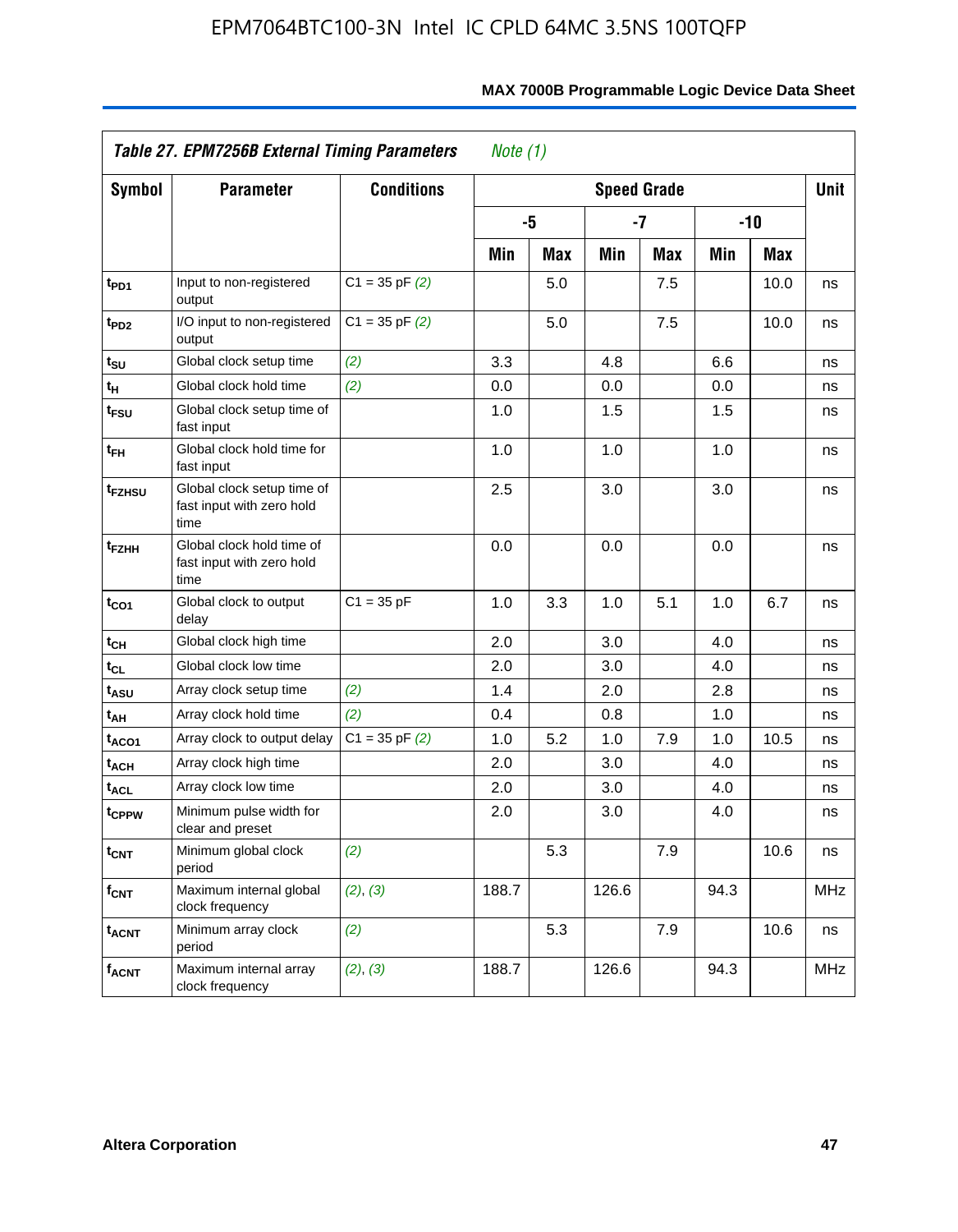| <b>Symbol</b>         | <b>Parameter</b>                                                                                            | <b>Conditions</b> |     |     |     | <b>Speed Grade</b> |     |     | <b>Unit</b> |
|-----------------------|-------------------------------------------------------------------------------------------------------------|-------------------|-----|-----|-----|--------------------|-----|-----|-------------|
|                       |                                                                                                             |                   |     | -5  |     | $-7$               |     | -10 |             |
|                       |                                                                                                             |                   | Min | Max | Min | Max                | Min | Max |             |
| $t_{\mathsf{IN}}$     | Input pad and buffer delay                                                                                  |                   |     | 0.4 |     | 0.6                |     | 0.8 | ns          |
| $t_{IO}$              | I/O input pad and buffer delay                                                                              |                   |     | 0.4 |     | 0.6                |     | 0.8 | ns          |
| $t_{\sf FIN}$         | Fast input delay                                                                                            |                   |     | 1.5 |     | 2.5                |     | 3.1 | ns          |
| t <sub>FIND</sub>     | Programmable delay adder for<br>fast input                                                                  |                   |     | 1.5 |     | 1.5                |     | 1.5 | ns          |
| t <sub>SEXP</sub>     | Shared expander delay                                                                                       |                   |     | 1.5 |     | 2.3                |     | 3.0 | ns          |
| t <sub>PEXP</sub>     | Parallel expander delay                                                                                     |                   |     | 0.4 |     | 0.6                |     | 0.8 | ns          |
| t <sub>LAD</sub>      | Logic array delay                                                                                           |                   |     | 1.7 |     | 2.5                |     | 3.3 | ns          |
| t <sub>LAC</sub>      | Logic control array delay                                                                                   |                   |     | 1.5 |     | $2.2\,$            |     | 2.9 | ns          |
| $t_{\mathit{IOE}}$    | Internal output enable delay                                                                                |                   |     | 0.1 |     | 0.2                |     | 0.3 | ns          |
| $t_{OD1}$             | Output buffer and pad delay<br>slow slew rate $=$ off<br>$V_{\text{CCIO}} = 3.3 \text{ V}$                  | $C1 = 35 pF$      |     | 0.9 |     | 1.4                |     | 1.9 | ns          |
| $t_{OD3}$             | Output buffer and pad delay<br>slow slew rate $=$ on<br>$V_{\text{CCIO}} = 2.5 \text{ V or } 3.3 \text{ V}$ | $C1 = 35 pF$      |     | 5.9 |     | 6.4                |     | 6.9 | ns          |
| t <sub>ZX1</sub>      | Output buffer enable delay<br>slow slew rate $=$ off<br>$V_{\text{CCIO}} = 3.3 \text{ V}$                   | $C1 = 35 pF$      |     | 2.2 |     | 3.3                |     | 4.5 | ns          |
| $t_{ZX3}$             | Output buffer enable delay<br>slow slew rate $=$ on<br>$V_{\text{CCIO}} = 2.5 \text{ V or } 3.3 \text{ V}$  | $C1 = 35 pF$      |     | 7.2 |     | 8.3                |     | 9.5 | ns          |
| $t_{XZ}$              | Output buffer disable delay                                                                                 | $C1 = 5pF$        |     | 2.2 |     | 3.3                |     | 4.5 | ns          |
| $t_{\text{SU}}$       | Register setup time                                                                                         |                   | 1.2 |     | 1.8 |                    | 2.5 |     | ns          |
| $t_H$                 | Register hold time                                                                                          |                   | 0.6 |     | 1.0 |                    | 1.3 |     | ns          |
| $t_{FSU}$             | Register setup time of fast input                                                                           |                   | 0.8 |     | 1.1 |                    | 1.1 |     | ns          |
| $t_{FH}$              | Register hold time of fast input                                                                            |                   | 1.2 |     | 1.4 |                    | 1.4 |     | ns          |
| $t_{RD}$              | Register delay                                                                                              |                   |     | 0.7 |     | 1.0                |     | 1.3 | ns          |
| $t_{COMB}$            | Combinatorial delay                                                                                         |                   |     | 0.3 |     | 0.4                |     | 0.5 | ns          |
| $t_{\mathcal{IC}}$    | Array clock delay                                                                                           |                   |     | 1.5 |     | 2.3                |     | 3.0 | ns          |
| $t_{EN}$              | Register enable time                                                                                        |                   |     | 1.5 |     | 2.2                |     | 2.9 | ns          |
| t <sub>GLOB</sub>     | Global control delay                                                                                        |                   |     | 1.3 |     | 2.1                |     | 2.7 | ns          |
| $t_{PRE}$             | Register preset time                                                                                        |                   |     | 1.0 |     | 1.6                |     | 2.1 | ns          |
| ${}^t\rm{CLR}$        | Register clear time                                                                                         |                   |     | 1.0 |     | 1.6                |     | 2.1 | ns          |
| $t_{PI\underline{A}}$ | PIA delay                                                                                                   | (2)               |     | 1.7 |     | 2.6                |     | 3.3 | ns          |
| $t_{LPA}$             | Low-power adder                                                                                             | (4)               |     | 2.0 |     | 3.0                |     | 4.0 | ns          |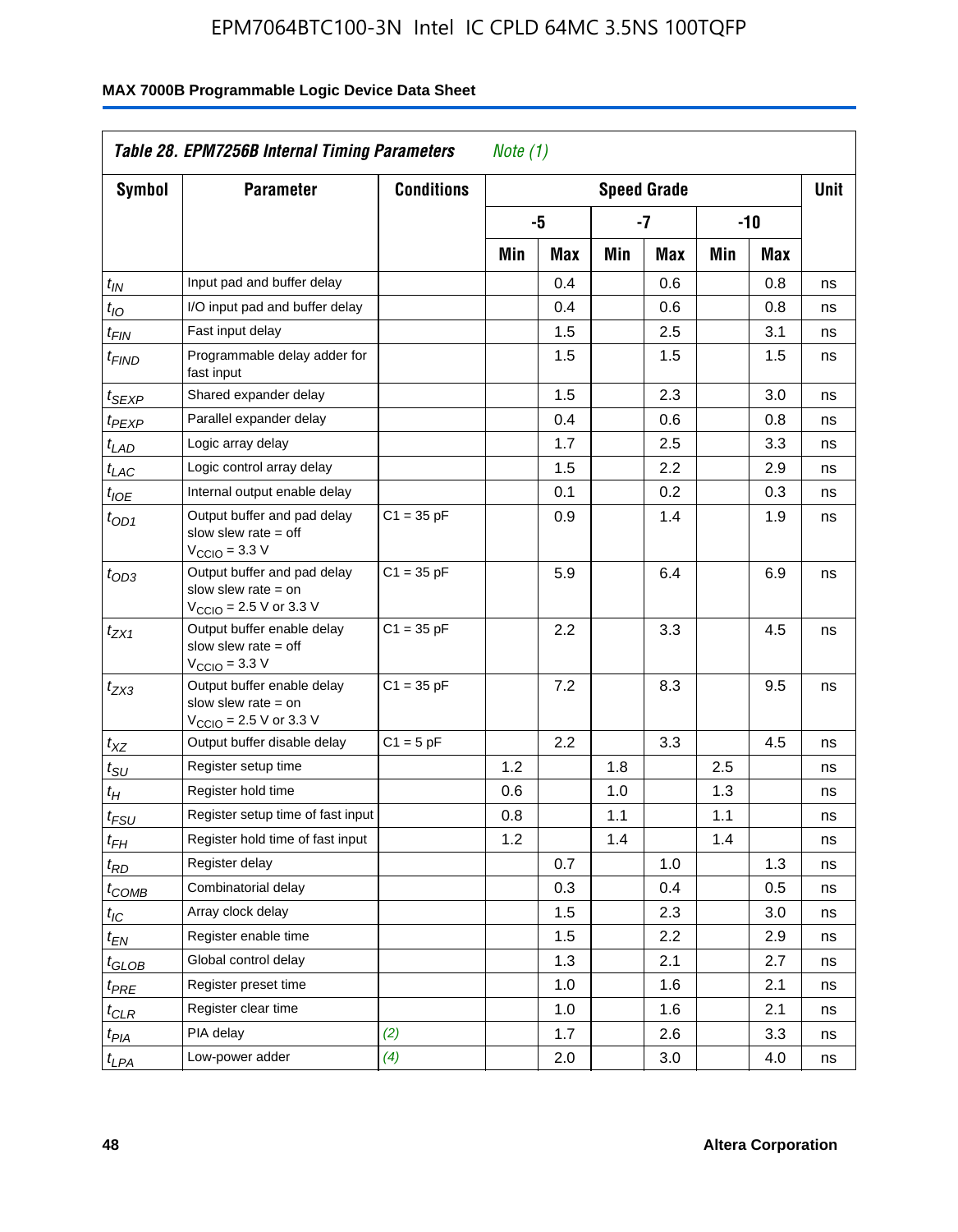| I/O Standard    | <b>Parameter</b>                | <b>Speed Grade</b> |        |     |        |     |        | <b>Unit</b> |
|-----------------|---------------------------------|--------------------|--------|-----|--------|-----|--------|-------------|
|                 |                                 |                    | $-5$   |     | -7     |     | -10    |             |
|                 |                                 | Min                | Max    | Min | Max    | Min | Max    |             |
| 3.3 V TTL/CMOS  | Input to PIA                    |                    | 0.0    |     | 0.0    |     | 0.0    | ns          |
|                 | Input to global clock and clear |                    | 0.0    |     | 0.0    |     | 0.0    | ns          |
|                 | Input to fast input register    |                    | 0.0    |     | 0.0    |     | 0.0    | ns          |
|                 | All outputs                     |                    | 0.0    |     | 0.0    |     | 0.0    | ns          |
| 2.5 V TTL/CMOS  | Input to PIA                    |                    | 0.4    |     | 0.6    |     | 0.8    | ns          |
|                 | Input to global clock and clear |                    | 0.3    |     | 0.5    |     | 0.6    | ns          |
|                 | Input to fast input register    |                    | 0.2    |     | 0.3    |     | 0.4    | ns          |
|                 | All outputs                     |                    | 0.2    |     | 0.3    |     | 0.4    | ns          |
| 1.8 V TTL/CMOS  | Input to PIA                    |                    | 0.6    |     | 0.9    |     | 1.2    | ns          |
|                 | Input to global clock and clear |                    | 0.6    |     | 0.9    |     | 1.2    | ns          |
|                 | Input to fast input register    |                    | 0.5    |     | 0.8    |     | 1.0    | ns          |
|                 | All outputs                     |                    | 1.3    |     | 2.0    |     | 2.6    | ns          |
| SSTL-2 Class I  | Input to PIA                    |                    | 1.5    |     | 2.3    |     | 3.0    | ns          |
|                 | Input to global clock and clear |                    | 1.3    |     | 2.0    |     | 2.6    | ns          |
|                 | Input to fast input register    |                    | 1.1    |     | 1.7    |     | 2.2    | ns          |
|                 | All outputs                     |                    | 0.0    |     | 0.0    |     | 0.0    | ns          |
| SSTL-2 Class II | Input to PIA                    |                    | 1.5    |     | 2.3    |     | 3.0    | ns          |
|                 | Input to global clock and clear |                    | 1.3    |     | 2.0    |     | 2.6    | ns          |
|                 | Input to fast input register    |                    | 1.1    |     | 1.7    |     | 2.2    | ns          |
|                 | All outputs                     |                    | $-0.1$ |     | $-0.2$ |     | $-0.2$ | ns          |
| SSTL-3 Class I  | Input to PIA                    |                    | 1.4    |     | 2.1    |     | 2.8    | ns          |
|                 | Input to global clock and clear |                    | 1.1    |     | 1.7    |     | 2.2    | ns          |
|                 | Input to fast input register    |                    | 1.0    |     | 1.5    |     | 2.0    | ns          |
|                 | All outputs                     |                    | 0.0    |     | 0.0    |     | 0.0    | ns          |
| SSTL-3 Class II | Input to PIA                    |                    | 1.4    |     | 2.1    |     | 2.8    | ns          |
|                 | Input to global clock and clear |                    | 1.1    |     | 1.7    |     | 2.2    | ns          |
|                 | Input to fast input register    |                    | 1.0    |     | 1.5    |     | 2.0    | ns          |
|                 | All outputs                     |                    | 0.0    |     | 0.0    |     | 0.0    | ns          |
| GTL+            | Input to PIA                    |                    | 1.8    |     | 2.7    |     | 3.6    | ns          |
|                 | Input to global clock and clear |                    | 1.8    |     | 2.7    |     | 3.6    | ns          |
|                 | Input to fast input register    |                    | 1.7    |     | 2.6    |     | 3.4    | ns          |
|                 | All outputs                     |                    | 0.0    |     | 0.0    |     | 0.0    | ns          |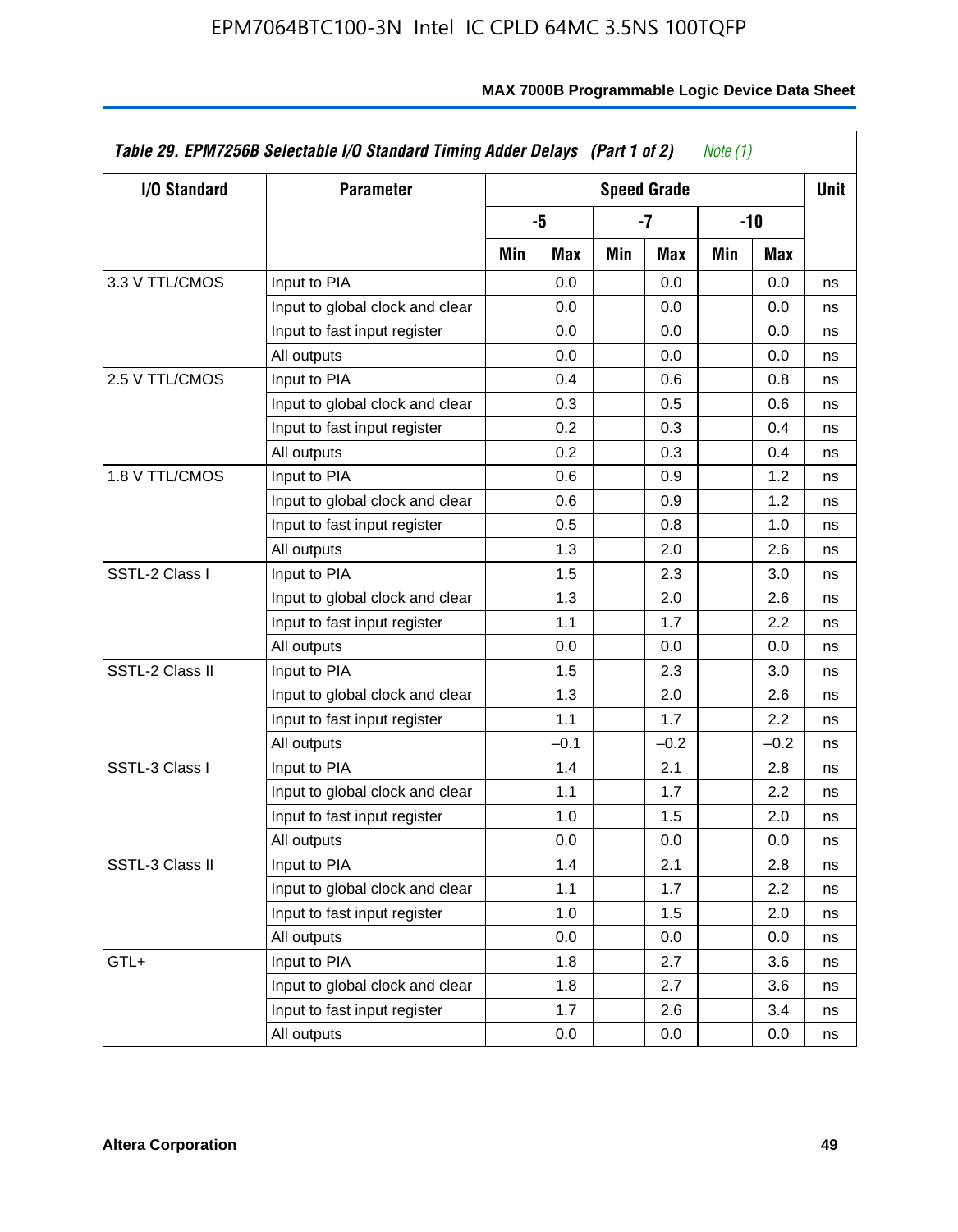#### **MAX 7000B Programmable Logic Device Data Sheet**

| Table 29. EPM7256B Selectable I/O Standard Timing Adder Delays (Part 2 of 2)<br>Note (1) |                                 |                    |     |     |     |     |            |             |
|------------------------------------------------------------------------------------------|---------------------------------|--------------------|-----|-----|-----|-----|------------|-------------|
| <b>I/O Standard</b>                                                                      | <b>Parameter</b>                | <b>Speed Grade</b> |     |     |     |     |            | <b>Unit</b> |
|                                                                                          |                                 | -5                 |     | -7  |     | -10 |            |             |
|                                                                                          |                                 | Min                | Max | Min | Max | Min | <b>Max</b> |             |
| <b>PCI</b>                                                                               | Input to PIA                    |                    | 0.0 |     | 0.0 |     | 0.0        | ns          |
|                                                                                          | Input to global clock and clear |                    | 0.0 |     | 0.0 |     | 0.0        | ns          |
|                                                                                          | Input to fast input register    |                    | 0.0 |     | 0.0 |     | 0.0        | ns          |
|                                                                                          | All outputs                     |                    | 0.0 |     | 0.0 |     | 0.0        | ns          |

*Notes to tables:*

(1) These values are specified under the Recommended Operating Conditions in Table 15 on page 29. See Figure 14 for more information on switching waveforms.

(2) These values are specified for a PIA fan-out of one LAB (16 macrocells). For each additional LAB fan-out in these devices, add an additional 0.1 ns to the PIA timing value.

(3) Measured with a 16-bit loadable, enabled, up/down counter programmed into each LAB.

(4) The  $t_{LPA}$  parameter must be added to the  $t_{LAP}$ ,  $t_{LAP}$ ,  $t_{LCP}$ ,  $t_{ACL}$ ,  $t_{CPPW}$ ,  $t_{EN}$ , and  $t_{SEXP}$  parameters for macrocells running in low-power mode.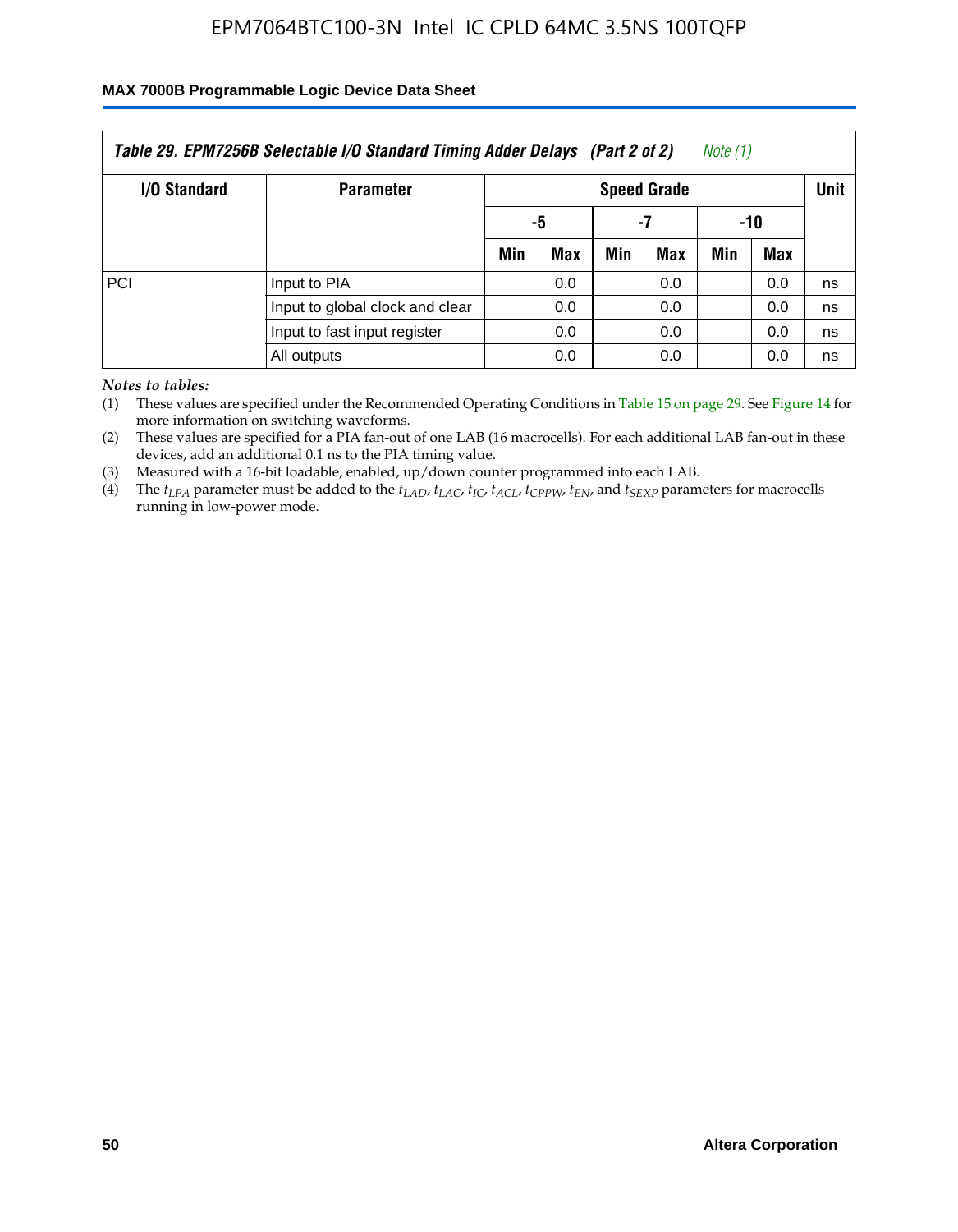|                             | Table 30. EPM7512B External Timing Parameters<br>Note $(1)$     |                    |       |            |       |                    |      |       |             |
|-----------------------------|-----------------------------------------------------------------|--------------------|-------|------------|-------|--------------------|------|-------|-------------|
| <b>Symbol</b>               | <b>Parameter</b>                                                | <b>Conditions</b>  |       |            |       | <b>Speed Grade</b> |      |       | <b>Unit</b> |
|                             |                                                                 |                    |       | -5         |       | -7                 |      | $-10$ |             |
|                             |                                                                 |                    | Min   | <b>Max</b> | Min   | Max                | Min  | Max   |             |
| t <sub>PD1</sub>            | Input to non-registered<br>output                               | $C1 = 35$ pF $(2)$ |       | 5.5        |       | 7.5                |      | 10.0  | ns          |
| t <sub>PD2</sub>            | I/O input to non-registered<br>output                           | $C1 = 35$ pF $(2)$ |       | 5.5        |       | 7.5                |      | 10.0  | ns          |
| $t_{\scriptstyle\text{SU}}$ | Global clock setup time                                         | (2)                | 3.6   |            | 4.9   |                    | 6.5  |       | ns          |
| $t_H$                       | Global clock hold time                                          | (2)                | 0.0   |            | 0.0   |                    | 0.0  |       | ns          |
| t <sub>FSU</sub>            | Global clock setup time of<br>fast input                        |                    | 1.0   |            | 1.5   |                    | 1.5  |       | ns          |
| $t_{FH}$                    | Global clock hold time of<br>fast input                         |                    | 1.0   |            | 1.0   |                    | 1.0  |       | ns          |
| t <sub>FZHSU</sub>          | Global clock setup time of<br>fast input with zero hold<br>time |                    | 2.5   |            | 3.0   |                    | 3.0  |       | ns          |
| t <sub>FZHH</sub>           | Global clock hold time of<br>fast input with zero hold<br>time  |                    | 0.0   |            | 0.0   |                    | 0.0  |       | ns          |
| $t_{CO1}$                   | Global clock to output<br>delay                                 | $C1 = 35 pF$       | 1.0   | 3.7        | 1.0   | 5.0                | 1.0  | 6.7   | ns          |
| $t_{CH}$                    | Global clock high time                                          |                    | 3.0   |            | 3.0   |                    | 4.0  |       | ns          |
| $t_{CL}$                    | Global clock low time                                           |                    | 3.0   |            | 3.0   |                    | 4.0  |       | ns          |
| t <sub>ASU</sub>            | Array clock setup time                                          | (2)                | 1.4   |            | 1.9   |                    | 2.5  |       | ns          |
| t <sub>AH</sub>             | Array clock hold time                                           | (2)                | 0.5   |            | 0.6   |                    | 0.8  |       | ns          |
| t <sub>ACO1</sub>           | Array clock to output delay                                     | $C1 = 35 pF(2)$    | 1.0   | 5.9        | 1.0   | 8.0                | 1.0  | 10.7  | ns          |
| t <sub>ACH</sub>            | Array clock high time                                           |                    | 3.0   |            | 3.0   |                    | 4.0  |       | ns          |
| <b>t<sub>ACL</sub></b>      | Array clock low time                                            |                    | 3.0   |            | 3.0   |                    | 4.0  |       | ns          |
| t <sub>CPPW</sub>           | Minimum pulse width for<br>clear and preset                     |                    | 3.0   |            | 3.0   |                    | 4.0  |       | ns          |
| $t_{\text{CNT}}$            | Minimum global clock<br>period                                  | (2)                |       | 6.1        |       | 8.4                |      | 11.1  | ns          |
| $f_{CNT}$                   | Maximum internal global<br>clock frequency                      | (2), (3)           | 163.9 |            | 119.0 |                    | 90.1 |       | <b>MHz</b>  |
| <b>t<sub>ACNT</sub></b>     | Minimum array clock<br>period                                   | (2)                |       | 6.1        |       | 8.4                |      | 11.1  | ns          |
| <b>f<sub>ACNT</sub></b>     | Maximum internal array<br>clock frequency                       | (2), (3)           | 163.9 |            | 119.0 |                    | 90.1 |       | <b>MHz</b>  |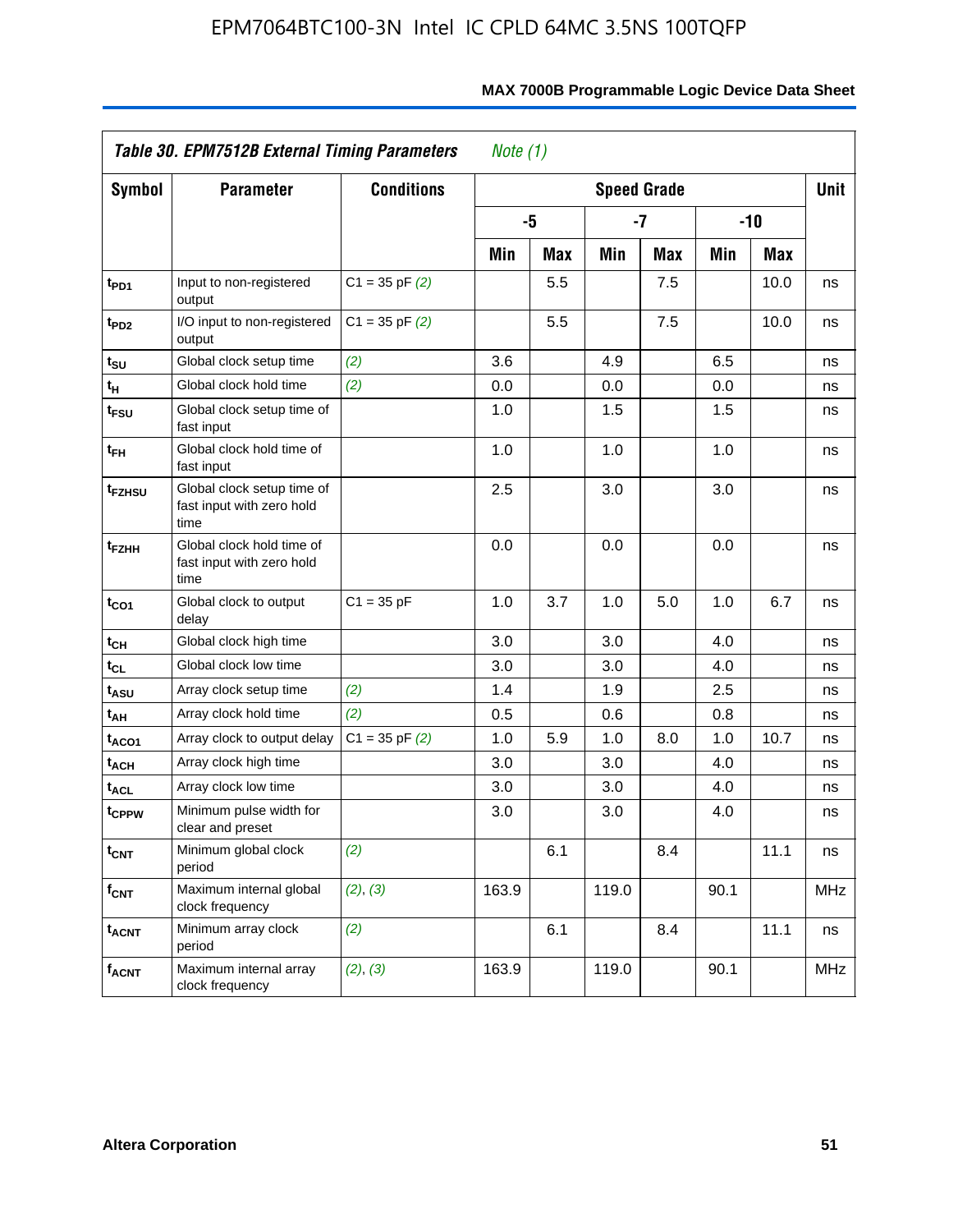|                             | Table 31. EPM7512B Internal Timing Parameters<br>Note $(1)$                                                 |                   |     |     |     |                    |     |      |             |
|-----------------------------|-------------------------------------------------------------------------------------------------------------|-------------------|-----|-----|-----|--------------------|-----|------|-------------|
| <b>Symbol</b>               | <b>Parameter</b>                                                                                            | <b>Conditions</b> |     |     |     | <b>Speed Grade</b> |     |      | <b>Unit</b> |
|                             |                                                                                                             |                   |     | -5  |     | $-7$               | -10 |      |             |
|                             |                                                                                                             |                   | Min | Max | Min | Max                | Min | Max  |             |
| $t_{\mathsf{IN}}$           | Input pad and buffer delay                                                                                  |                   |     | 0.3 |     | 0.3                |     | 0.5  | ns          |
| $t_{IO}$                    | I/O input pad and buffer delay                                                                              |                   |     | 0.3 |     | 0.3                |     | 0.5  | ns          |
| $t_{\sf FIN}$               | Fast input delay                                                                                            |                   |     | 2.2 |     | 3.2                |     | 4.0  | ns          |
| t <sub>FIND</sub>           | Programmable delay adder for<br>fast input                                                                  |                   |     | 1.5 |     | 1.5                |     | 1.5  | ns          |
| t <sub>SEXP</sub>           | Shared expander delay                                                                                       |                   |     | 1.5 |     | 2.1                |     | 2.7  | ns          |
| t <sub>PEXP</sub>           | Parallel expander delay                                                                                     |                   |     | 0.4 |     | 0.5                |     | 0.7  | ns          |
| t <sub>LAD</sub>            | Logic array delay                                                                                           |                   |     | 1.7 |     | 2.3                |     | 3.0  | ns          |
| $t_{LAC}$                   | Logic control array delay                                                                                   |                   |     | 1.5 |     | 2.0                |     | 2.6  | ns          |
| t <sub>IOE</sub>            | Internal output enable delay                                                                                |                   |     | 0.1 |     | 0.2                |     | 0.2  | ns          |
| $t_{OD1}$                   | Output buffer and pad delay<br>slow slew rate $=$ off<br>$V_{\text{CCIO}} = 3.3 \text{ V}$                  | $C1 = 35 pF$      |     | 0.9 |     | 1.2                |     | 1.6  | ns          |
| $t_{OD3}$                   | Output buffer and pad delay<br>slow slew rate $=$ on<br>$V_{\text{CCIO}} = 2.5 \text{ V or } 3.3 \text{ V}$ | $C1 = 35 pF$      |     | 5.9 |     | 6.2                |     | 6.6  | ns          |
| tzx1                        | Output buffer enable delay<br>slow slew rate $=$ off<br>$VCCIO = 3.3 V$                                     | $C1 = 35 pF$      |     | 2.8 |     | 3.8                |     | 5.0  | ns          |
| $t_{ZX3}$                   | Output buffer enable delay<br>slow slew rate $=$ on<br>$V_{\text{CCIO}} = 2.5 \text{ V or } 3.3 \text{ V}$  | $C1 = 35 pF$      |     | 7.8 |     | 8.8                |     | 10.0 | ns          |
| $t_{XZ}$                    | Output buffer disable delay                                                                                 | $C1 = 5pF$        |     | 2.8 |     | 3.8                |     | 5.0  | ns          |
| $t_{\scriptstyle\text{SU}}$ | Register setup time                                                                                         |                   | 1.5 |     | 2.0 |                    | 2.6 |      | ns          |
| $t_H$                       | Register hold time                                                                                          |                   | 0.4 |     | 0.5 |                    | 0.7 |      | ns          |
| t <sub>FSU</sub>            | Register setup time of fast input                                                                           |                   | 0.8 |     | 1.1 |                    | 1.1 |      | ns          |
| t <sub>FH</sub>             | Register hold time of fast input                                                                            |                   | 1.2 |     | 1.4 |                    | 1.4 |      | ns          |
| $t_{RD}$                    | Register delay                                                                                              |                   |     | 0.5 |     | 0.7                |     | 1.0  | ns          |
| $t_{\mathsf{COMB}}$         | Combinatorial delay                                                                                         |                   |     | 0.2 |     | 0.3                |     | 0.4  | ns          |
| $t_{IC}$                    | Array clock delay                                                                                           |                   |     | 1.8 |     | 2.4                |     | 3.1  | ns          |
| $t_{EN}$                    | Register enable time                                                                                        |                   |     | 1.5 |     | 2.0                |     | 2.6  | ns          |
| t <sub>GLOB</sub>           | Global control delay                                                                                        |                   |     | 2.0 |     | 2.8                |     | 3.6  | ns          |
| $t_{PRE}$                   | Register preset time                                                                                        |                   |     | 1.0 |     | 1.4                |     | 1.9  | ns          |
| $t_{\sf CLR}$               | Register clear time                                                                                         |                   |     | 1.0 |     | 1.4                |     | 1.9  | ns          |
| t <sub>PIA</sub>            | PIA delay                                                                                                   | (2)               |     | 2.4 |     | 3.4                |     | 4.5  | ns          |
| $t_{LPA}$                   | Low-power adder                                                                                             | (4)               |     | 2.0 |     | 2.7                |     | 3.6  | ns          |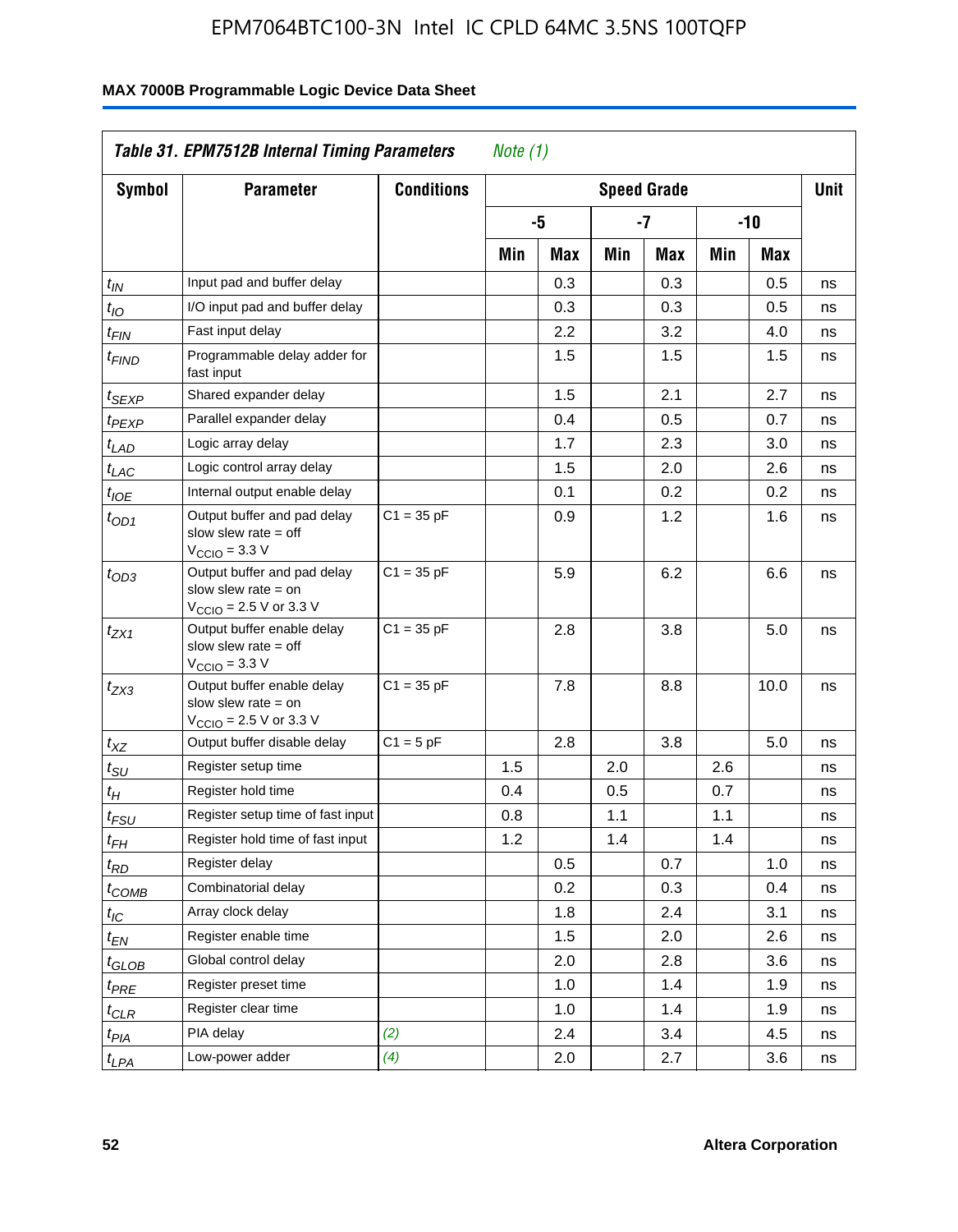| I/O Standard    | <b>Parameter</b>                |     | <b>Speed Grade</b> |     |        |     |            |    |
|-----------------|---------------------------------|-----|--------------------|-----|--------|-----|------------|----|
|                 |                                 |     | -5                 |     | $-7$   |     | -10        |    |
|                 |                                 | Min | Max                | Min | Max    | Min | <b>Max</b> |    |
| 3.3 V TTL/CMOS  | Input to PIA                    |     | 0.0                |     | 0.0    |     | 0.0        | ns |
|                 | Input to global clock and clear |     | 0.0                |     | 0.0    |     | 0.0        | ns |
|                 | Input to fast input register    |     | 0.0                |     | 0.0    |     | 0.0        | ns |
|                 | All outputs                     |     | 0.0                |     | 0.0    |     | 0.0        | ns |
| 2.5 V TTL/CMOS  | Input to PIA                    |     | 0.4                |     | 0.5    |     | 0.7        | ns |
|                 | Input to global clock and clear |     | 0.3                |     | 0.4    |     | 0.5        | ns |
|                 | Input to fast input register    |     | 0.2                |     | 0.3    |     | 0.3        | ns |
|                 | All outputs                     |     | 0.2                |     | 0.3    |     | 0.3        | ns |
| 1.8 V TTL/CMOS  | Input to PIA                    |     | 0.7                |     | 1.0    |     | 1.3        | ns |
|                 | Input to global clock and clear |     | 0.6                |     | 0.8    |     | 1.0        | ns |
|                 | Input to fast input register    |     | 0.5                |     | 0.6    |     | 0.8        | ns |
|                 | All outputs                     |     | 1.3                |     | 1.8    |     | 2.3        | ns |
| SSTL-2 Class I  | Input to PIA                    |     | 1.5                |     | 2.0    |     | 2.7        | ns |
|                 | Input to global clock and clear |     | 1.4                |     | 1.9    |     | 2.5        | ns |
|                 | Input to fast input register    |     | 1.1                |     | 1.5    |     | 2.0        | ns |
|                 | All outputs                     |     | 0.0                |     | 0.0    |     | 0.0        | ns |
| SSTL-2 Class II | Input to PIA                    |     | 1.5                |     | 2.0    |     | 2.7        | ns |
|                 | Input to global clock and clear |     | 1.4                |     | 1.9    |     | 2.5        | ns |
|                 | Input to fast input register    |     | 1.1                |     | 1.5    |     | 2.0        | ns |
|                 | All outputs                     |     | $-0.1$             |     | $-0.1$ |     | $-0.2$     | ns |
| SSTL-3 Class I  | Input to PIA                    |     | 1.4                |     | 1.9    |     | 2.5        | ns |
|                 | Input to global clock and clear |     | 1.2                |     | 1.6    |     | 2.2        | ns |
|                 | Input to fast input register    |     | 1.0                |     | 1.4    |     | 1.8        | ns |
|                 | All outputs                     |     | 0.0                |     | 0.0    |     | 0.0        | ns |
| SSTL-3 Class II | Input to PIA                    |     | 1.4                |     | 1.9    |     | 2.5        | ns |
|                 | Input to global clock and clear |     | 1.2                |     | 1.6    |     | 2.2        | ns |
|                 | Input to fast input register    |     | 1.0                |     | 1.4    |     | 1.8        | ns |
|                 | All outputs                     |     | 0.0                |     | 0.0    |     | 0.0        | ns |
| GTL+            | Input to PIA                    |     | 1.8                |     | 2.5    |     | 3.3        | ns |
|                 | Input to global clock and clear |     | 1.9                |     | 2.6    |     | 3.5        | ns |
|                 | Input to fast input register    |     | 1.8                |     | 2.5    |     | 3.3        | ns |
|                 | All outputs                     |     | 0.0                |     | 0.0    |     | 0.0        | ns |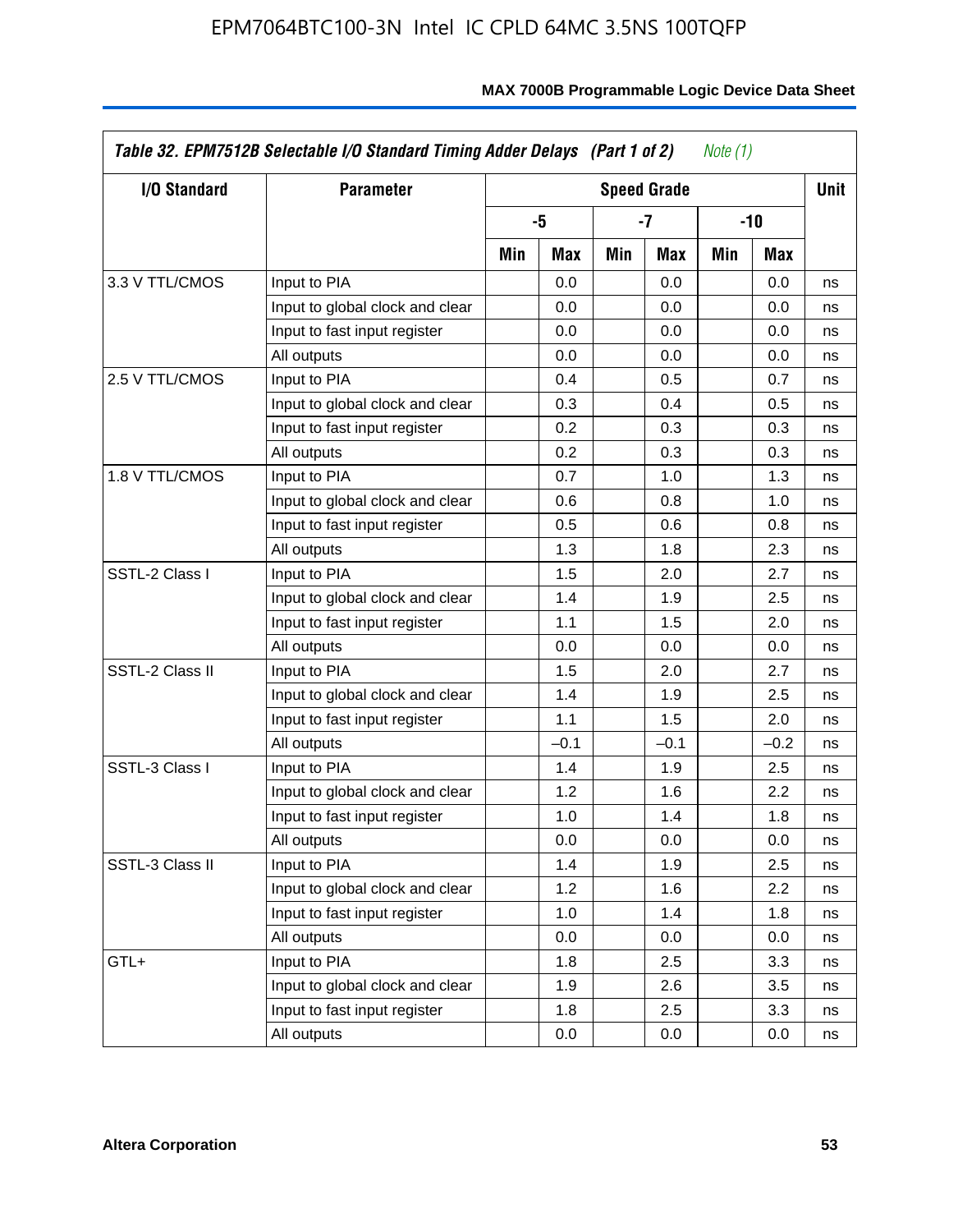#### **MAX 7000B Programmable Logic Device Data Sheet**

| Table 32. EPM7512B Selectable I/O Standard Timing Adder Delays (Part 2 of 2)<br>Note (1) |                                 |                    |     |     |     |     |            |      |
|------------------------------------------------------------------------------------------|---------------------------------|--------------------|-----|-----|-----|-----|------------|------|
| <b>I/O Standard</b>                                                                      | <b>Parameter</b>                | <b>Speed Grade</b> |     |     |     |     |            | Unit |
|                                                                                          |                                 | -5                 |     | -7  |     | -10 |            |      |
|                                                                                          |                                 | Min                | Max | Min | Max | Min | <b>Max</b> |      |
| <b>PCI</b>                                                                               | Input to PIA                    |                    | 0.0 |     | 0.0 |     | 0.0        | ns   |
|                                                                                          | Input to global clock and clear |                    | 0.0 |     | 0.0 |     | 0.0        | ns   |
|                                                                                          | Input to fast input register    |                    | 0.0 |     | 0.0 |     | 0.0        | ns   |
|                                                                                          | All outputs                     |                    | 0.0 |     | 0.0 |     | 0.0        | ns   |

*Notes to tables:*

(1) These values are specified under the Recommended Operating Conditions in Table 15 on page 29. See Figure 14 for more information on switching waveforms.

(2) These values are specified for a PIA fan-out of one LAB (16 macrocells). For each additional LAB fan-out in these devices, add an additional 0.12 ns to the PIA timing value.

(3) Measured with a 16-bit loadable, enabled, up/down counter programmed into each LAB.

(4) The  $t_{LPA}$  parameter must be added to the  $t_{LAD}$ ,  $t_{LAC}$ ,  $t_{IC}$ ,  $t_{ACL}$ ,  $t_{CPPW}$ ,  $t_{EN}$ , and  $t_{SEXP}$  parameters for macrocells running in low-power mode.

# **Power Consumption**

Supply power (P) versus frequency ( $f_{MAX}$ , in MHz) for MAX 7000B devices is calculated with the following equation:

 $P = P_{INT} + P_{IO} = I_{CCINT} \times V_{CC} + P_{IO}$ 

The  $P_{IO}$  value, which depends on the device output load characteristics and switching frequency, can be calculated using the guidelines given in *Application Note 74 (Evaluating Power for Altera Devices)*.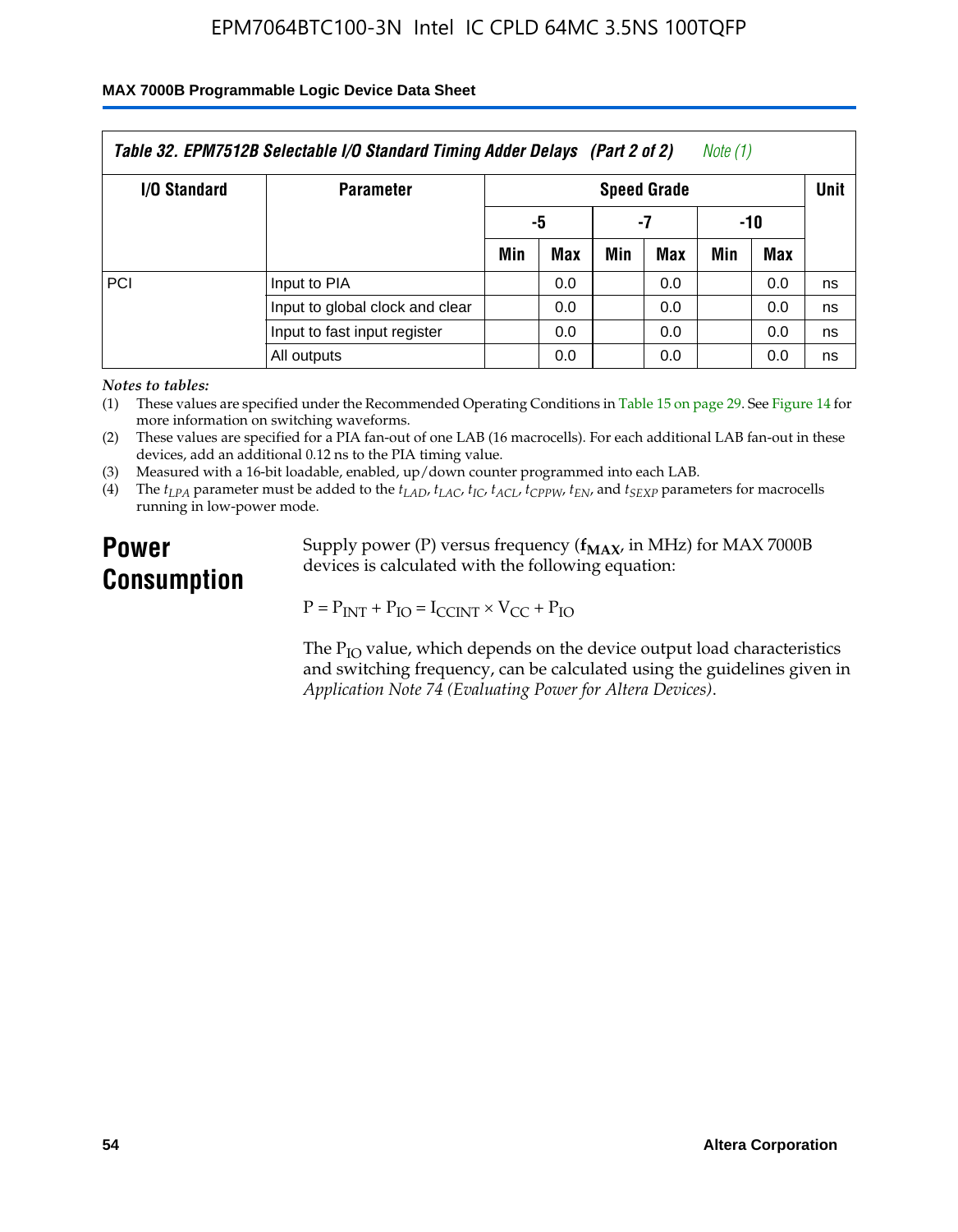The I<sub>CCINT</sub> value depends on the switching frequency and the application logic. The  $I_{\text{CCINT}}$  value is calculated with the following equation:

 $I_{CCTNT}$  =

 $(A \times MC_{TON}) + [B \times (MC_{DEV} - MC_{TON})] + (C \times MC_{USED} \times f_{MAX} \times to_{LC})$ 

The parameters in this equation are:

| MC <sub>TON</sub> | $=$ Number of macrocells with the Turbo Bit <sup>TM</sup> option turned |
|-------------------|-------------------------------------------------------------------------|
|                   | on, as reported in the MAX+PLUS II Report File (.rpt)                   |
| MC <sub>DFV</sub> | = Number of macrocells in the device                                    |
| $MC_{LISED}$      | = Total number of macrocells in the design, as reported in              |
|                   | the Report File                                                         |
| $f_{MAX}$         | = Highest clock frequency to the device                                 |
| $tog_{LC}$        | = Average percentage of logic cells toggling at each clock              |
|                   | (typically 12.5%)                                                       |
| A, B, C           | $=$ Constants, shown in Table 33                                        |

| Table 33. MAX 7000B I <sub>CC</sub> Equation Constants |      |      |       |  |  |  |  |  |
|--------------------------------------------------------|------|------|-------|--|--|--|--|--|
| <b>Device</b>                                          | A    | B    | C     |  |  |  |  |  |
| <b>EPM7032B</b>                                        | 0.91 | 0.54 | 0.010 |  |  |  |  |  |
| <b>EPM7064B</b>                                        | 0.91 | 0.54 | 0.012 |  |  |  |  |  |
| <b>EPM7128B</b>                                        | 0.91 | 0.54 | 0.016 |  |  |  |  |  |
| <b>EPM7256B</b>                                        | 0.91 | 0.54 | 0.017 |  |  |  |  |  |
| <b>EPM7512B</b>                                        | 0.91 | 0.54 | 0.019 |  |  |  |  |  |

This calculation provides an  $I_{CC}$  estimate based on typical conditions using a pattern of a 16-bit, loadable, enabled, up/down counter in each LAB with no output load. Actual  $I_{CC}$  should be verified during operation because this measurement is sensitive to the actual pattern in the device and the environmental operating conditions.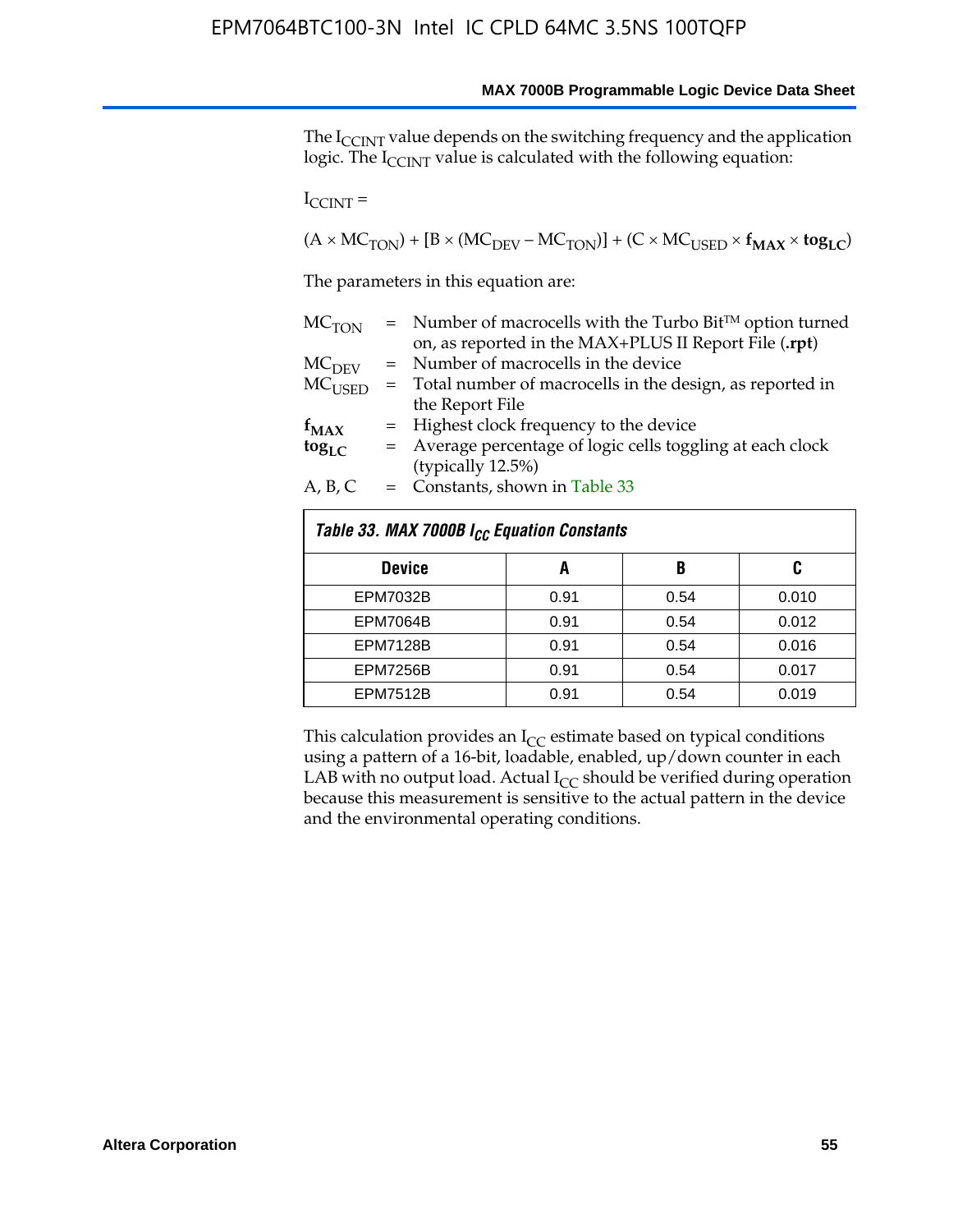

*Figure 15. ICC vs. Frequency for EPM7032B Devices*



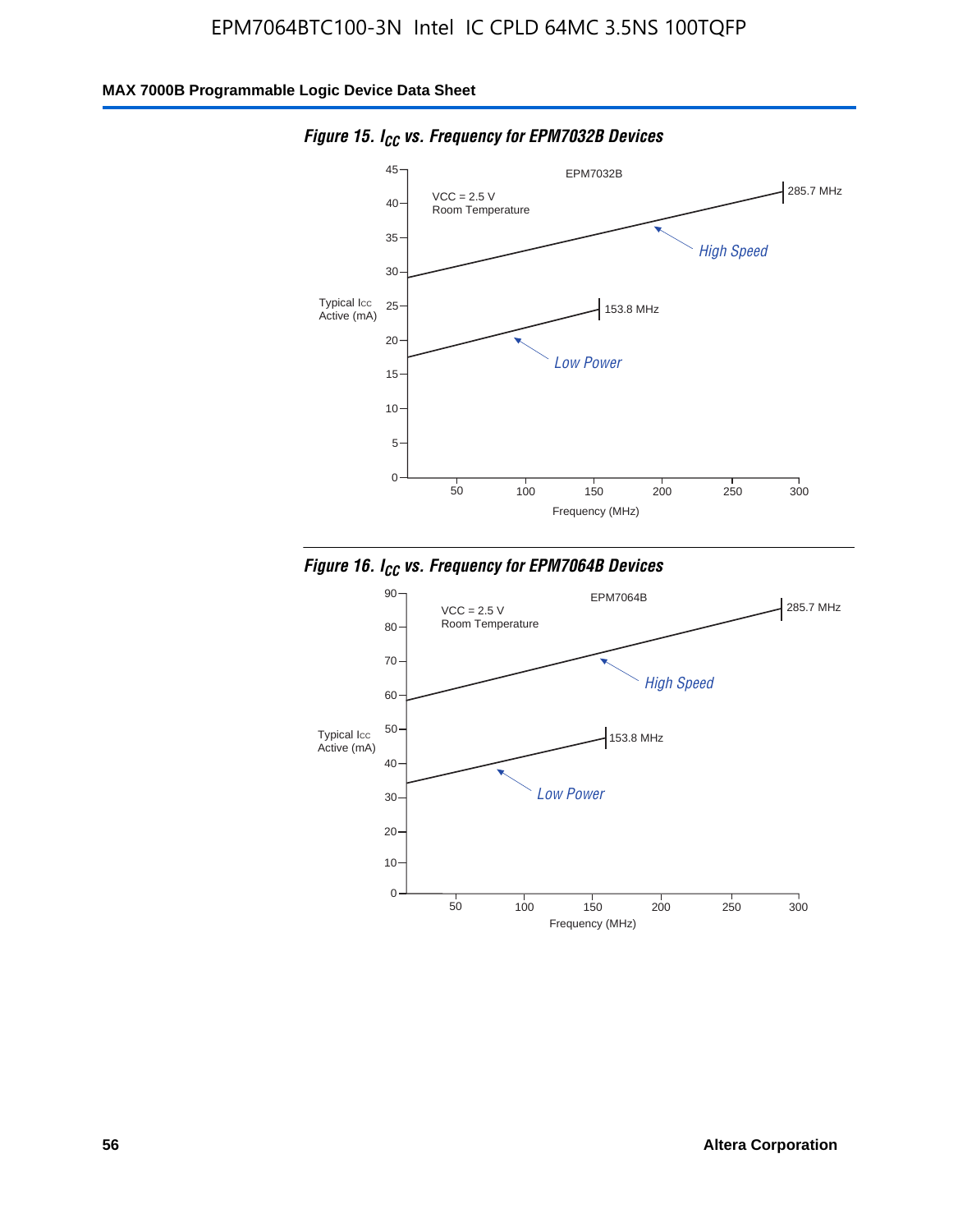

*Figure 17. ICC vs. Frequency for EPM7128B Devices*



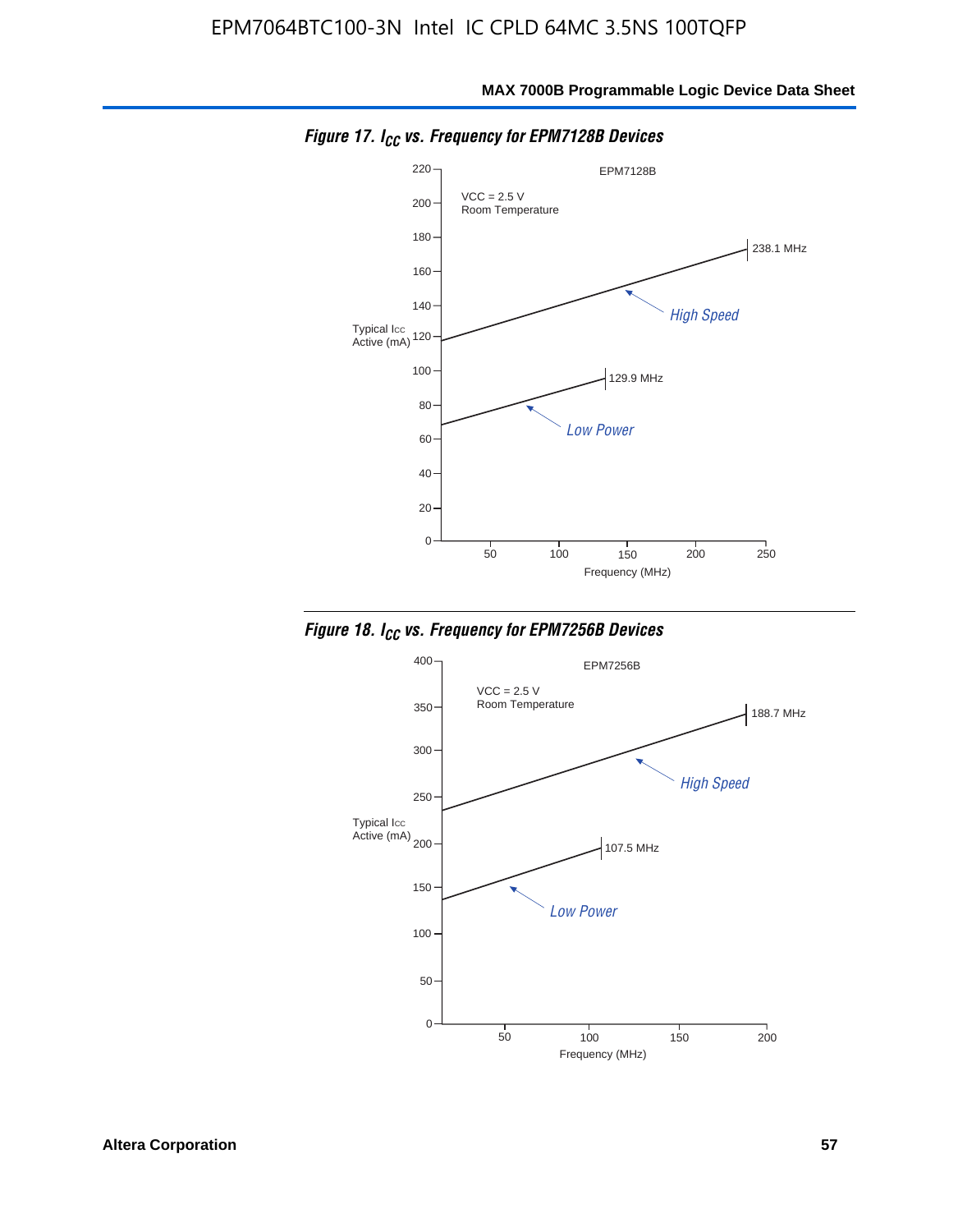

*Figure 19. I<sub>CC</sub> vs. Frequency for EPM7512B Devices*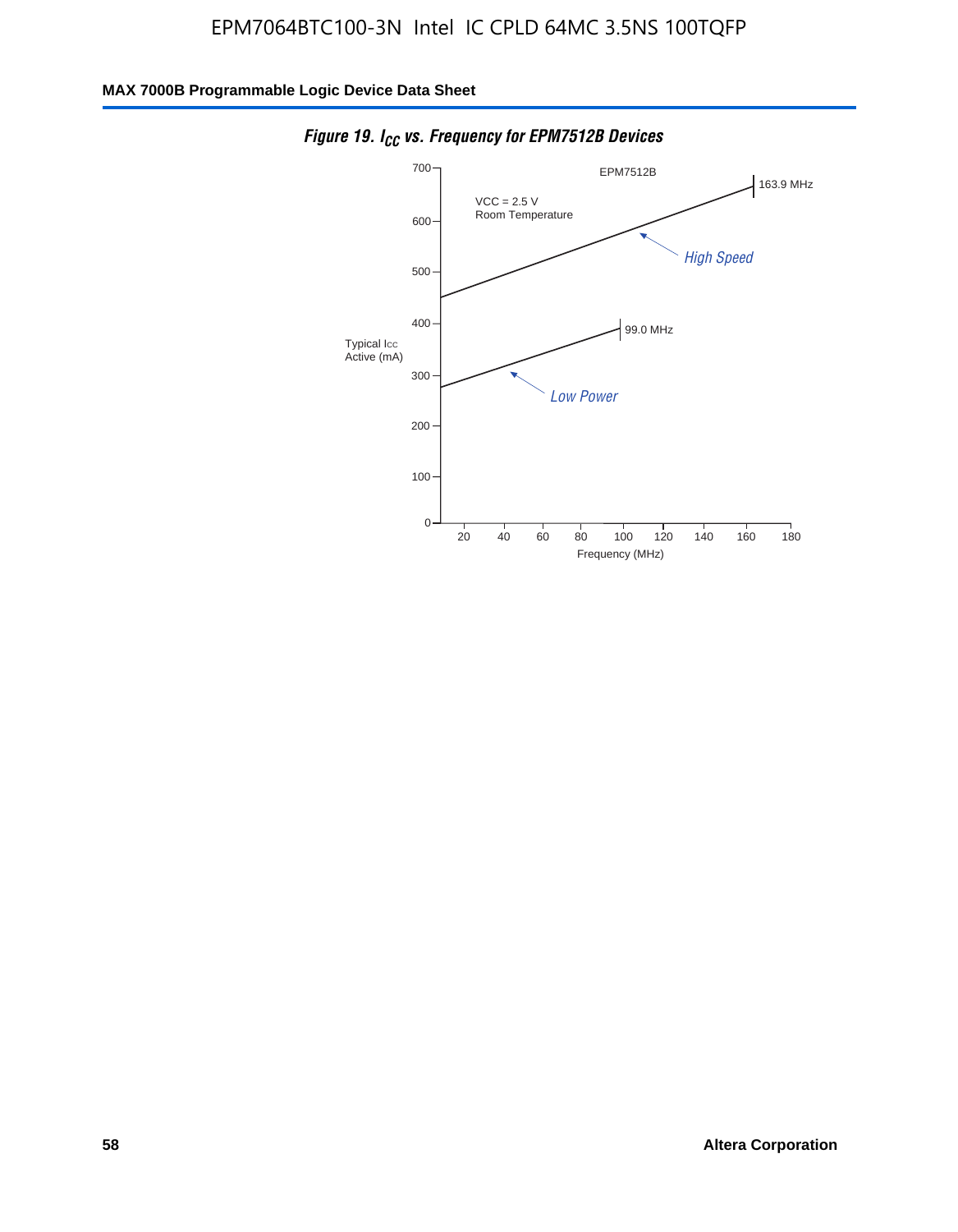**MAX 7000B Programmable Logic Device Data Sheet**

# **Device Pin-Outs**

See the Altera web site (**http://www.altera.com**) or the *Altera Digital Library* for pin-out information.

Figures 20 through 29 show the package pin-out diagrams for MAX 7000B devices.

#### *Figure 20. 44-Pin PLCC/TQFP Package Pin-Out Diagram*



*Package outlines not drawn to scale.*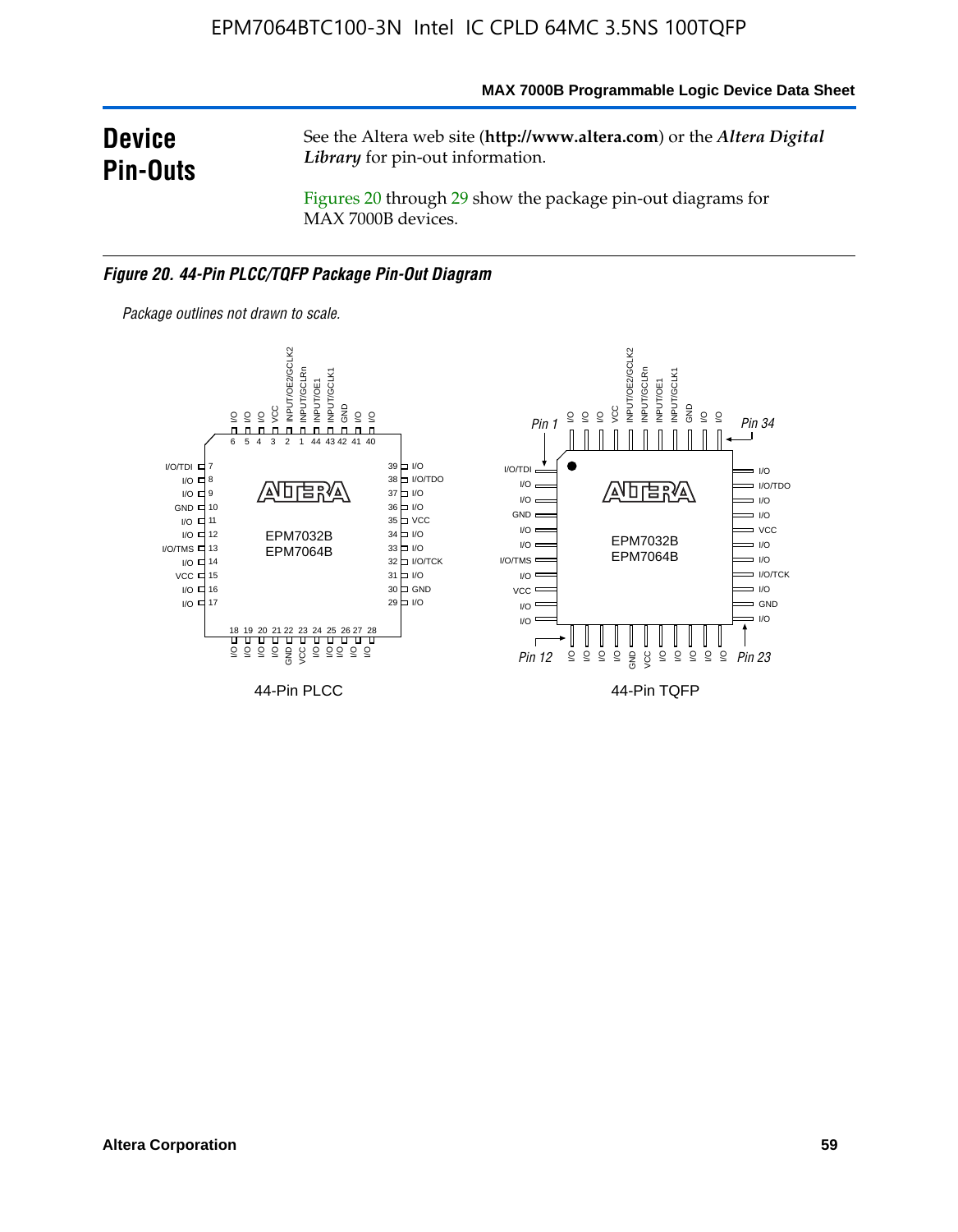

*Package outlines not drawn to scale.*



*Figure 22. 49-Pin Ultra FineLine BGA Package Pin-Out Diagram*

*Package outline not drawn to scale.*

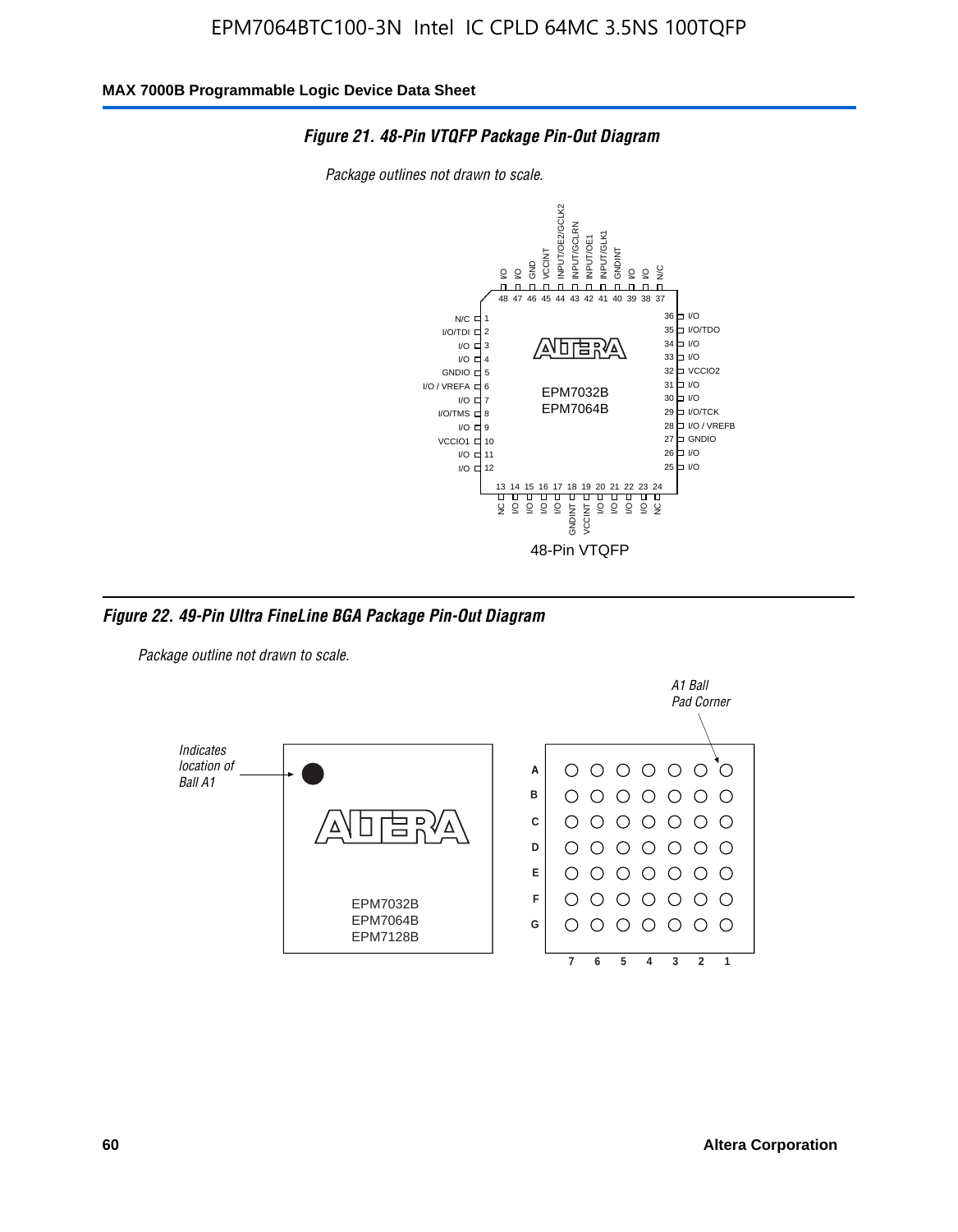

*Package outline not drawn to scale.*



*Figure 24. 100-Pin FineLine BGA Package Pin-Out Diagram*

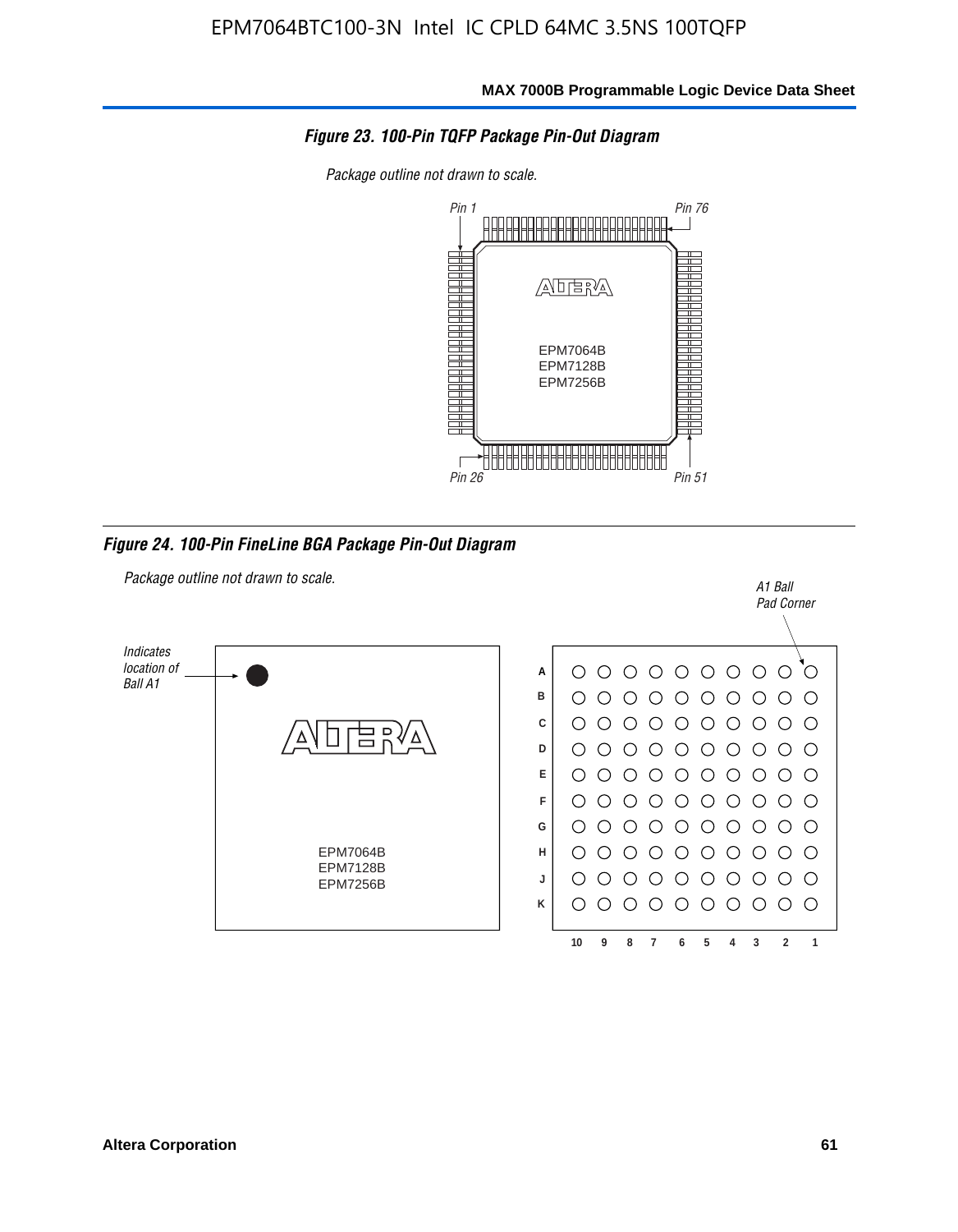

*Figure 25. 144-Pin TQFP Package Pin-Out Diagram*

*Package outline not drawn to scale*.

*Figure 26. 169-Pin Ultra FineLine BGA Pin-Out Diagram*

*Package outline not drawn to scale.*



A1 Ball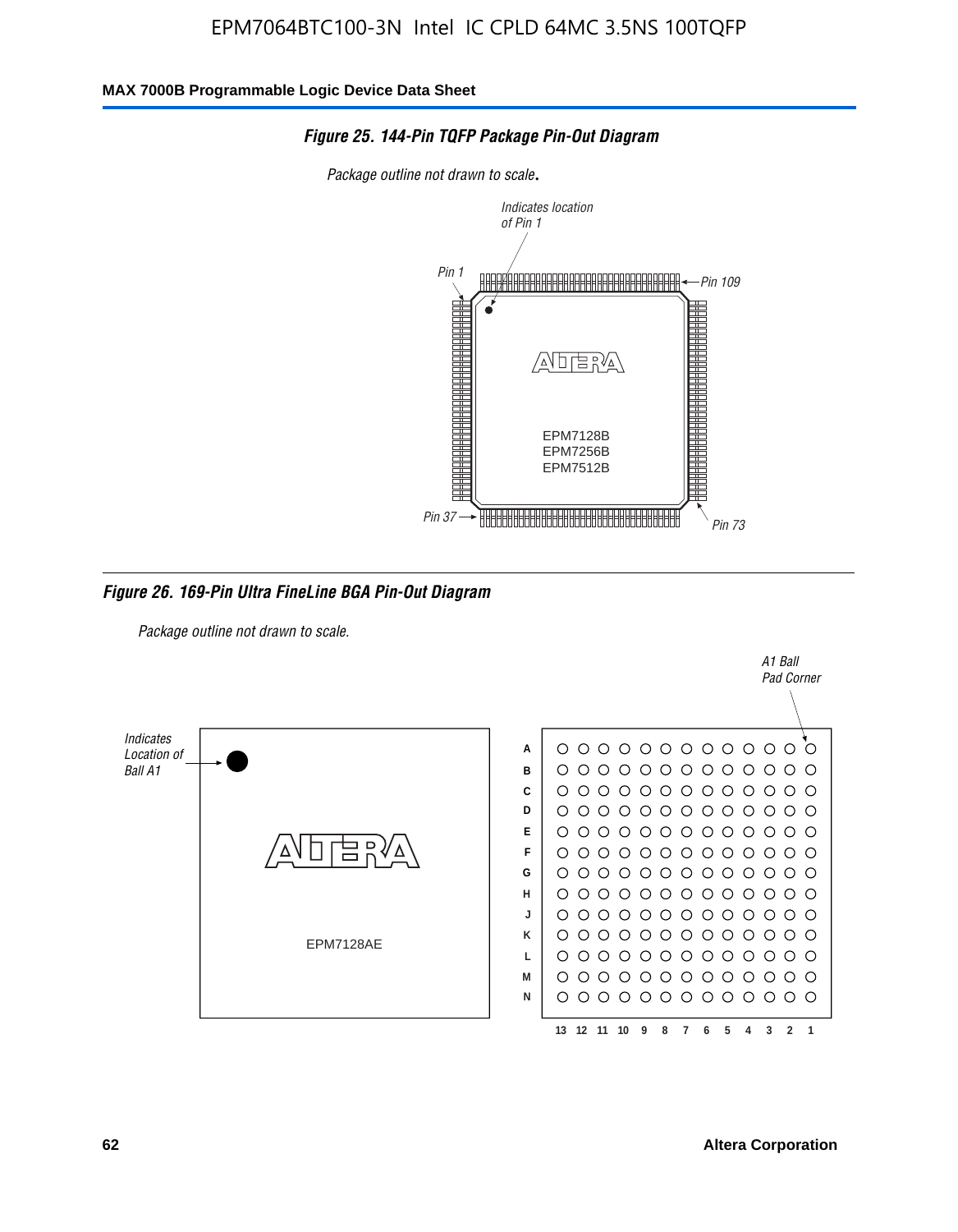#### *Figure 27. 208-Pin PQFP Package Pin-Out Diagram*

*Package outline not drawn to scale*.

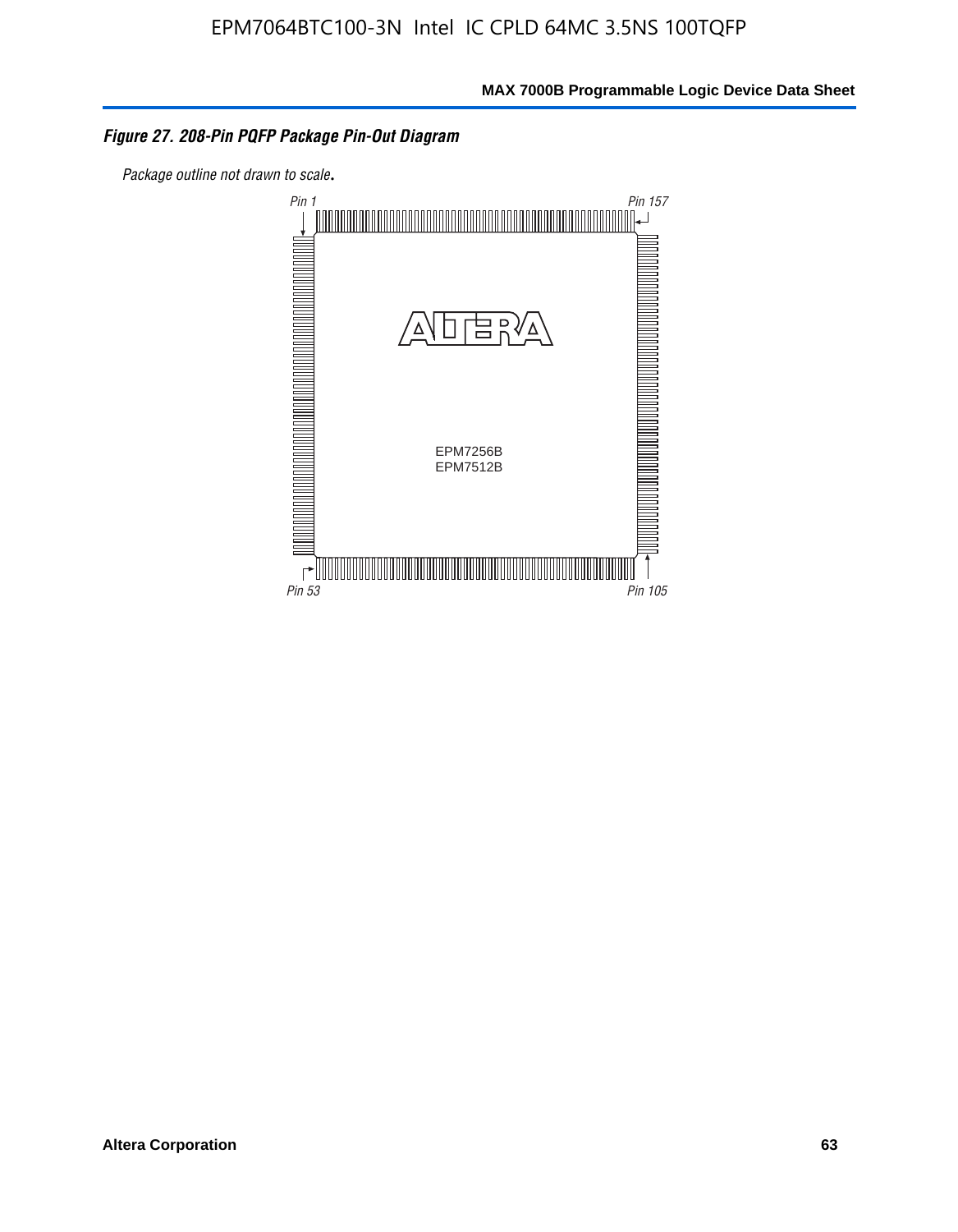#### *Figure 28. 256-Pin BGA Package Pin-Out Diagram*

*Package outline not drawn to scale.*

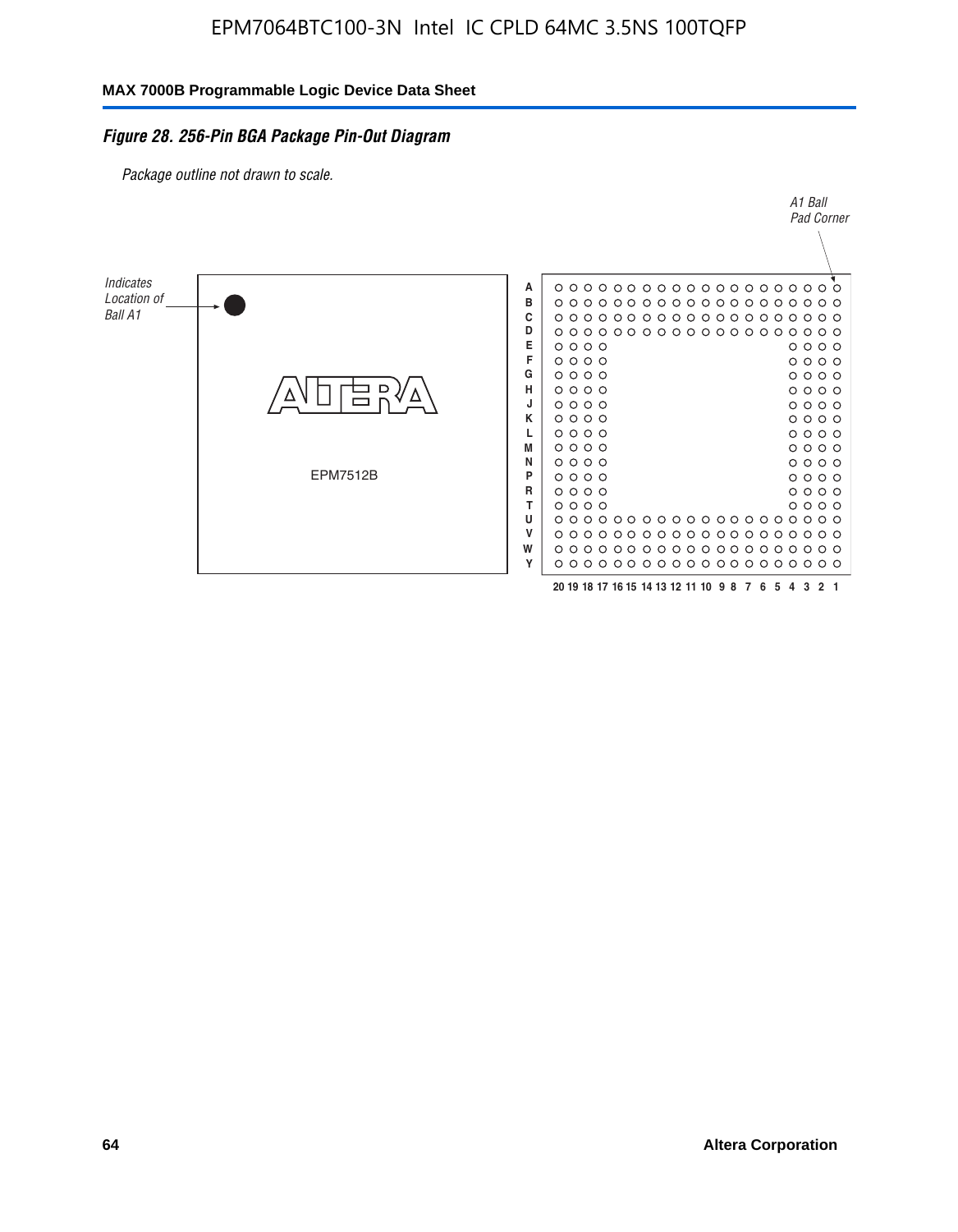**MAX 7000B Programmable Logic Device Data Sheet**

#### *Figure 29. 256-Pin FineLine BGA Package Pin-Out Diagram*

*Package outline not drawn to scale*.



# **Revision History**

The information contained in the *MAX 7000B Programmable Logic Device Family Data Sheet* version 3.5 supersedes information published in previous versions.

#### **Version 3.5**

The following changes were made to the *MAX 7000B Programmable Logic Device Family Data Sheet* version 3.5:

Updated Figure 28.

### **Version 3.4**

The following changes were made to the *MAX 7000B Programmable Logic Device Family Data Sheet* version 3.4:

Updated text in the "Power Sequencing & Hot-Socketing" section.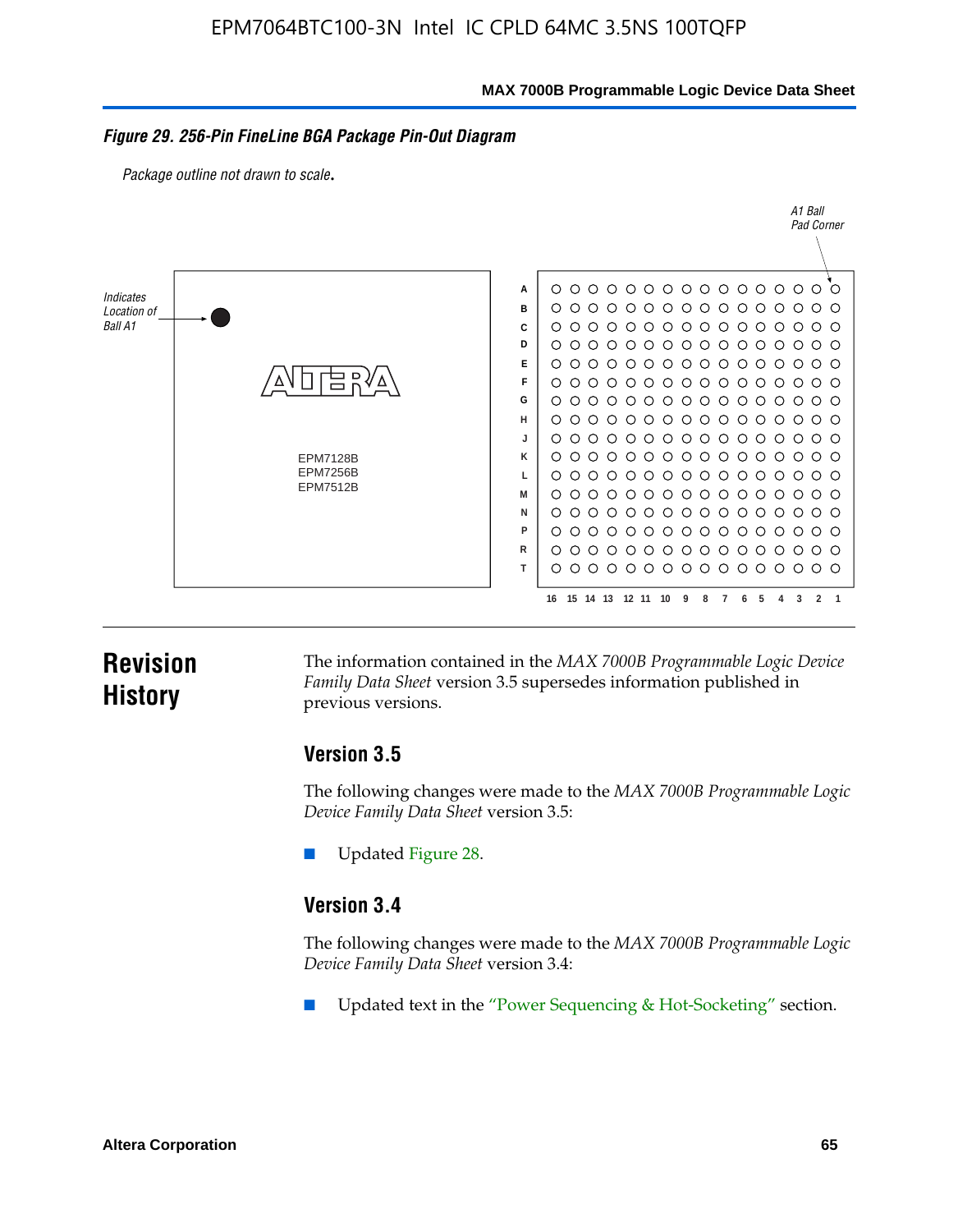#### **MAX 7000B Programmable Logic Device Data Sheet**

#### **Version 3.3**

The following changes were made to the *MAX 7000B Programmable Logic Device Family Data Sheet* version 3.3:

- Updated Table 3.
- Added Tables 4 through 6.

# **Version 3.2**

The following changes were made to the *MAX 7000B Programmable Logic Device Family Data Sheet* version 3.2:

Updated *Note* (10) and added ambient temperature  $(T_A)$  information to Table 15.

#### **Version 3.1**

The following changes were made to the *MAX 7000B Programmable Logic Device Family Data Sheet* version 3.1:

- Updated  $V_{\text{IH}}$  and  $V_{\text{II}}$  specifications in Table 16.
- Updated leakage current conditions in Table 16.

#### **Version 3.0**

The following changes were made to the *MAX 7000B Programmable Logic Device Family Data Sheet* version 3.0:

- Updated timing numbers in Table 1.
- Updated Table 16.
- Updated timing in Tables 18, 19, 21, 22, 24, 25, 27, 28, 30, and 31.



101 Innovation Drive San Jose, CA 95134 (408) 544-7000 http://www.altera.com Applications Hotline: (800) 800-EPLD Customer Marketing: (408) 544-7104 Literature Services: lit\_req@altera.com

Copyright © 2003 Altera Corporation. All rights reserved. Altera, The Programmable Solutions Company, the stylized Altera logo, specific device designations, and all other words and logos that are identified as trademarks and/or service marks are, unless noted otherwise, the trademarks and service marks of Altera Corporation in the U.S. and other countries. All other product or service names are the property of their respective holders. Altera products are protected under numerous U.S. and foreign patents and pending applications, maskwork rights, and copyrights. Altera warrants performance of its semiconductor products to current specifications in accordance with Altera's standard warranty, but reserves the right **TSAI** to make changes to any products and services at any time without notice. Altera assumes no responsibility or liability arising out of the application or use of any information, product, or service described herein except as expressly agreed to in writing by Altera Corporation.

Altera customers are advised to obtain the latest version of device specifications before relying on any published information and before placing orders for products or services.